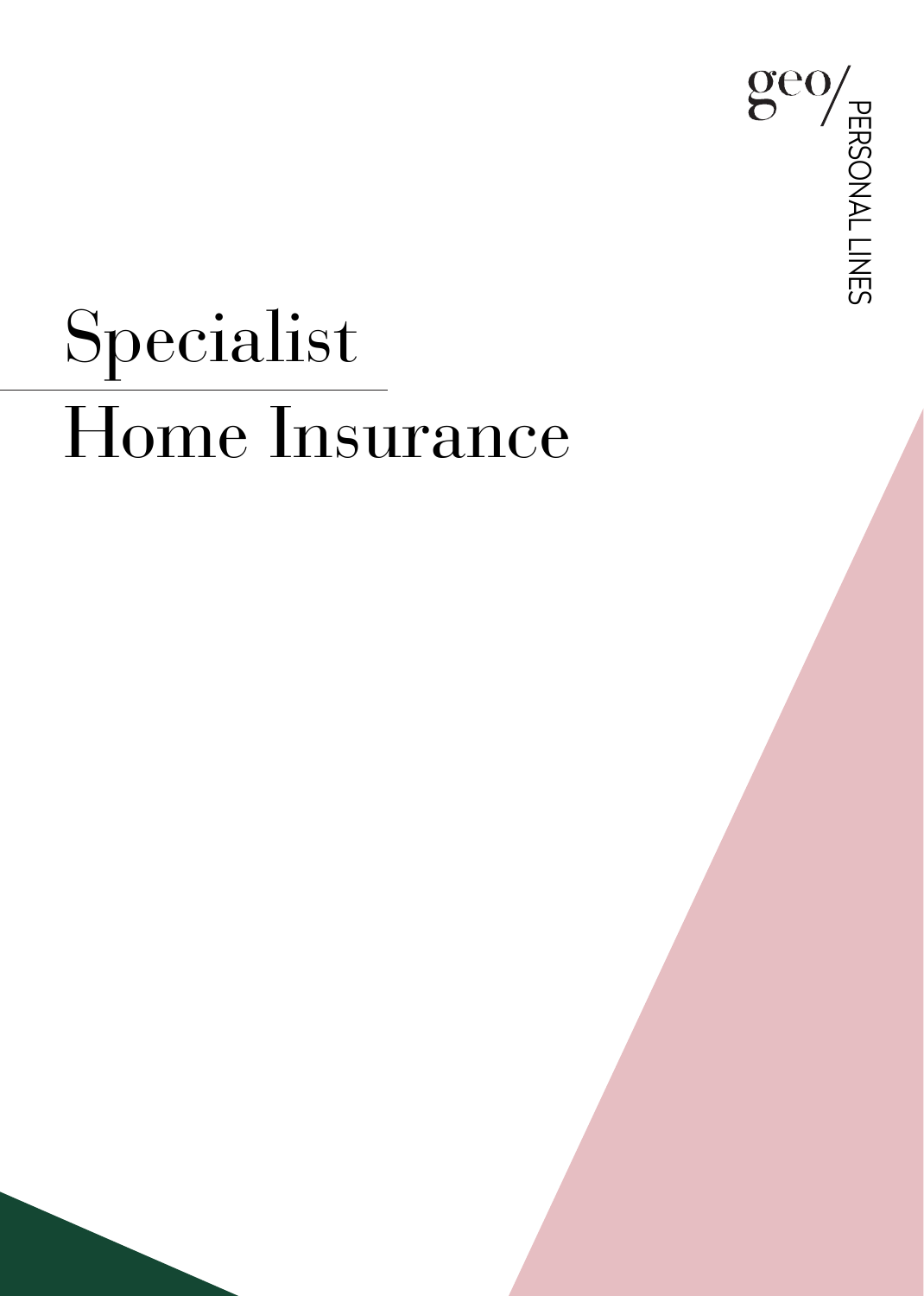### Introduction

Thank you for choosing to insure with Us. We hope You will be happy with the cover provided by this Policy and the service You receive from Us.

This Policy of insurance is issued in accordance with the authorisation granted to Geo Personal Lines by an insurer or consortium of insurers, details of which are shown on the Policy Schedule.

This Policy document should be read together with the Schedule and any Endorsement(s), applying to Your Policy, as they form this legally binding contract of insurance between You and Us.

The Policy is divided into a number of different Sections. Please check the Schedule to see which Sections are in force and how much You are insured for under each Section.

We will pay for any loss, damage, injury, costs or liability described in this Policy arising from events happening during the Period of Insurance for which You have paid or agreed to pay, and We have accepted the premium.

This insurance does not give or intend to give rights to anyone else. No one else has the right to enforce any part of this insurance.

Geo Personal Lines The Octagon Middleborough **Colchester** CO1 1TG Telephone: 0330 123 3307 Email:household@geounderwriting.com

Your Policy is arranged by Geo Personal Lines.

Geo Personal Lines is a trading name of Geo Underwriting Services Limited, Registered in England No. 4070987. Registered Address: 2 Minster Court, Mincing Lane, London, EC3R 7PD, Authorised and regulated by the Financial Conduct Authority. FCA Register Number 308400.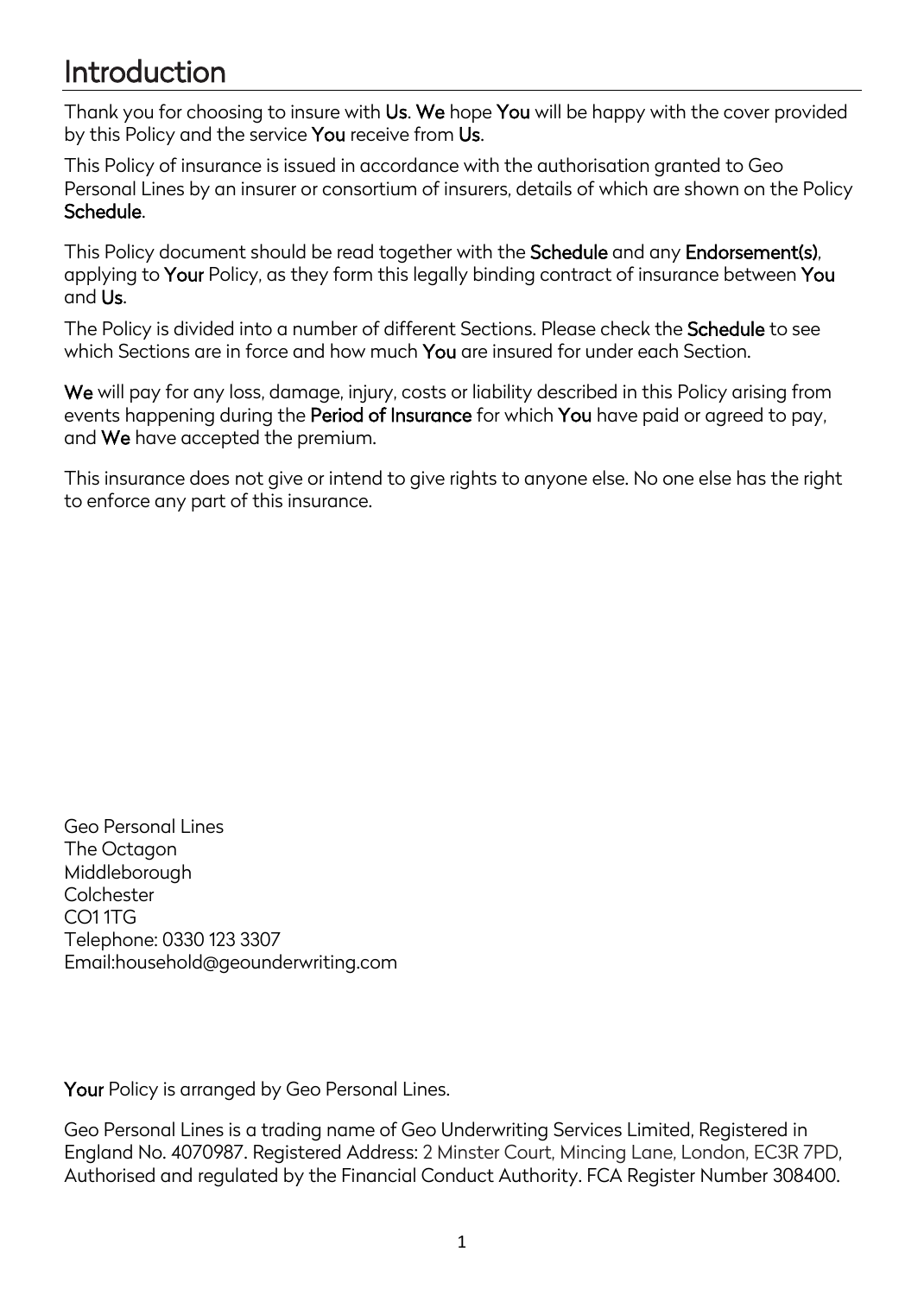| This Policy has several sections, check Your Schedule to see which sections are in force. |    |
|-------------------------------------------------------------------------------------------|----|
| Useful Information                                                                        | 3  |
| Definitions                                                                               | 5  |
| How to make a Claim                                                                       | 7  |
| 24 Hour Emergency Home Assistance                                                         | 7  |
| Complaints                                                                                | 9  |
| Section 1 - Buildings                                                                     | 10 |
| Section 2 - Contents                                                                      | 15 |
| Section 3 - Property Owners Liability                                                     | 23 |
| Section 4 - Occupiers and Personal Liability                                              | 24 |
| Section 5 - Valuables and Personal Effects                                                | 25 |
| Section 6 - Family Legal Protection                                                       | 28 |
| Section 7 - Emergency Home Assistance                                                     | 43 |
| <b>General Claims Conditions</b>                                                          | 49 |
| Conditions Applying to Sections 1-5                                                       | 50 |
| Exclusions Applying to Sections 1-5                                                       | 51 |
| Regulatory Notices and Information                                                        | 52 |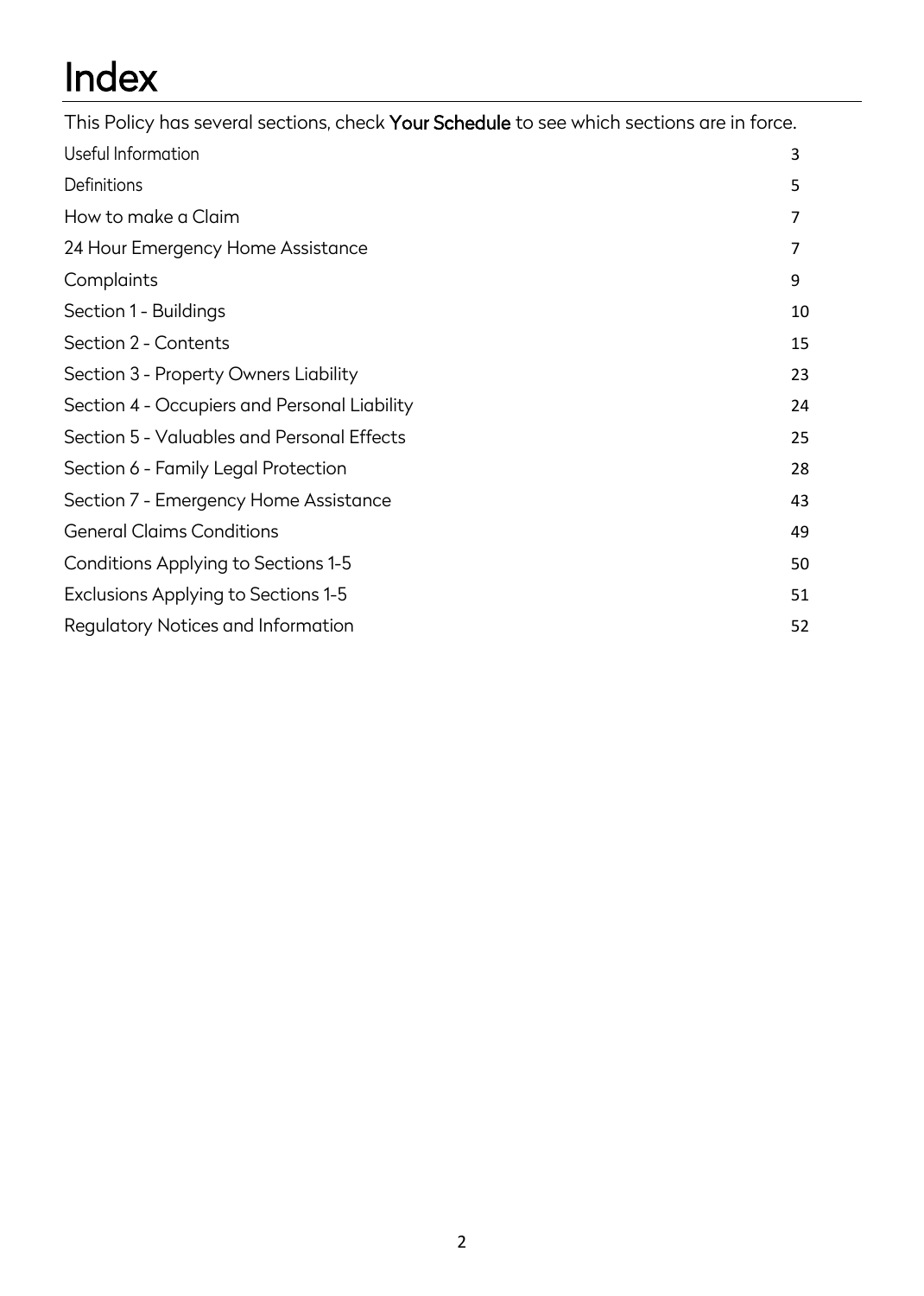## <span id="page-3-0"></span>Useful Information

#### Your responsibilities

In order to protect Your property to its fullest extent, You should insure for the full re-building cost of the Building(s) and the full replacement costs as new (less an amount for wear and tear on clothing and household linen) of the Contents concerned.

Remember, if Your property is not insured to its fullest extent, claim payments may be reduced. You can change Your sums insured at any time – You do not have to wait for renewal.

The property must be maintained to a good state of repair.

You are required to comply with all terms and conditions under this Policy.

#### Misrepresentation

In arranging Your insurance We will have asked a number of questions which You were required to answer. You must take reasonable care to ensure that You have answered all these questions honestly, to the best of Your knowledge, and have provided full answers and all relevant details.

If questions are not answered honestly and to the best of **Your** knowledge, then **Your** Policy may be cancelled or Your claim rejected or not fully paid. You may also have difficulty in obtaining insurance in the future or experience extra cost in doing so.

#### Changes to Your Information

Information provided by (or on behalf of) You and any assumptions made about You and/or Your property and/or the use of Your property, has been relied upon by Us to calculate a premium and apply the terms and conditions upon which this insurance cover has been offered.

You must tell Us immediately if there are any changes to this information. If We agree to Your change, it may result in an additional or return premium and may be subject to an administration charge.

The changes that You should tell Us about include but are not limited to:

- If You change Your insured address;
- If You change Your name;
- If You change Your occupation(s), or the trade in which You work;
- If the property is used for business and the type of business use;
- If the property is no longer Your main residence;
- If the property is let or sublet;
- If there are paying guests or lodgers;
- If the number of consecutive days that the property is Unoccupied increases;
- If the property becomes permanently Unoccupied (i.e. not lived in, or intended to be lived in or insufficiently furnished for normal living purposes);
- If You are convicted of a criminal offence (other than motoring offences);
- If **You** become bankrupt;
- If the full rebuilding cost of Your property changes (if You have Buildings Insurance with Us);
- If the Contents or Valuables and Personal Effects sum insured changes (if You have these sections insured with Us);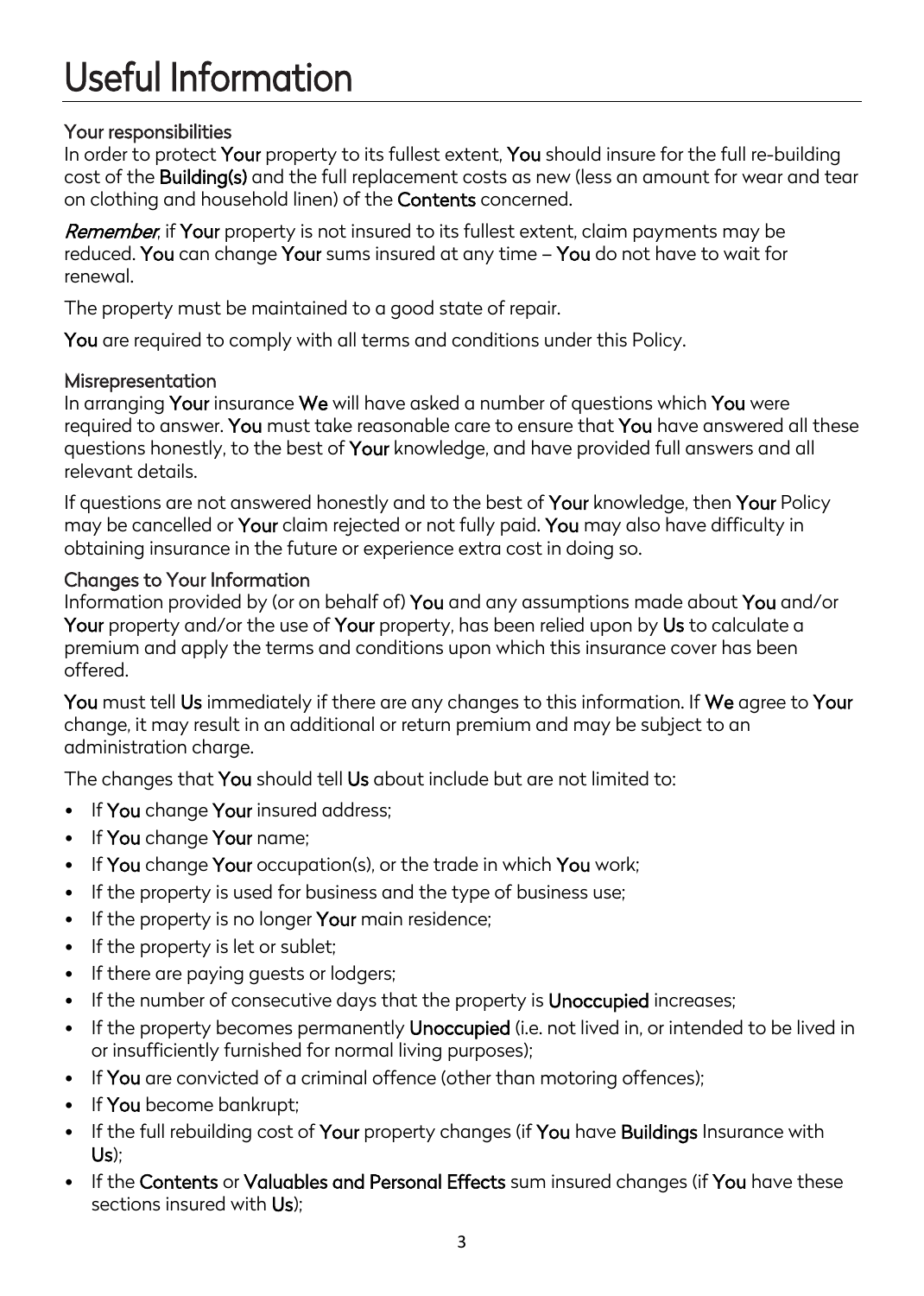- If there are any renovations or building works being carried out, or due to commence, at Your Home;
- If the type of locks or alarm should change, or if You no longer have an alarm maintenance contract in force;
- If the property is no longer self-contained or does not have its own lockable entrance;
- If the property is not in a good state of repair;
- If there is any flooding to the property, or within 100m of the property;
- If the property is showing signs of potential subsidence, landslip or heave damage, i.e. cracking;
- If any other houses in the same street have been affected by subsidence, landslip or heave;
- If You have made a claim under any other home or landlords policy that is not provided by Us;
- If You have any other insurance policy refused, declined, cancelled or voided.

If You are not sure what changes are relevant, please contact Your insurance advisor or Us for confirmation.

If the changes You make mean We can no longer insure You, We will give You a notice of cancellation. Please see General Conditions, 2 ["CANCELLATION](#page-50-1) on page [50](#page-50-1)

Please note that if You do not tell Us about any changes to Your information, Your Policy may be cancelled or Your claim rejected or not fully paid.

#### Administration Charge

We reserve the right to apply an administration charge of up to £10.00 (subject to insurance premium tax where applicable) for any adjustments You make to Your Policy.

#### Use of language

Unless otherwise agreed, the contractual terms and conditions and other information or communication relating to this contract will be in English.

#### Index Linking

Please refer to Your Policy Schedule to check whether Index Linking applies to Your sums insured.

If Index Linking does apply, the sums insured on Your Schedule for Section 1 Buildings and Section 2 Contents will be adjusted monthly in line with:

- a) Buildings the House Rebuilding Cost Index prepared by the Royal Institution of Chartered Surveyors. Should this index not be available another appropriate index will be used.
- b) Contents the Retail Price Index (consumer durables section). Should this index not be available another appropriate index will be used.

No charge will be made for this during each year but anniversary premiums will be calculated on the adjusted sums insured.

Index Linking will continue from the date of loss or damage to the settlement of the resulting claim provided You have not unreasonably delayed notification or settlement of the claim.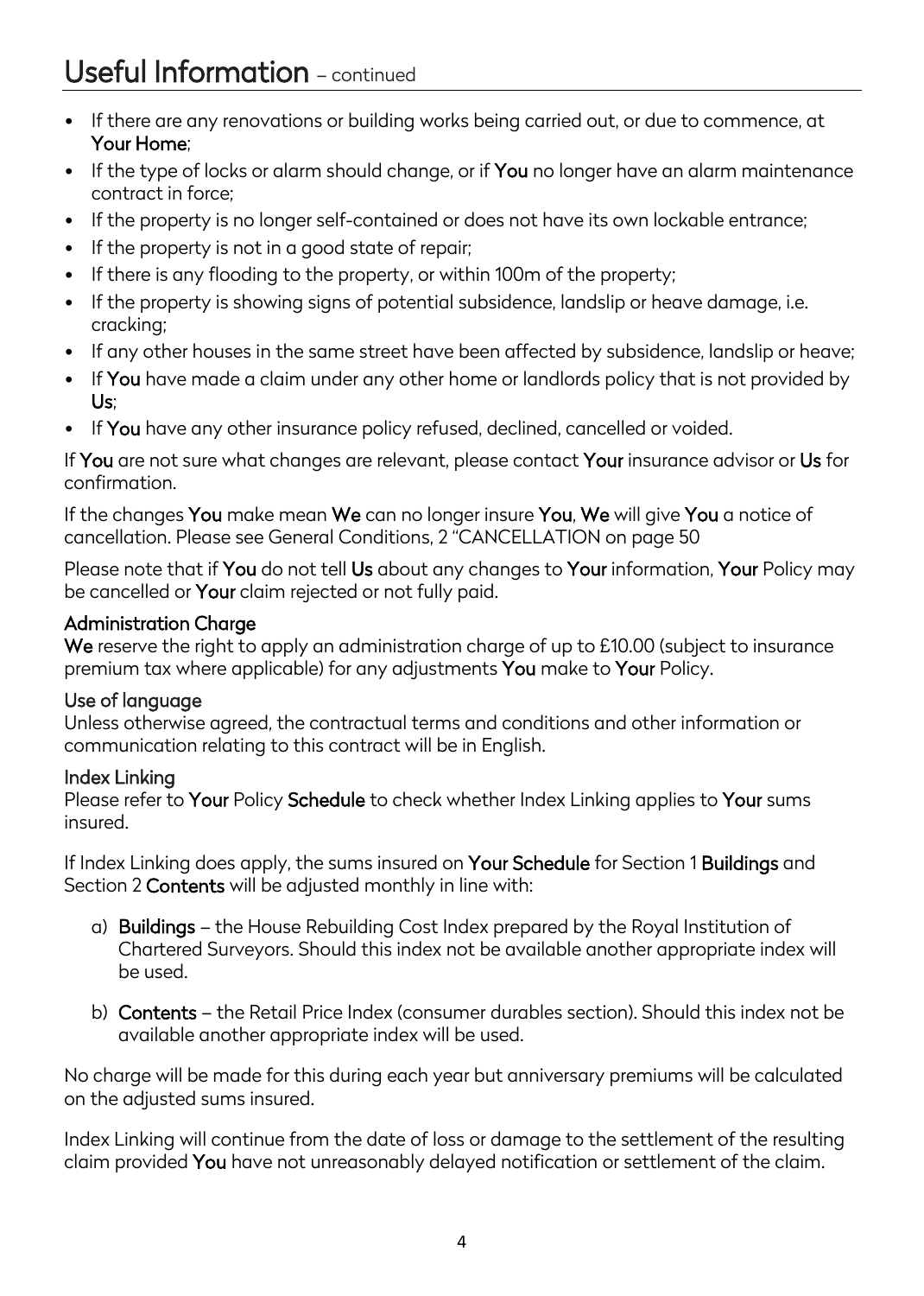<span id="page-5-0"></span>Definitions<br>The following words and phrases will have the same meaning wherever they appear in this Policy, other than in titles and paragraph headings, unless otherwise shown in a particular Policy Section. To help identify these words they will appear in **bold** in this Policy wording. Any defined word or phrase in the singular is deemed to include the plural and those in the plural are deemed to include the singular.

#### Buildings

The Home and its permanent fixtures and fittings, swimming pools, paths, drives, terraces, walls, hedges, gates, and fences all contained within the boundaries of the Land.

#### Clauses or Endorsements

Any variation or addition to the terms of the Policy.

#### Computer System

Any computer, data processing equipment media or part thereof, or system of data storage and retrieval, or communications system, network, protocol or part thereof, or storage device, microchip, integrated circuit, real time clock system or similar device or any computer software (including but not limited to application software, operating systems, runtime environments or compilers), firmware or microcode whether or not Your property.

#### **Contents**

Household goods and personal property. Money and Valuables all belonging to or the responsibility of You or Your Family and contained in the Home or in the open within the boundaries of the Land belonging to the Home.

The term Contents does not include: any permanent fixture and fittings, property or Money held for professional or business purposes, securities and documents of any kind, any living creature aircraft, hovercraft, watercraft, mechanically propelled vehicles (other than domestic gardening machines), motorcycles, caravans, trailers, trailer tents and their parts and accessories.

#### Excess

The first part of any claim You have to bear as stated in the Policy wording unless otherwise stated by Endorsement within the Policy Schedule.

Note: -If more than one Policy section is affected by the same claim only one Excess will be deducted.

If the Excesses under each section are different the higher Excess will be deducted.

#### Home

The private dwelling and its domestic outbuildings and garages at the address shown in the Schedule.

#### Land

The land belonging to the Home.

#### **Money**

Cash, bank or currency notes, cheques, travellers cheques, postal or money orders, savings stamps and certificates, travel tickets, luncheon vouchers, current stamps (face value only) and gift tokens.

#### Policyholder/You/Your

The person(s) named as the Policyholder in the Schedule.

#### **Schedule**

The Schedule is part of the Policy. It shows details of the Policyholder, the property insured, the period of insurance, and the sections of the Policy which apply.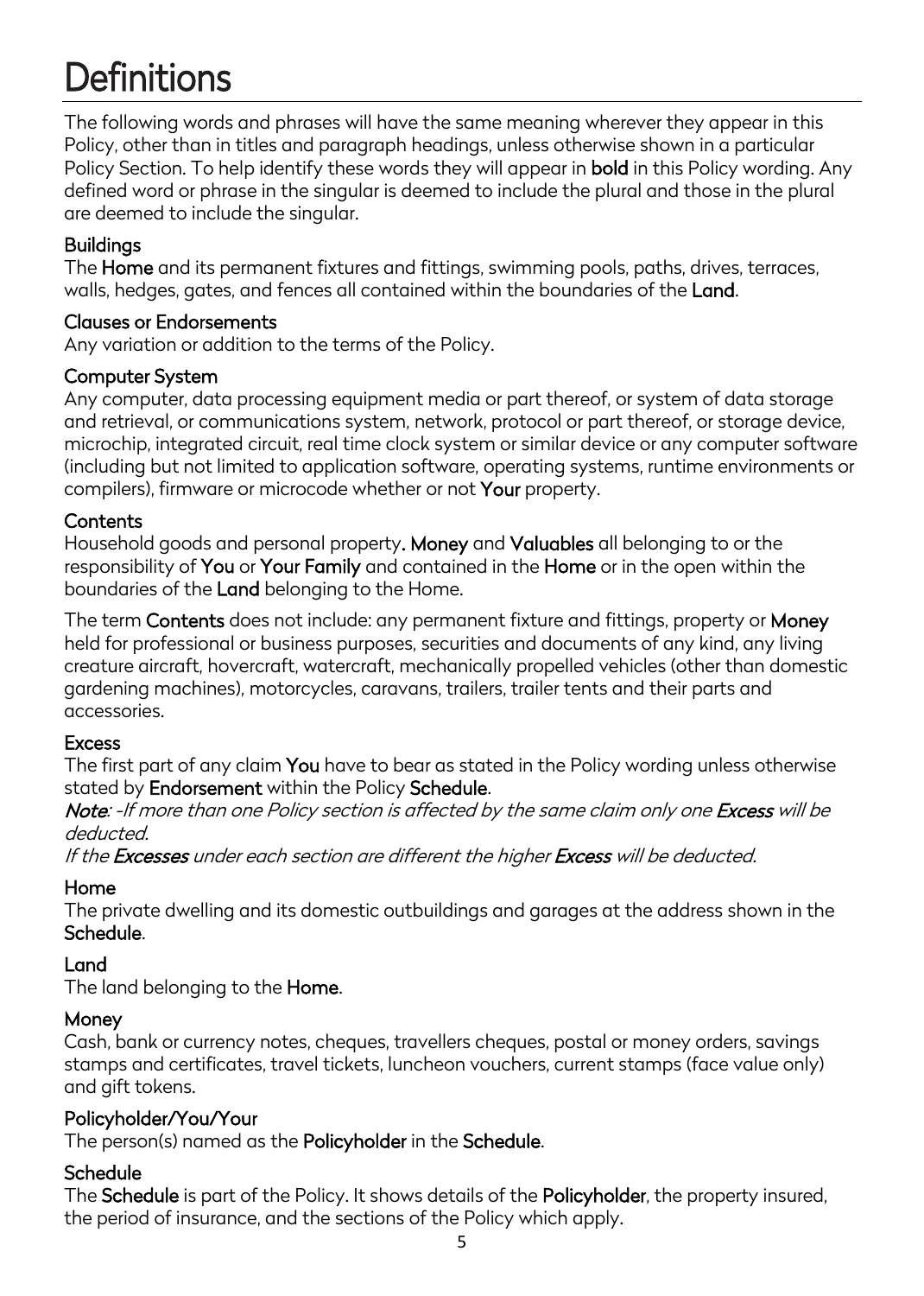#### United Kingdom

England, Scotland, Wales, Northern Ireland, the Isle of Man and the Channel Islands.

#### Unoccupied

- a) Insufficiently furnished for normal occupation, or
- b) Furnished for normal occupation but has not been lived in for more than 60 consecutive days.

#### Unspecified Personal Effects and Clothing

Personal property which is designed to be worn or carried on or about the person but does not include:- contact or corneal lenses.

#### Valuables

Jewellery, gold, silver, precious metals, clocks and watches, coin, medal and stamp collections, works of art, furs.

#### We/Us/Our

A leading UK insurer (or insurers) as detailed on the Policy Schedule and Geo Personal Lines as administrators of the Policy.

#### You/Your Family

You, Your spouse or Your partner who lives at the same address as You and shares financial responsibilities, Your children, parents and other relatives who normally live with You permanently.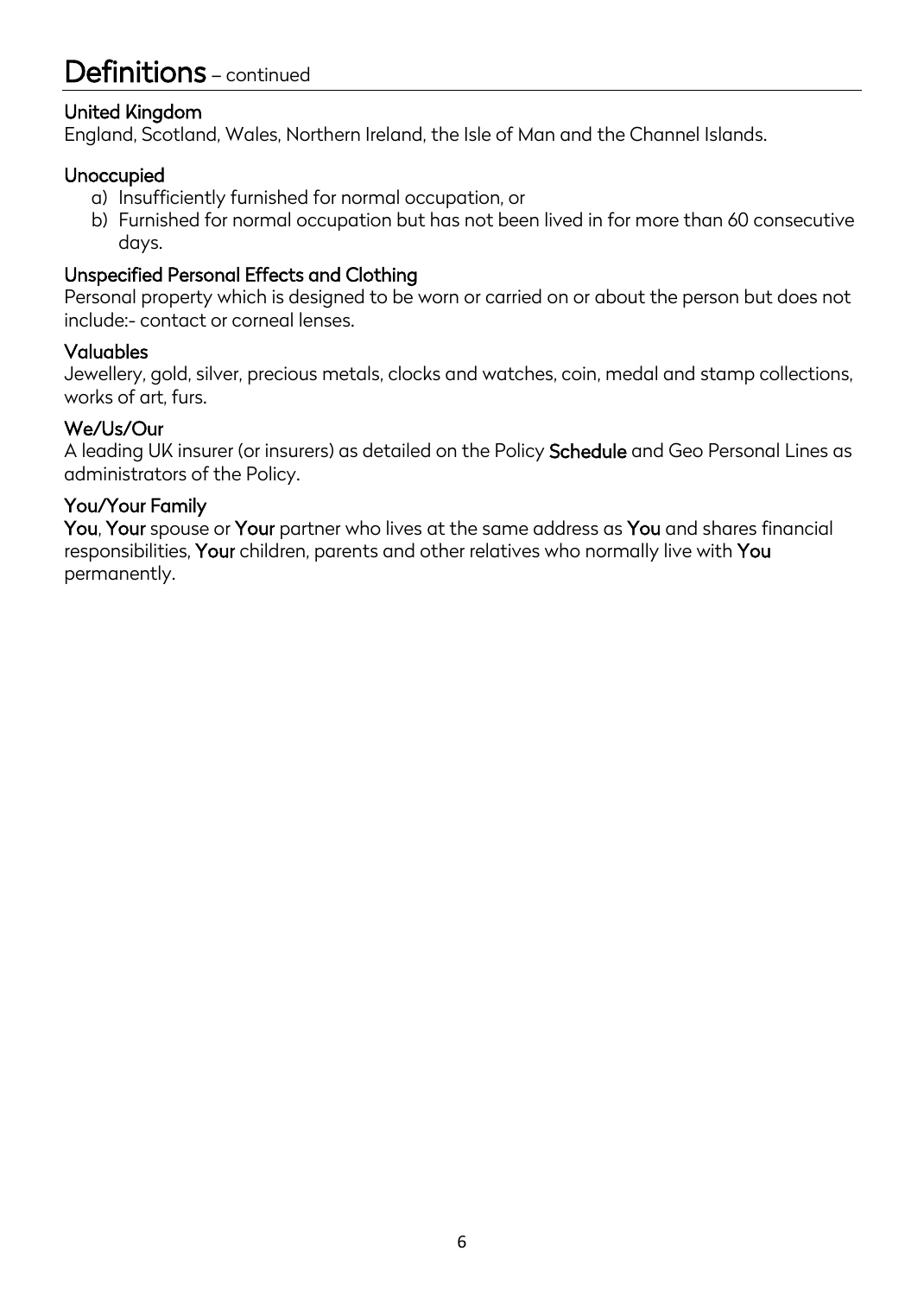### <span id="page-7-0"></span>How to make a Claim

Please first read this Policy and Your Schedule to check that You are covered. Please refer to and follow the [Notification and Conduct of Claims](#page-49-1) on page [49.](#page-49-1)

To register a claim contact

Geo Personal Lines Lacy Way, Lowfields Business Park, Elland, HX5 9DB Telephone on 01302 303 650 or 0345 074 4760 Email household@geounderwriting.com

Tell Us what happened. Let Us have as much information as possible. We will verify Your cover and arrange to send You a claim form so that We can deal with Your claim as quickly as possible.

If You need to ask any questions during Your claim, please call Us on the above number.

#### <span id="page-7-1"></span>24 Hour Emergency Home Assistance

This service is provided by DAS Legal Expenses Insurance Company Limited (DAS), DAS House, Quay Side, Temple Back, Bristol, BS1 6NH.

#### Please check Your Schedule to see if this cover is in force.

Telephone Number: 0800 783 1246

Quoting Reference: TS3/414 7340

In the unfortunate event that You need emergency repairs to Your Home, please call our DAS helpline and We will arrange for one of their panel of reputable contractors to come to Your Home to assess the problem and carry out any immediate repair work.

This Policy offers 24 hour home assistance within Your Home for emergencies associated with:

- Plumbing and Drainage
- The Main Heating System
- Your Domestic Power Supply
- The Toilet Unit
- Home Security
- Lost Keys

Please see Section 7 for full details of cover and exclusions.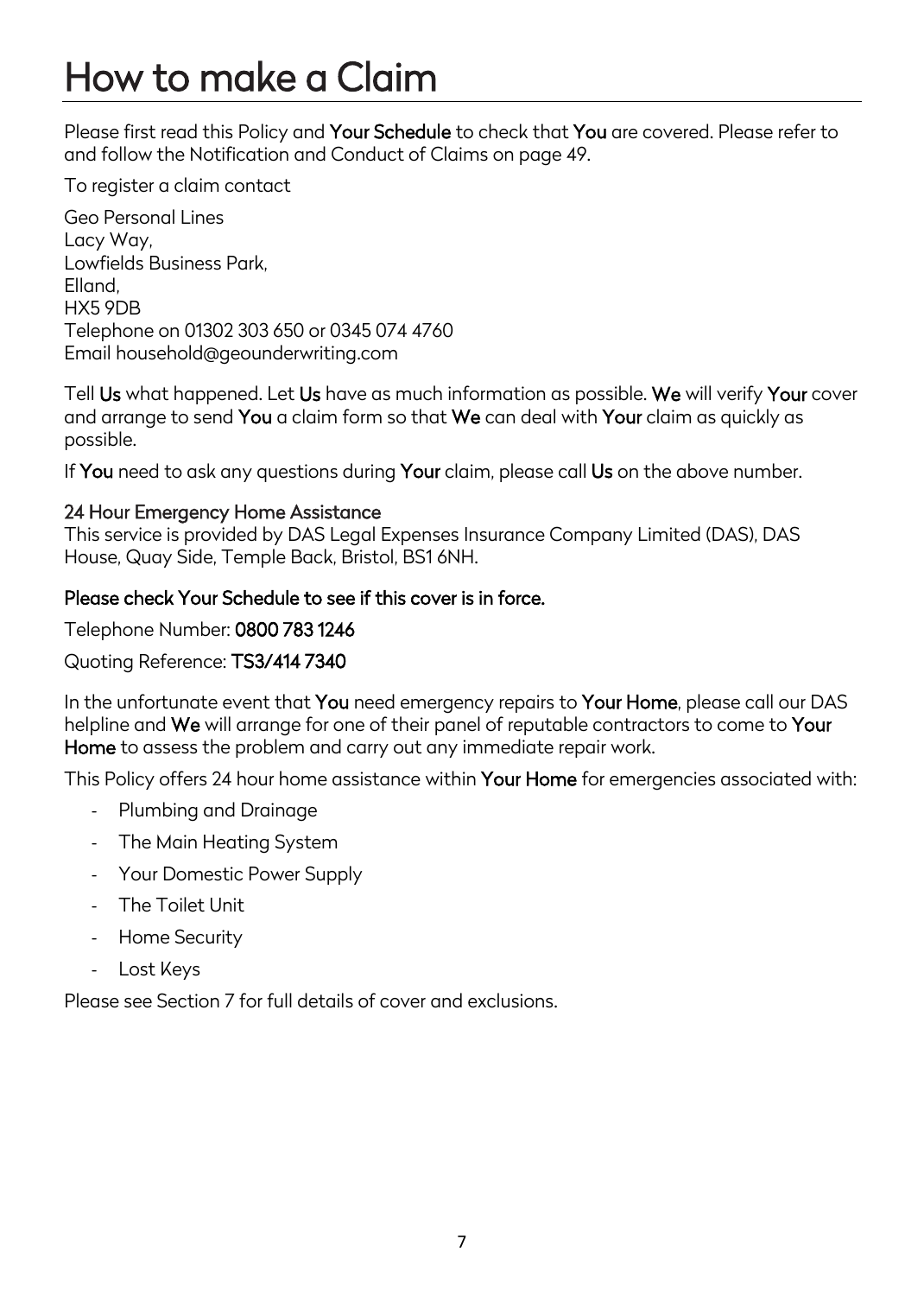### How to make a Claim – continued

#### 24 Hour Legal Advice Helpline

This service is provided by DAS Legal Expenses Insurance Company Limited, DAS House, Quay Side, Temple Back, Bristol BS1 6NH.

Please check Your Schedule to see if this cover is in force.

Phone Number: 0117 934 0570

Quoting Reference: TS3/3685436

Confidential expert advice from a team of specialists, which includes Lawyers, Personnel Consultants and Accountants. They will advise You on the steps You may need to take either on Your own or with the help of a Solicitor or other adviser and the possible costs You may incur.

The Helpline can assist You to solve Your legal problems on all areas of the law, e.g.:

- Employment Disputes
- Contract Disputes
- Personal Injury
- Property Protection

No matter how complex the problem, the Helpline will put You in touch with legal experts to give You advice.

#### Please note

The service providers will not accept responsibility if the Helpline Service fails for reasons beyond their control.

To check and improve service standards, the service provider records all calls.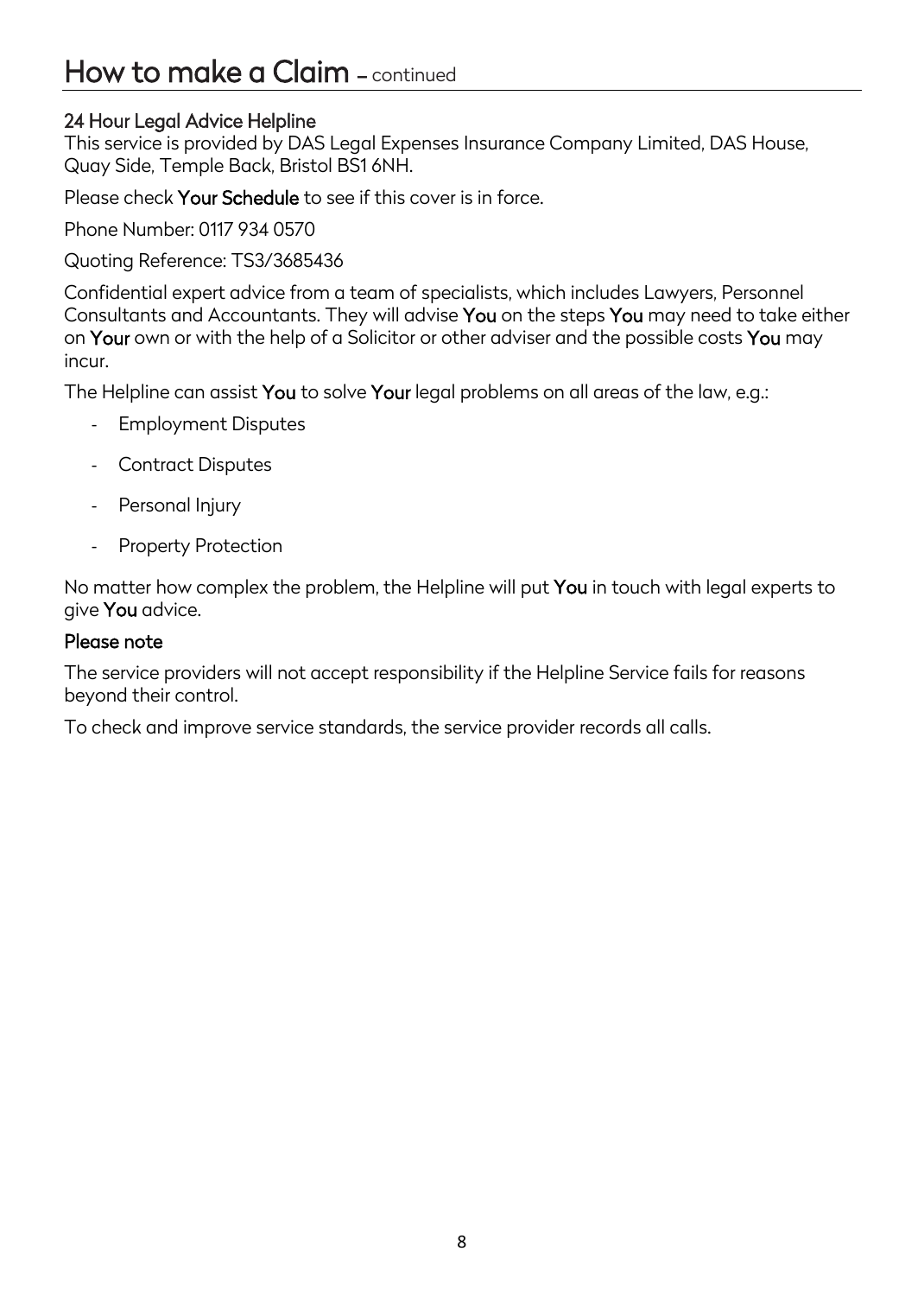# <span id="page-9-0"></span>**Complaints**

If at any time You have a complaint about the services provided to You by Geo Personal Lines, then You should contact:

Geo Personal Lines, Direct House, Lacy Way, Lowfields Business Park, Elland, HX5 9DB. Telephone: 01302 303 650 or 0345 074 4760 Email: Complaints@geounderwriting.com

All complaints received are taken seriously and will be handled promptly and fairly. If You make a complaint it will be acknowledged promptly, an explanation of how it will be handled, what You need to do and how Your complaint is progressing will be given to You. Your complaint will be recorded, and Your comments analysed to help improve the service offered. Complaints which Your insurer are required to resolve will be passed to them and You will be notified if this happens.

If at any time You have a complaint about the services provided by the insurer of all sections of the Policy, except the Family Legal Protection and Emergency Home Assistance sections, then You should contact the Complaints Officer of the insurer shown in the insurer Endorsement on Your Policy Schedule.

If Your complaint is about the service provided by the insurer of the Family Legal Protection or Emergency Home Assistance Sections, You should contact:

Managing Director DAS Legal Expenses Insurance Company Limited DAS House, Quay Side Temple Back, Bristol BS1 6NH

If You remain unhappy with the outcome of Your complaint You may be eligible to refer Your complaint to:

The Financial Ombudsman Service (FOS) Exchange Tower Tel: 0800 023 4567 (free from landlines) or London Tel: 0300 123 9123 (free from most mobile phones) E14 9SR

Or simply log on to their website at: www.financial-ombudsman.org.uk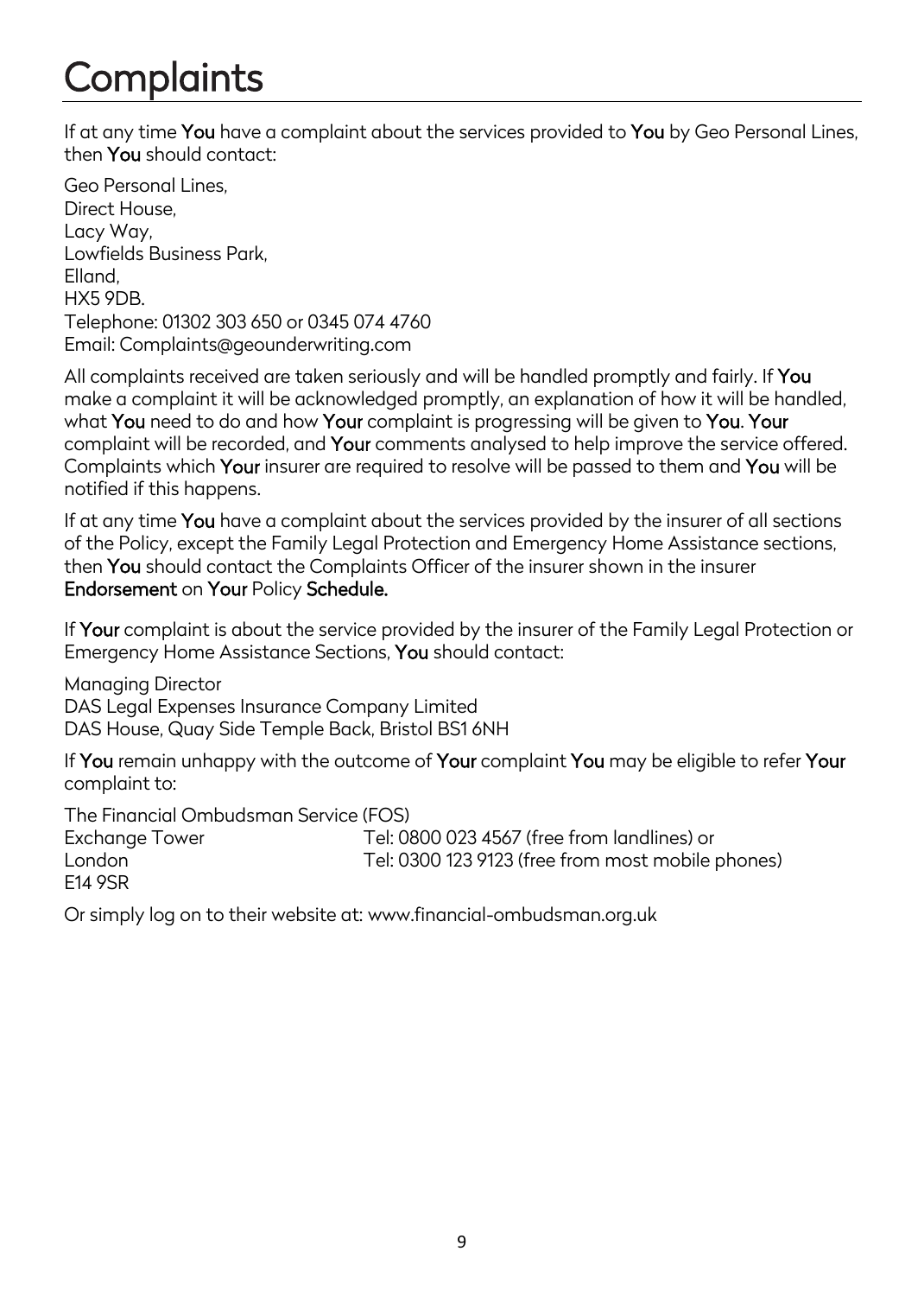# <span id="page-10-0"></span>Section 1 - Buildings

Your Schedule tells You if this Section is in force.

| We will pay for                                                                                                                          | We will not pay for                                                                                                                                                               |
|------------------------------------------------------------------------------------------------------------------------------------------|-----------------------------------------------------------------------------------------------------------------------------------------------------------------------------------|
| A. The Basic Cover<br>Loss of or damage to <b>Buildings</b> caused by:                                                                   | The amount of any Excess shown in Your<br>Schedule.<br>А.                                                                                                                         |
| Fire, explosion, lightning, earthquake.<br>1.                                                                                            |                                                                                                                                                                                   |
| 2. Smoke.                                                                                                                                | Damage caused by any gradually<br>2.<br>operating cause.                                                                                                                          |
| 3. Riot, civil commotion, labour or political<br>disturbances.                                                                           |                                                                                                                                                                                   |
| 4. Malicious persons or vandals.                                                                                                         | 4. Loss or damage caused by persons<br>lawfully in the Home.<br>Loss or damage caused while the <b>Home</b><br>is Unoccupied.                                                     |
| 5. Storm or flood.                                                                                                                       | 5. Loss or damage caused by freezing.<br>Loss of or damage to hedges, gates and<br>fences.                                                                                        |
| 6. Escape of water or oil escaping from a<br>fixed heating system or domestic water<br>installation, washing machines or<br>dishwashers. | 6. Damage caused while the <b>Home</b> is<br>Unoccupied.<br>Damage to the installation or appliance<br>itself unless freezing causes the damage.                                  |
| 7. Theft or attempted theft.                                                                                                             | 7. Loss or damage caused by <b>You</b> or <b>Your</b><br>Family or any tenant or any person<br>lawfully in the Home.<br>Loss or damage occurring while the<br>Home is Unoccupied. |
| 8. Collision involving aircraft, or aerial<br>devices or anything dropped from them,<br>vehicles, trains or animals.                     | 8. Loss or damage caused by domestic<br>pets.                                                                                                                                     |
| 9. Falling trees or branches, lamp posts or<br>telegraph poles.                                                                          | 9. Damage to hedges, gates and fences.<br>Damage caused by felling or lopping of<br>trees.                                                                                        |
| 10. Falling receiving aerials (including<br>satellite dishes)                                                                            | 10. Damage to the receiving aerial, satellite<br>dishes, fittings or mast itself.                                                                                                 |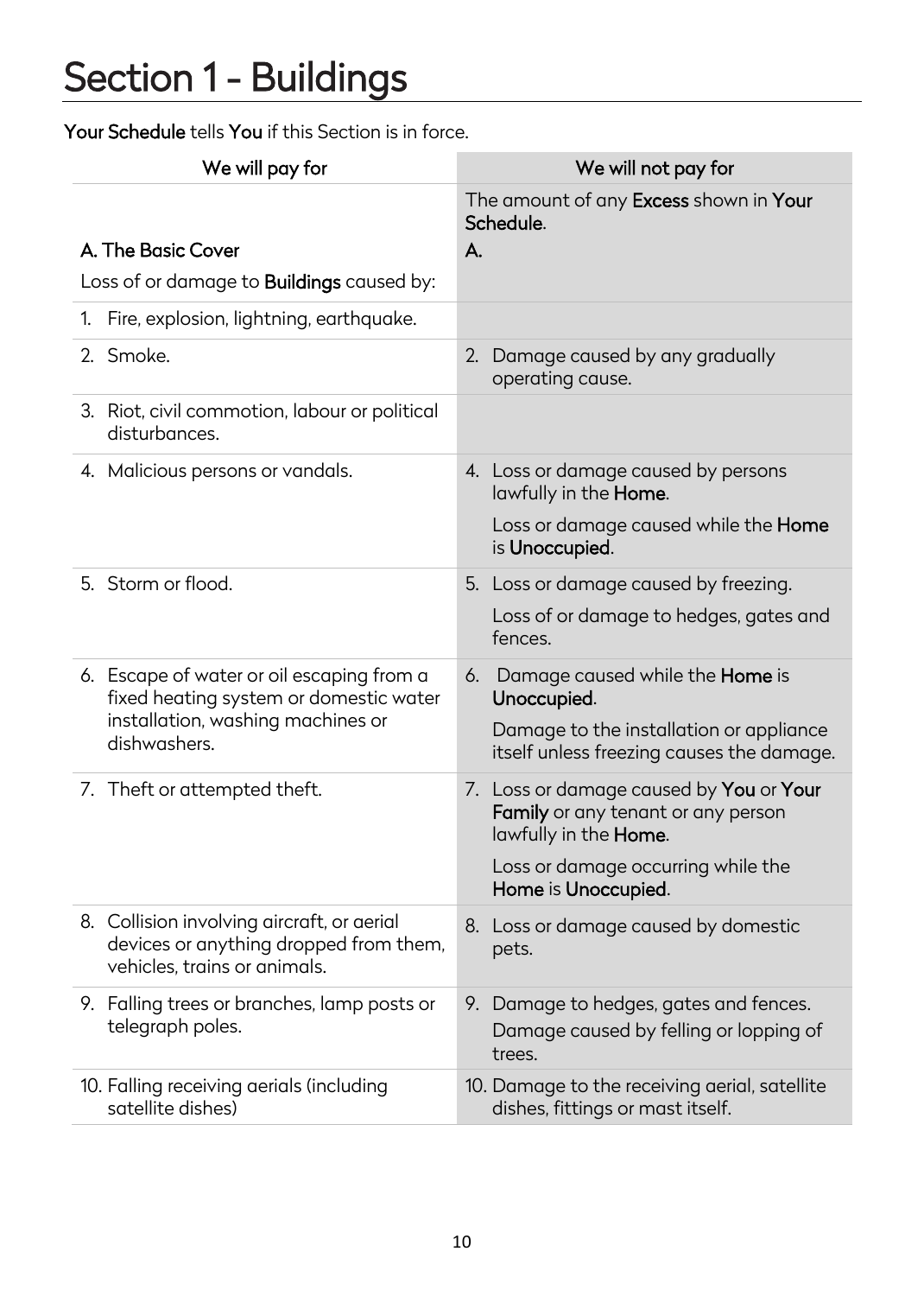### Buildings – continued

| We will pay for                                                                                               | We will not pay for                                                                                                                                                                                                                 |
|---------------------------------------------------------------------------------------------------------------|-------------------------------------------------------------------------------------------------------------------------------------------------------------------------------------------------------------------------------------|
| 11. Subsidence or heave of the site on<br>which the <b>Buildings</b> stand, or landslip.                      | 11. The first £1,000 of any claim.                                                                                                                                                                                                  |
|                                                                                                               | Damage resulting from the foundations<br>settling, shrinking or expanding.                                                                                                                                                          |
|                                                                                                               | Damage resulting from coastal or river<br>erosion.                                                                                                                                                                                  |
|                                                                                                               | Damage resulting from faulty<br>workmanship or the use of defective<br>materials.                                                                                                                                                   |
|                                                                                                               | Damage resulting from demolition,<br>alteration or repair to the <b>Buildings</b> .                                                                                                                                                 |
|                                                                                                               | Damage resulting from the bedding<br>down of new structures or settlement of<br>made-up ground.                                                                                                                                     |
|                                                                                                               | Damage resulting from the movement of<br>solid floors unless the foundations<br>beneath the external walls of the <b>Home</b><br>are damaged by the same cause, and at<br>the same time.                                            |
|                                                                                                               | Damage to paths, drives, terraces, patios,<br>walls, gates, fences, swimming pools and<br>tennis courts unless the foundations<br>beneath the external walls of the Home<br>are damaged by the same cause, and at<br>the same time. |
|                                                                                                               | Diminution of Market Value.                                                                                                                                                                                                         |
| B. Damage to Plumbing Installations by<br>Freezing                                                            | <b>B.</b>                                                                                                                                                                                                                           |
| Damage to interior fixed domestic<br>heating or water installations caused by<br>freezing.                    | Damage caused while the <b>Home</b> is<br>Unoccupied                                                                                                                                                                                |
| C. Breakage of Fixed Glass and Sanitary<br><b>Fittings</b>                                                    | $C_{\cdot}$                                                                                                                                                                                                                         |
| Accidental breakage of fixed glass, fixed<br>sanitary ware and ceramic hobs, all<br>forming part of the Home. | Breakage caused while the Home is<br>Unoccupied.                                                                                                                                                                                    |
| D. Damage to Underground Services                                                                             | D.                                                                                                                                                                                                                                  |
| Accidental damage to underground<br>services to the Home for which You are<br>legally responsible.            | Damage caused whilst clearing, or<br>attempting to clear a blockage.                                                                                                                                                                |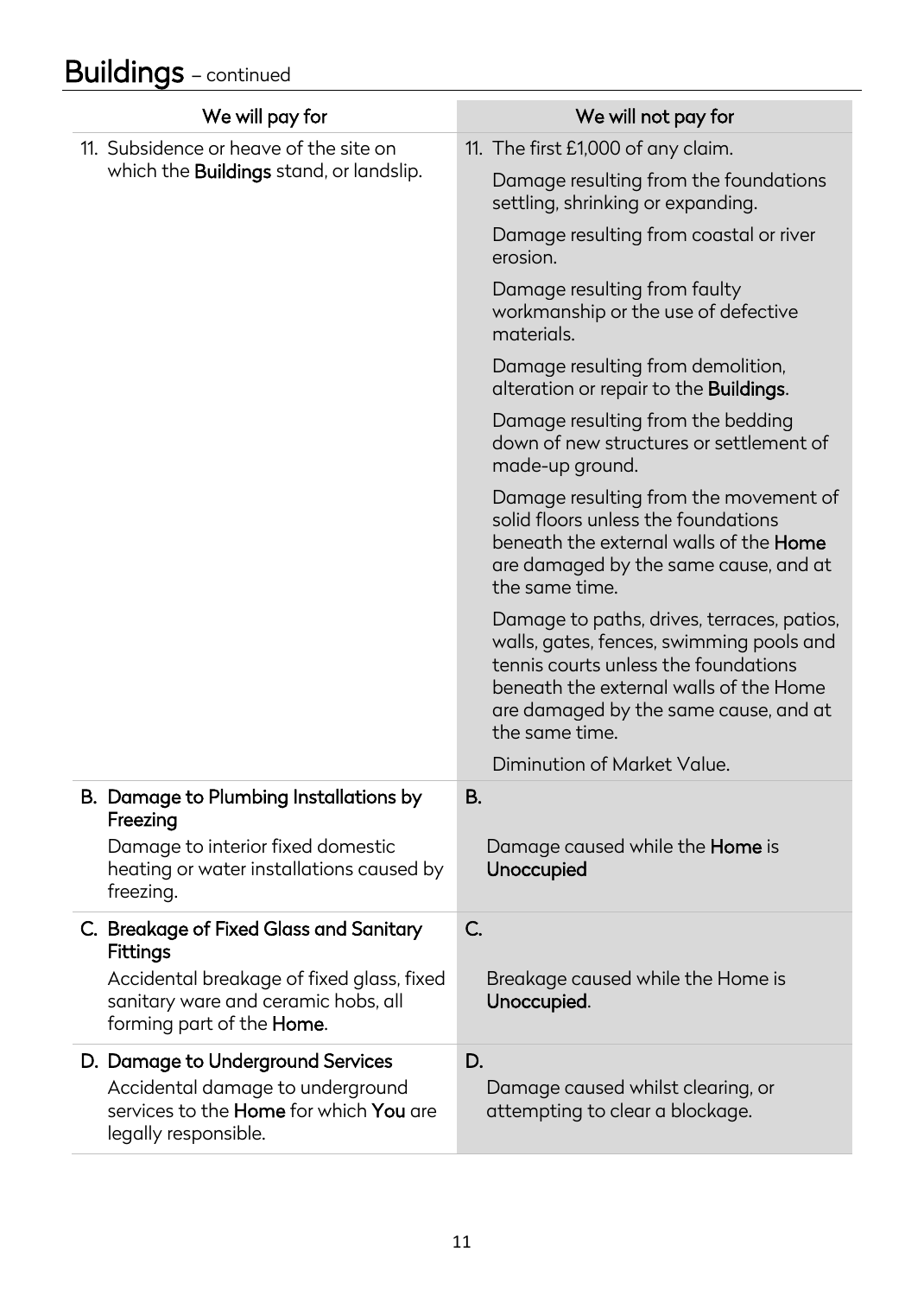|    | We will pay for                                                                                                                                                                                                                                                                                                                                                                                | We will not pay for                                                                                                                                               |
|----|------------------------------------------------------------------------------------------------------------------------------------------------------------------------------------------------------------------------------------------------------------------------------------------------------------------------------------------------------------------------------------------------|-------------------------------------------------------------------------------------------------------------------------------------------------------------------|
|    | E. Additional Costs<br>The additional costs of:<br>a) complying with government or<br>local authority requirements.<br>b) architects, surveyors and other<br>professional fees.<br>c) clearing debris, demolition, shoring<br>or propping up necessary as a<br>result of loss or damage insured by<br>this section.                                                                            | E.<br>a. costs for complying with requirements<br>notified before the loss or damage<br>occurred<br>b) fees charged for preparing any claim<br>under this Policy. |
|    | F. Temporary Accommodation and Loss<br>of Rent<br>Up to 20% of the sum insured on<br><b>Buildings</b> for:<br>a) the reasonable costs of <b>Your</b><br>temporary accommodation.<br>b) loss of rent payable to You. during<br>the period necessary to restore<br>Your private dwelling to a<br>habitable condition, as a result of<br>loss or damage insured by section<br>1A-The Basic Cover. |                                                                                                                                                                   |
|    | G. Moving Home<br>If You are selling the Home the<br>purchaser will have the benefit of this<br>Section during the period between<br>exchange of contracts and completion<br>provided that the Home is not insured<br>under another policy.                                                                                                                                                    |                                                                                                                                                                   |
|    | H. Tracing and accessing leaks<br>In the event of damage to the <b>Buildings</b><br>caused by escape of water from water<br>tanks, pipes, apparatus or fixed heating<br>systems in the <b>Home</b> , We will pay the<br>reasonable costs, up to £5,000 for<br>removing and replacing any other part<br>of the <b>Buildings</b> necessary to find and<br>repair the source of the leak.         |                                                                                                                                                                   |
| I. | <b>Emergency Access</b><br>Damage to <b>Your Home</b> caused by<br>forced access to attend a medical<br>emergency or an event which could<br>result in damage to the <b>Home</b> .                                                                                                                                                                                                             | 12                                                                                                                                                                |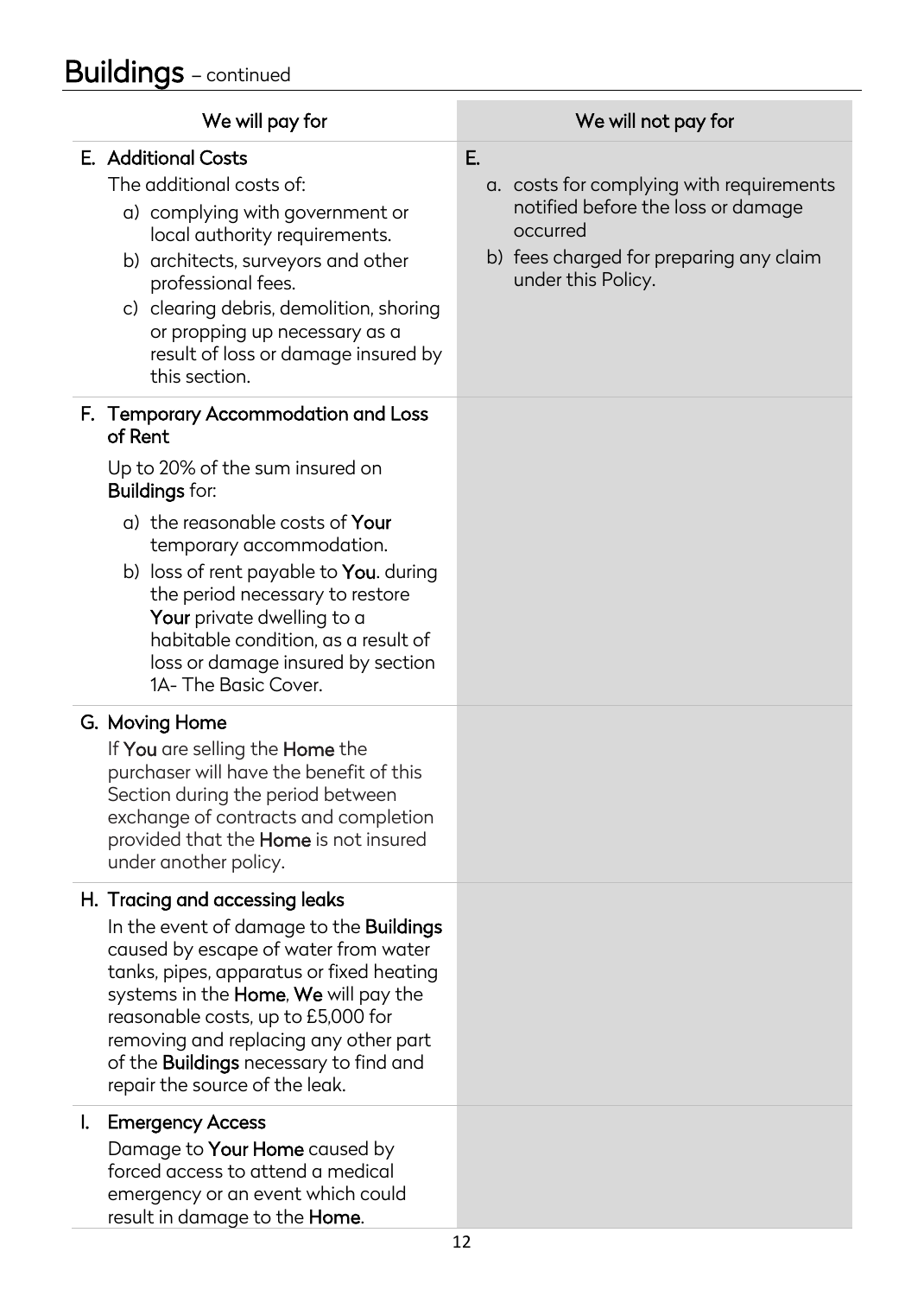# Accidental Damage Option

| We will pay for                                                     | We will not pay for                                                                                                                                                                                                                             |
|---------------------------------------------------------------------|-------------------------------------------------------------------------------------------------------------------------------------------------------------------------------------------------------------------------------------------------|
| J. Accidental Damage<br>Accidental damage to the <b>Buildings</b> . | J<br>Damage caused while the Home is lent,<br>let, sub-let, or Unoccupied.                                                                                                                                                                      |
|                                                                     | Damage which is specifically excluded<br>elsewhere in Section 1 - Buildings.                                                                                                                                                                    |
|                                                                     | The cost of maintenance Damage<br>caused by settlement or shrinkage of the<br>Buildings.                                                                                                                                                        |
|                                                                     | Damage caused by wear and tear,<br>depreciation, rot, fungus, beetle, moths,<br>insects, vermin, domestic pets,<br>infestation, rust, mildew, atmospheric or<br>climatic conditions, the effect of light or<br>other gradually operating cause. |
|                                                                     | Damage caused by faulty workmanship<br>or design or the use of defective<br>materials.                                                                                                                                                          |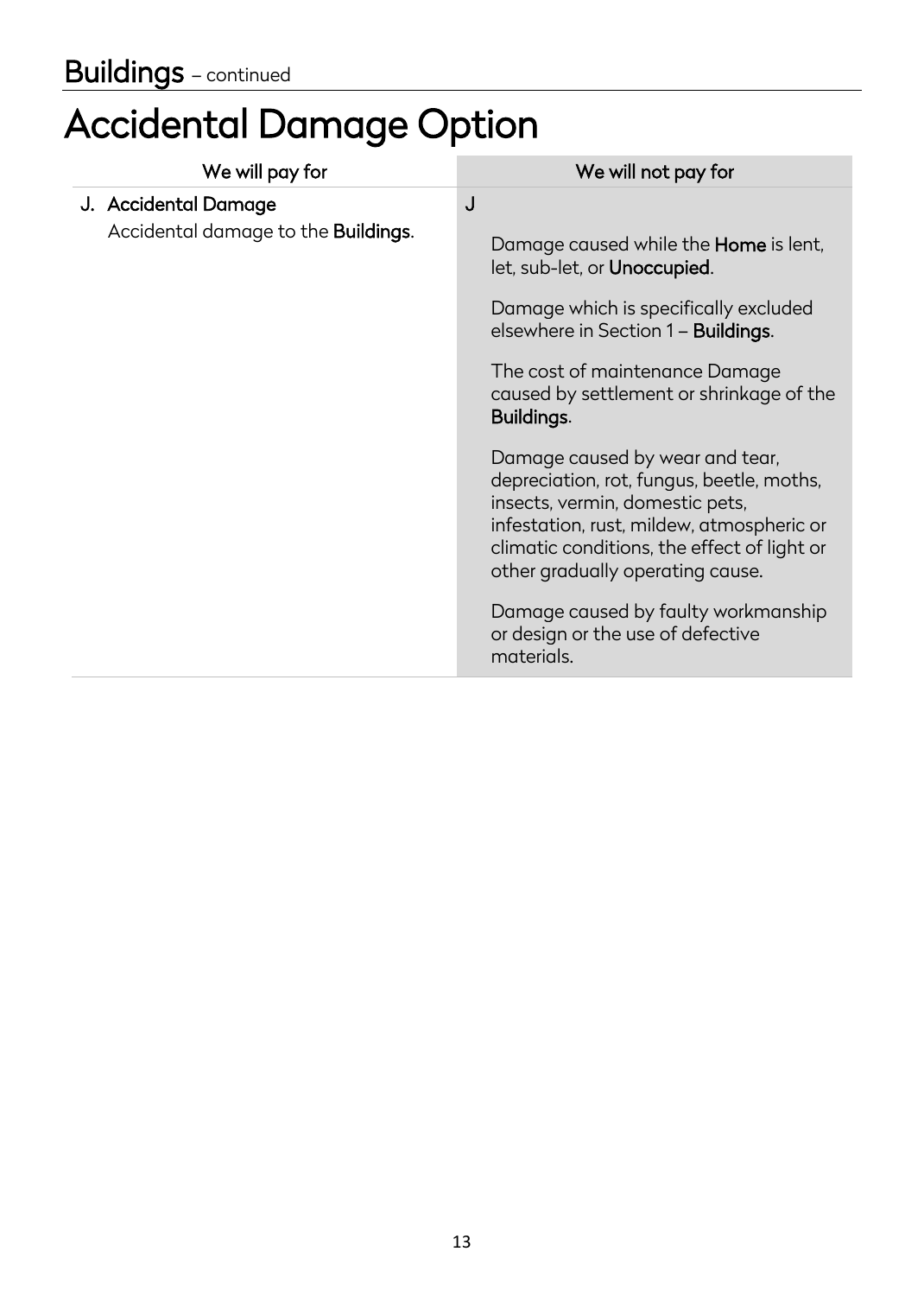## Settlement of Claims

Provided that at the time of loss or damage the sum insured is not less than the rebuilding cost and the Buildings are in a good state of repair We will at Our option pay:

- a) the cost of repair, or
- b) the cost of replacement.

We will not pay for any reduction in the market value of the **Home** resulting from repair or replacement of damaged parts.

If the Buildings are not in good repair or if repair or replacement is not carried out, We will at Our option pay:

- a) the cost of repair or replacement less a deduction for wear and tear and depreciation, or
- b) for the reduction in market value caused by the loss or damage.

The rebuilding cost is the cost of rebuilding the **Buildings** in the same size and style and condition as when new, including the Additional Costs described in paragraph E of this Section.

The total amount payable under Sections A-E will not exceed the sum insured.

The sum insured will not be reduced by the amount of any claim.

#### Underinsurance

If the sum insured is less than the full replacement cost We will only pay the same proportion of the loss or damage as the sum insured bears to the full replacement cost.

For example, if the sum insured represents only one half of the full replacement cost We will only pay for one half of the amount lost or damaged.

#### Matching Items

We will not pay the cost of replacing any undamaged item or part of any item solely because it forms part of a set, suite, or one of a number of items of similar nature, colour or design.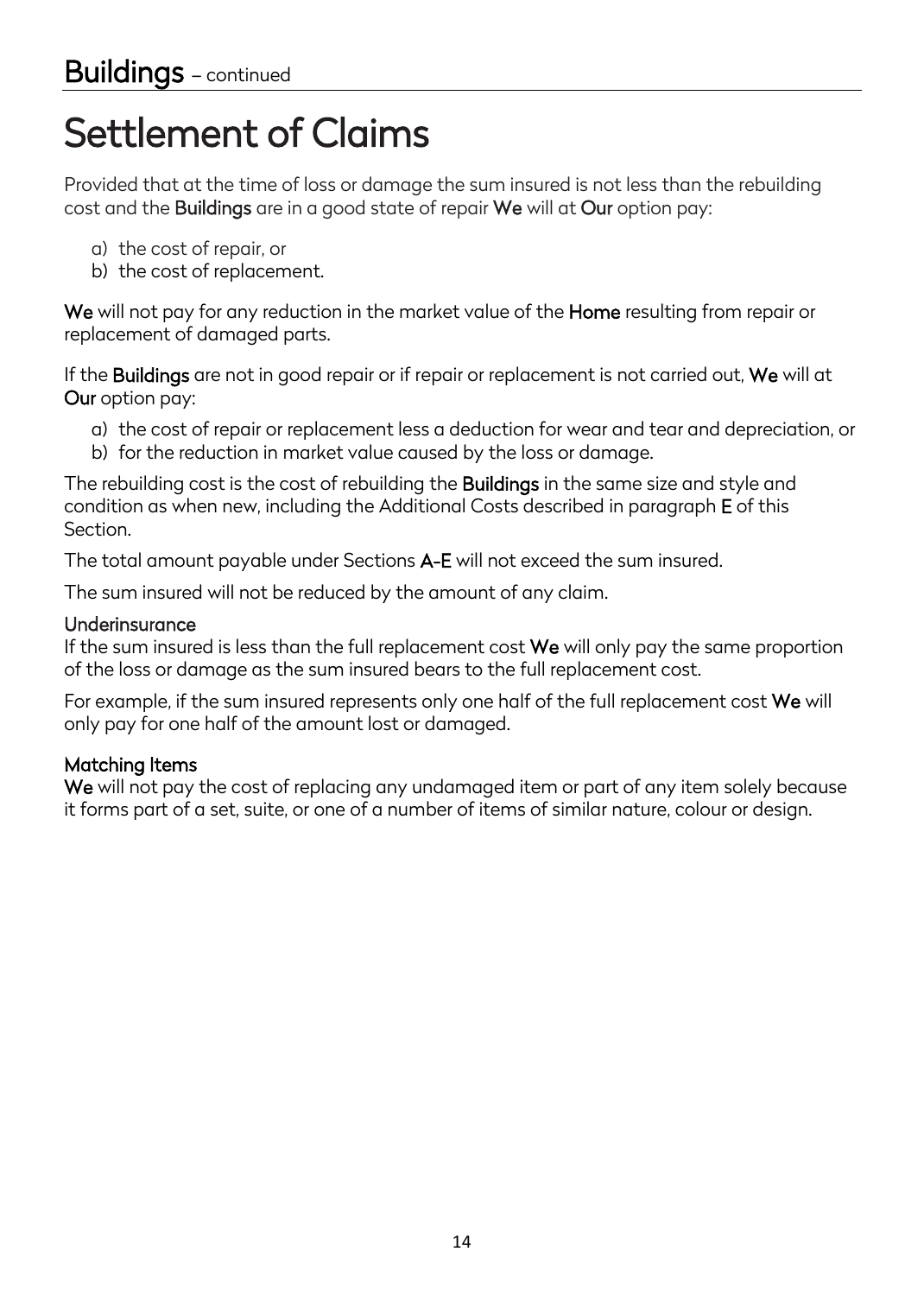### <span id="page-15-0"></span>Section 2 - Contents

Your Schedule tells You if this Section is in force.

| We will pay for                                                                     | We will not pay for                                                                                                          |
|-------------------------------------------------------------------------------------|------------------------------------------------------------------------------------------------------------------------------|
|                                                                                     | The amount of any Excess shown in Your<br>Schedule                                                                           |
| A. The Basic Cover                                                                  |                                                                                                                              |
| Loss of or damage to <b>Contents</b>                                                |                                                                                                                              |
| whilst contained within the Home caused<br>by:                                      |                                                                                                                              |
| Fire, explosion, lightning, earthquake<br>1.                                        |                                                                                                                              |
| 2. Smoke                                                                            | 2. Damage caused by any gradually<br>operating cause.                                                                        |
| 3. Riot, civil commotion, labour or political<br>disturbances                       |                                                                                                                              |
| 4. Malicious persons or vandals                                                     | 4. Loss or damage caused by persons<br>lawfully in the Home.                                                                 |
|                                                                                     | Loss or damage caused while the Home<br>is Unoccupied.                                                                       |
| 5. Storm or flood                                                                   |                                                                                                                              |
| 6. Escape of water or oil escaping from a<br>fixed heating system or domestic water | 6. Loss or damage caused while the Home<br>is Unoccupied.                                                                    |
| installation, washing machines or<br>dishwashers                                    | Damage to the installation or appliance<br>itself.                                                                           |
| 7. Theft or attempted theft                                                         | 7. Loss of Money unless involving forcible<br>and violent entry to or exit from the<br>Home.                                 |
|                                                                                     | Loss or damage occurring while the                                                                                           |
|                                                                                     | Home or any part is lent, let or sub-let<br>unless involving forcible and violent entry<br>to or exit from the <b>Home</b> . |
|                                                                                     | Loss or damage caused while the Home<br>is Unoccupied.                                                                       |
|                                                                                     | Loss or damage contributed to or caused                                                                                      |
|                                                                                     | by You, Your Family or any domestic<br>employee or attendant or person lawfully<br>in the <b>Home</b> .                      |
|                                                                                     | Loss by deception unless deception is<br>only used to gain entry to the <b>Home</b> .                                        |
|                                                                                     | Any amount exceeding £5,000 from<br>outbuildings (other than garages)                                                        |
|                                                                                     | Loss or damage to pedal cycles unless in<br>a building or securely locked to an<br>immovable object.                         |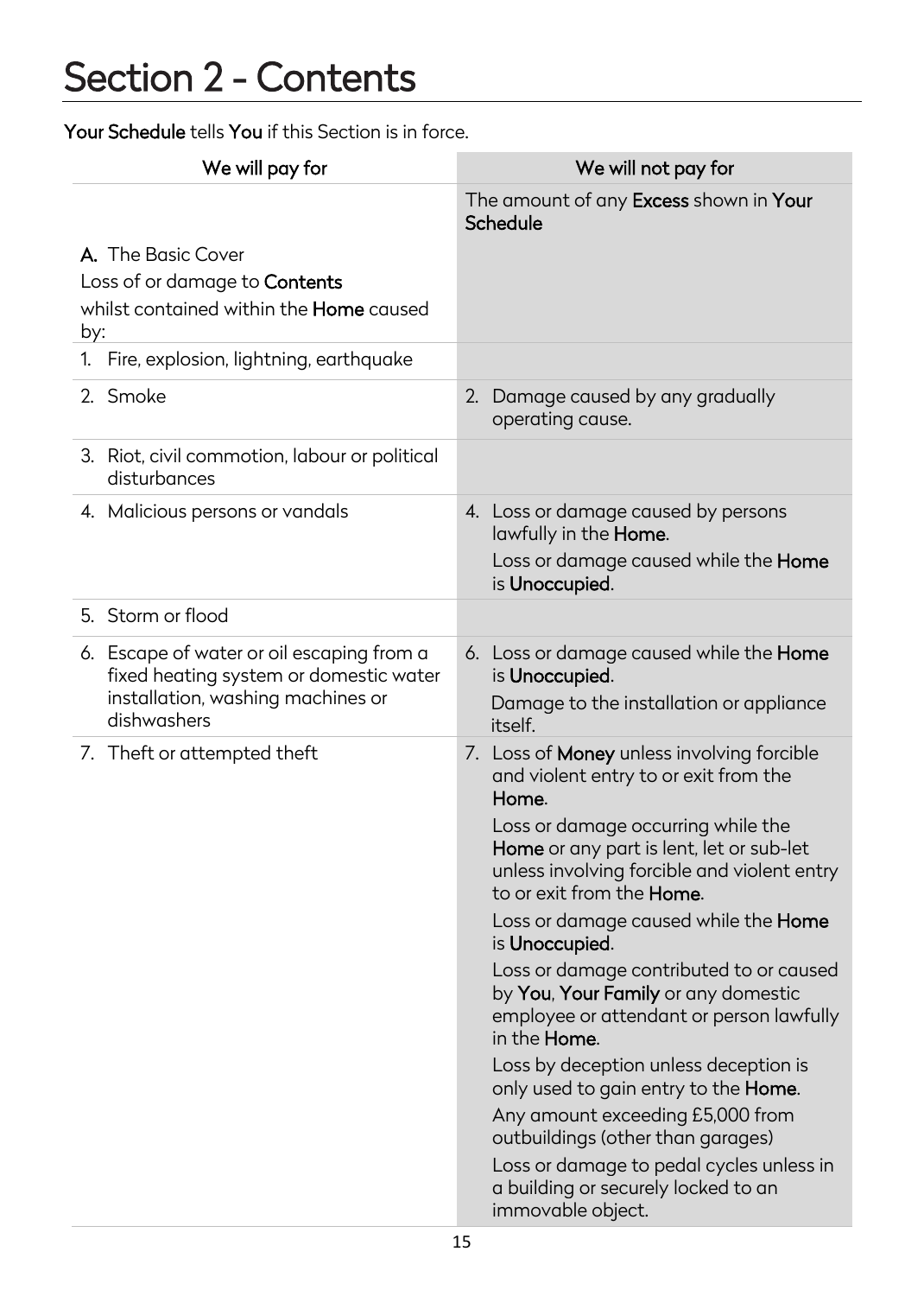### Contents – continued

| We will pay for                                                                                                    | We will not pay for                                                                                                                                                              |
|--------------------------------------------------------------------------------------------------------------------|----------------------------------------------------------------------------------------------------------------------------------------------------------------------------------|
| 8. Collision involving aircraft or aerial<br>devices or anything dropped from them,<br>vehicles, trains or animals | 8. Loss or damage caused by domestic<br>pets.                                                                                                                                    |
| 9. Falling trees or branches, lamp posts or<br>telegraph poles                                                     |                                                                                                                                                                                  |
| 10. Falling receiving aerials (including<br>satellite dishes) and their fittings or<br>masts                       | 10. Damage to the receiving aerial, satellite<br>dishes, fittings or mast itself.                                                                                                |
| 11. Subsidence or heave of the site on<br>which the <b>Buildings</b> stand, or landslip                            | 11. Damage resulting from coastal or river<br>erosion.                                                                                                                           |
|                                                                                                                    | Damage resulting from the foundations<br>settling, shrinking or expanding.                                                                                                       |
|                                                                                                                    | Damage resulting from faulty<br>workmanship or the use of defective<br>materials.                                                                                                |
|                                                                                                                    | Damage resulting from demolition,<br>alteration or repair to the <b>Buildings</b> .                                                                                              |
|                                                                                                                    | Damage resulting from the movement of<br>solid floors unless the foundations<br>beneath the external walls of the Home<br>are damaged by the same cause and at<br>the same time. |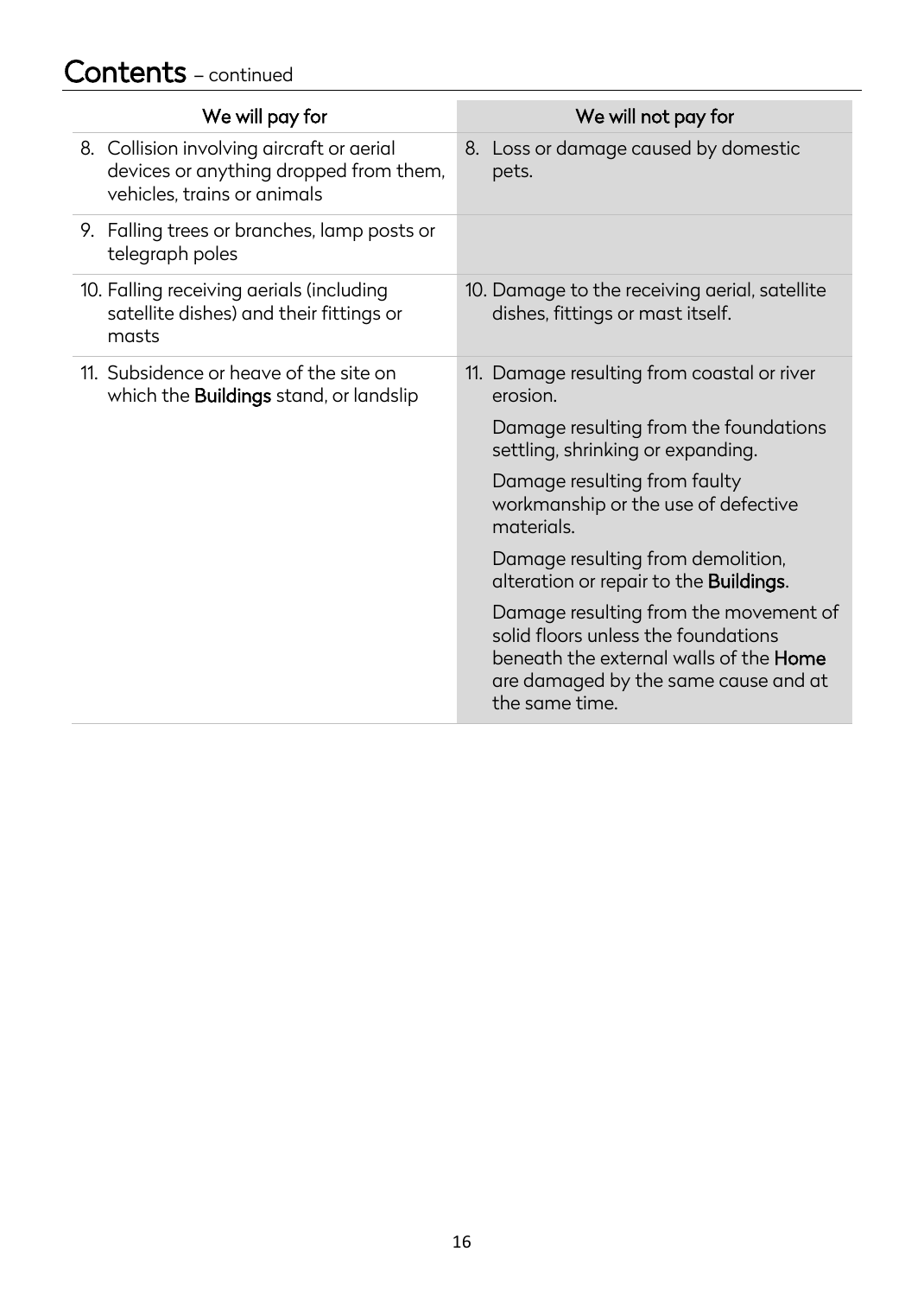### Contents – continued

| We will pay for                                                                                                                                                                                                                 | We will not pay for                                                                                                                                                                                                                                                                                                                                                                                                                                                                |
|---------------------------------------------------------------------------------------------------------------------------------------------------------------------------------------------------------------------------------|------------------------------------------------------------------------------------------------------------------------------------------------------------------------------------------------------------------------------------------------------------------------------------------------------------------------------------------------------------------------------------------------------------------------------------------------------------------------------------|
| <b>B.</b> Breakage of Glass and Mirrors<br>Accidental breakage of mirrors, glass<br>tops to furniture and ceramic hobs and<br>fixed glass in furniture in the Home.                                                             | B.<br>Breakage caused while the Home is<br>Unoccupied.                                                                                                                                                                                                                                                                                                                                                                                                                             |
| C. Damage to Electrical Equipment<br>Accidental damage to televisions,<br>(including satellite dishes and television<br>aerials fixed to the Home), radios, home<br>computers, audio and video equipment<br>in the Home.        | C.<br>Damage to items designed and intended<br>to be portable including video cameras,<br>camcorders, and portable computer<br>equipment.<br>Damage to records, films, tapes,<br>cassettes, discs, cartridges, styli, or<br>computer software.<br>Damage caused by wear and tear,<br>mechanical or electrical breakdown.<br>Damage caused by cleaning, repair,<br>restoration or use contrary to<br>manufacturer's instructions.<br>Damage caused while the Home is<br>Unoccupied. |
| D. Household Removal<br>Accidental loss or damage to Contents<br>while in direct transit by a professional<br>removal contractor from the <b>Home</b> for<br>permanent removal to another address<br>within the United Kingdom. | D.<br>Loss of or damage to china, glass,<br>earthenware and brittle items unless they<br>have been packed by a professional<br>packer.<br>Loss or damage caused by scratching,<br>denting or bruising.<br>Loss of or damage to <b>Contents</b> in<br>storage.<br>Loss or damage insured under another<br>Policy.<br>Loss of Money                                                                                                                                                  |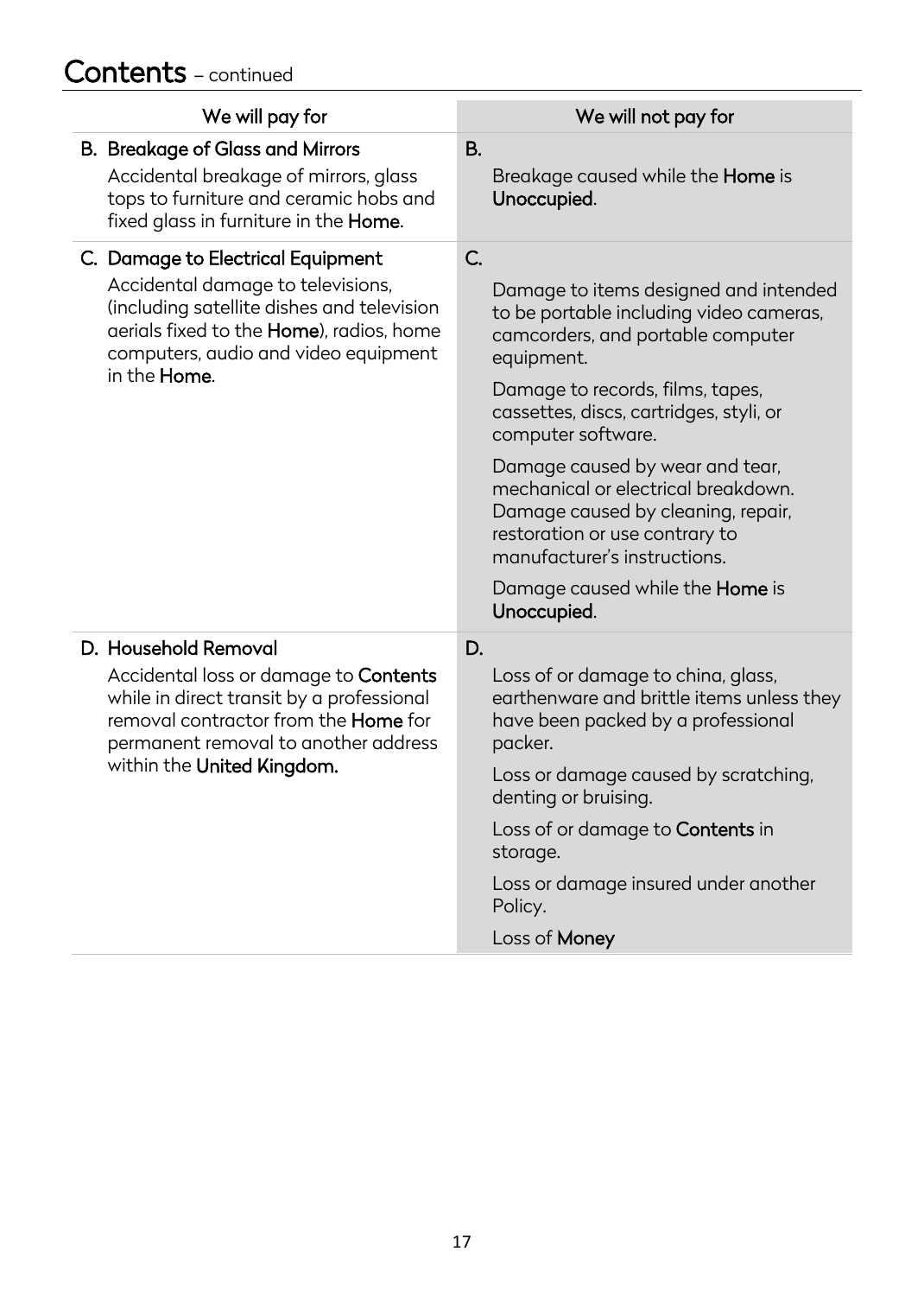### Contents – continued

| We will pay for                                                                                                                                                                                                                                                                                                                                                                                                                                                                                                                                                       | We will not pay for                                                                                                                                                                                                                                                                                                                                                                                                                                                                                                                                   |
|-----------------------------------------------------------------------------------------------------------------------------------------------------------------------------------------------------------------------------------------------------------------------------------------------------------------------------------------------------------------------------------------------------------------------------------------------------------------------------------------------------------------------------------------------------------------------|-------------------------------------------------------------------------------------------------------------------------------------------------------------------------------------------------------------------------------------------------------------------------------------------------------------------------------------------------------------------------------------------------------------------------------------------------------------------------------------------------------------------------------------------------------|
| E. Contents Temporarily Removed<br>Up to 20% of the <b>Contents</b> sum insured<br>for loss or damage to Contents<br>temporarily removed from the Home<br>but within the United Kingdom caused<br>by: -<br>a) Circumstances as described in<br>Section 2A - The Basic Cover, but<br>excluding Theft.<br>b) Theft<br>from or while in direct transit to<br>i)<br>or from a bank or safe deposit.<br>ii) from any <b>Building</b> where You or<br>Your Family are employed or<br>carry on a business or are in<br>temporary residence.<br>iii) from any other building. | E.<br>Loss of or damage to <b>Contents</b> :-<br>For sale, or away on exhibition or in a<br>$\overline{\phantom{0}}$<br>furniture depository.<br>In the open caused by storm, flood or<br>$\overline{\phantom{a}}$<br>malicious damage.<br>In the custody or control of You or<br>$\overline{\phantom{0}}$<br>Your Family whilst temporarily living<br>away from the Home for the purpose<br>of education.<br>By theft unless involving forcible and<br>violent entry to or exit from a building<br>Any amount exceeding £5,000 from<br>outbuildings. |
| F. Temporary Accommodation<br>Up to 20% of the <b>Contents</b> sum insured<br>for the reasonable costs of Your<br>temporary accommodation during the<br>period necessary to restore Your private<br>dwelling to a habitable condition, as the<br>result of loss or damage insured by<br>Section 2A - The Basic Cover.                                                                                                                                                                                                                                                 |                                                                                                                                                                                                                                                                                                                                                                                                                                                                                                                                                       |
| G. Theft of Keys<br>Up to £500 for the replacement of<br>external door locks and keys to the<br>Home if keys are stolen.                                                                                                                                                                                                                                                                                                                                                                                                                                              |                                                                                                                                                                                                                                                                                                                                                                                                                                                                                                                                                       |
| H. Tenants Liability<br>Up to 20% of the <b>Contents</b> sum insured<br>for damage to the <b>Buildings</b> as<br>described in Section 1A - The Basic<br>Cover, Section 1B, 1C 1D and 1E of<br>Section 1 - Buildings.                                                                                                                                                                                                                                                                                                                                                  | Н.<br>Loss or damage excluded in Section 1A -<br>The Basic Cover, Section 1B, 1C, 1D and 1E<br>of Section 1 - Buildings.                                                                                                                                                                                                                                                                                                                                                                                                                              |
| Metered Water and Loss of Oil<br>Up to £1,000 for loss of metered water<br>or domestic heating oil following<br>accidental damage to interior fixed<br>domestic heating or water installations<br>situated in or on the Home.                                                                                                                                                                                                                                                                                                                                         | $\mathsf{l}$ .<br>Loss or damage caused while the <b>Home</b><br>is Unoccupied.                                                                                                                                                                                                                                                                                                                                                                                                                                                                       |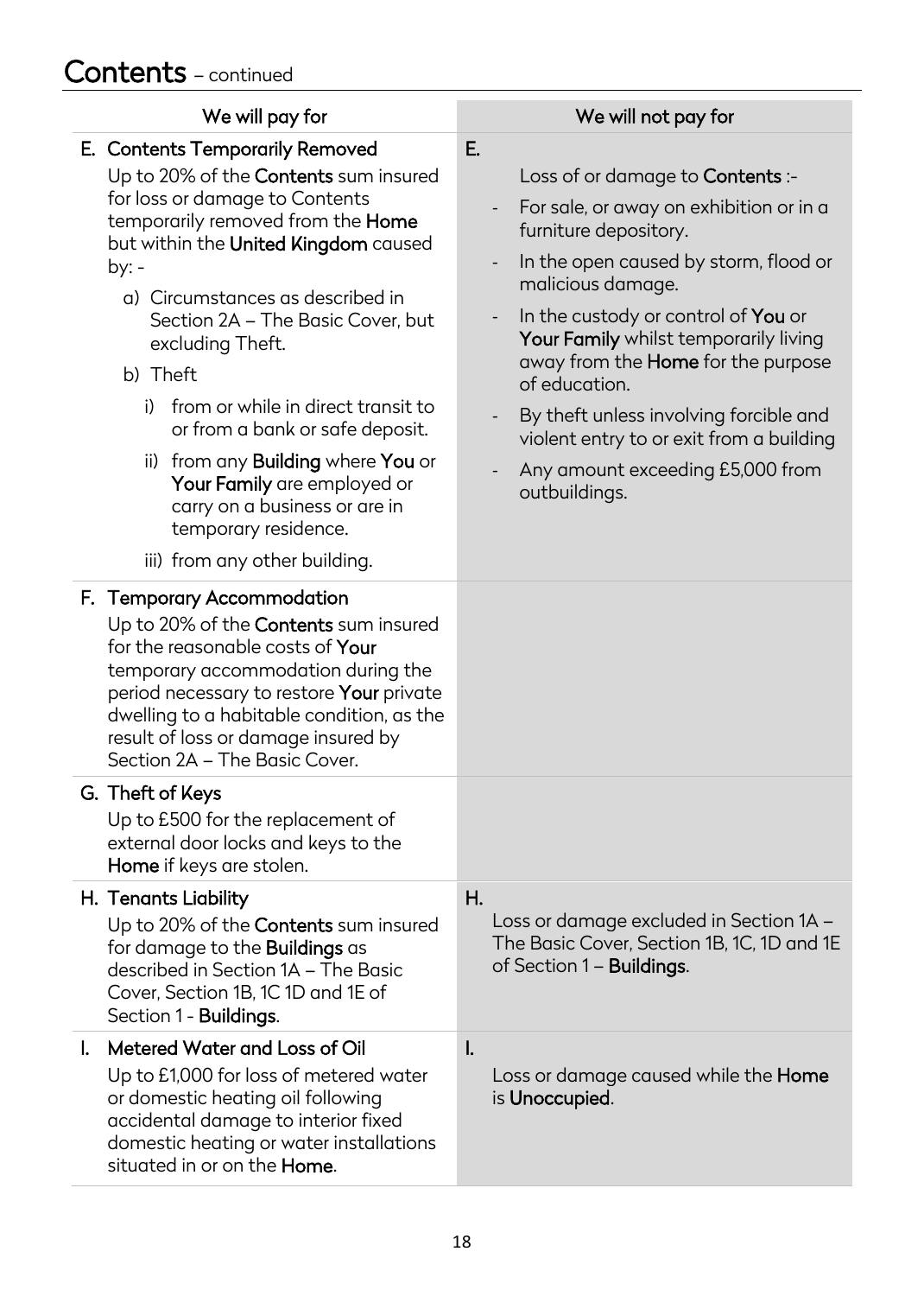| We will pay for                                                                                                                                                                                                                                                                                                                                                                                                                                                          | We will not pay for                                                                                                                                                  |
|--------------------------------------------------------------------------------------------------------------------------------------------------------------------------------------------------------------------------------------------------------------------------------------------------------------------------------------------------------------------------------------------------------------------------------------------------------------------------|----------------------------------------------------------------------------------------------------------------------------------------------------------------------|
| J. Contents in the Open<br>Up to £1,500 for loss or damage to<br>Contents not contained within the<br>Home but still within the boundaries of<br>the Land caused by circumstances as<br>described in Section 2A - The Basic<br>Cover.                                                                                                                                                                                                                                    | J.<br>Loss or damage to trees, shrubs, plants or<br>garden products.<br>Loss or damage while the <b>Home</b> is<br>Unoccupied.                                       |
| K. Christmas Increases<br>The <b>Contents</b> sum insured is<br>automatically increased 10% during the<br>month of December.                                                                                                                                                                                                                                                                                                                                             |                                                                                                                                                                      |
| L. Wedding Gifts Cover<br>Up to 10% of the <b>Contents</b> sum insured<br>for loss or damage to wedding gifts<br>caused by the circumstances described<br>in Section 2A - The Basic Cover for one<br>month before and one month after the<br>wedding day of You or Your Family.<br>Cover applies while in:-<br>a) the Home<br>b) the building where the reception is<br>held<br>c) the married couples' home<br>d) transit between any of the places<br>specified above. |                                                                                                                                                                      |
| M. Title Deeds<br>Up to £1,500 for the cost of preparing<br>new title deeds to the <b>Buildings</b> if they<br>are lost or damaged by circumstances<br>described in Section 2A - The Basic<br>Cover when in the Home or in Your<br>bank.                                                                                                                                                                                                                                 |                                                                                                                                                                      |
| N. Contents at University/College<br>Loss of or damage to <b>Contents</b><br>temporarily removed from the Home<br>but still within the United Kingdom, for<br>the purpose of attending a college,<br>university or boarding school caused by<br>circumstances as described in Section<br>2A – The Basic Cover up to an amount<br>of £5,000.                                                                                                                              | N.<br>Loss of or damage to <b>Contents</b><br>by theft unless involving forcible and<br>violent entry to or exit from a building.<br>insured under any other Policy. |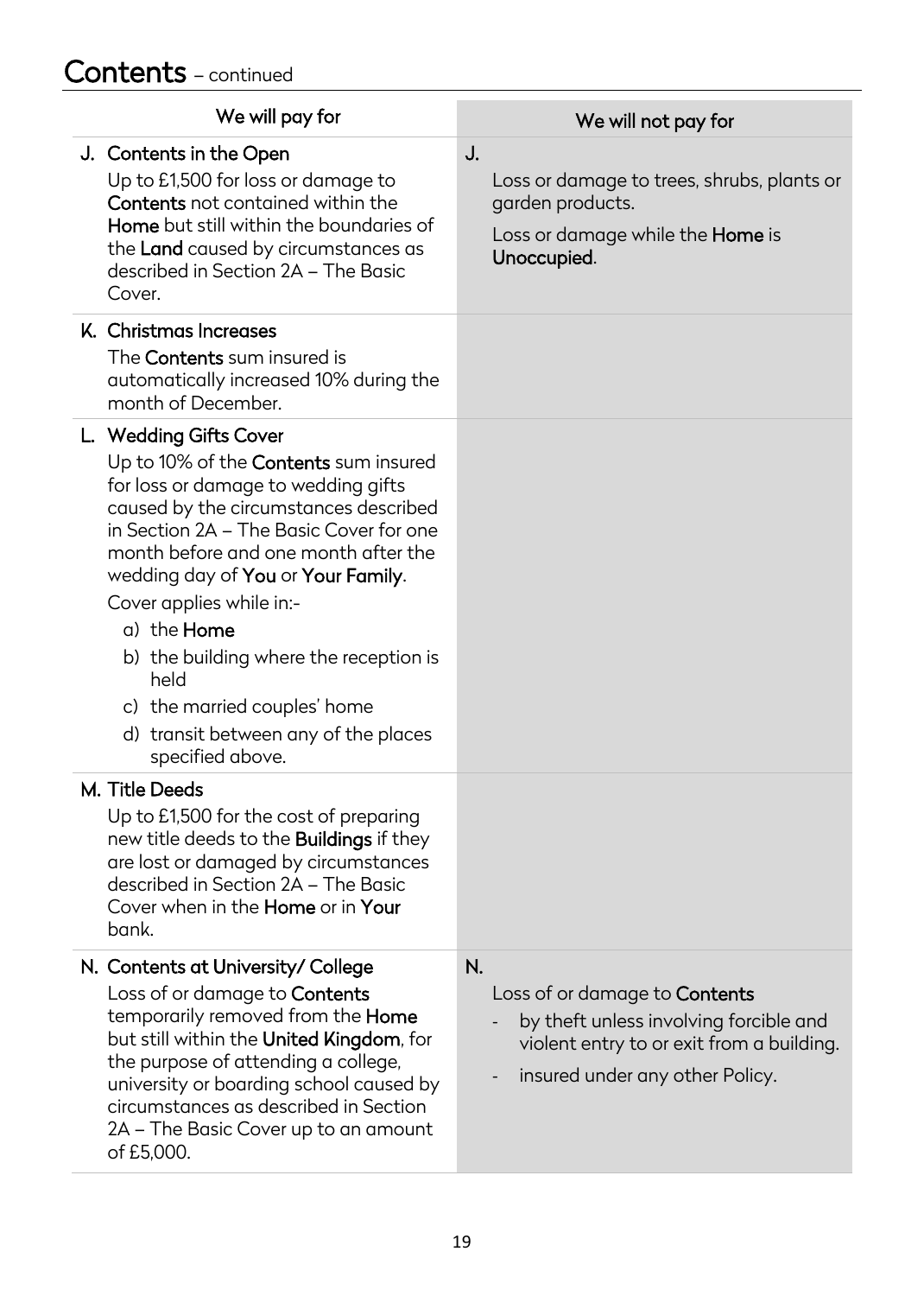| We will pay for                                                                                                                                                                                                                                                                                                                                                                                 | We will not pay for                                                                                                                                                                                                                                                                                                                                                                                                                 |
|-------------------------------------------------------------------------------------------------------------------------------------------------------------------------------------------------------------------------------------------------------------------------------------------------------------------------------------------------------------------------------------------------|-------------------------------------------------------------------------------------------------------------------------------------------------------------------------------------------------------------------------------------------------------------------------------------------------------------------------------------------------------------------------------------------------------------------------------------|
| O. Business Usage at Home<br>Loss or damage to office equipment<br>used in connection with Your business<br>whilst in the <b>Home</b> caused by<br>circumstances as described in Section<br>2A – The Basic Cover up to an amount<br>of £5,000.                                                                                                                                                  | O.<br>Loss of or damage caused whilst the<br>Home is lent, let sub-let or Unoccupied.<br>Loss of or damage to items not<br>specifically used for clerical purposes.                                                                                                                                                                                                                                                                 |
| P. Fatal Accident Benefit<br>£5,000 maximum cash sum if You or<br>Your spouse, separately or together, die<br>within 3 months of an injury caused in<br>Your Home by fire or thieves.                                                                                                                                                                                                           |                                                                                                                                                                                                                                                                                                                                                                                                                                     |
| Q. Emergency Access<br>Damage to Your Home caused by<br>forced access to attend a medical<br>emergency or an event which could<br>result in damage to the Home.                                                                                                                                                                                                                                 |                                                                                                                                                                                                                                                                                                                                                                                                                                     |
| R. Frozen Food<br>Up to £1,000 for spoilage of domestic<br>food in any freezer in the Home caused<br>by a malfunction or rise or fall in<br>temperature in the freezer.                                                                                                                                                                                                                         | R.<br>Spoilage resulting from the deliberate<br>disconnection by the supply authority of<br>the individual gas or electricity supply to<br>the Home. Food held for business<br>purposes.                                                                                                                                                                                                                                            |
| S. Personal Money and Credit Cards<br>Cover applies anywhere in the world<br>a) Personal Money<br>Personal Money up to £1,000 in total<br>b) Fraudulent Use of Credit Cards<br>Financial loss from fraudulent use by<br>any unauthorised person of credit<br>cards held for social, domestic and<br>pleasure purposes for which You are<br>responsible for a total amount not<br>exceeding £500 | S.<br>a) Loss of Money by mistake in change,<br>counting or overpayment<br>Loss of Money not reported to the<br>police within 24 hours of discovery<br>Loss of Money held for professional or<br>business purposes.<br>b) Loss of credit cards not reported to<br>the Police and issuing authority within<br>24 hours of discovery<br>Loss from unauthorised use by You or<br><b>Your Family</b><br>Loss from fraudulent use by any |
|                                                                                                                                                                                                                                                                                                                                                                                                 | unauthorised person of credit cards<br>unless You have complied with the<br>terms and conditions under which the<br>card was issued.                                                                                                                                                                                                                                                                                                |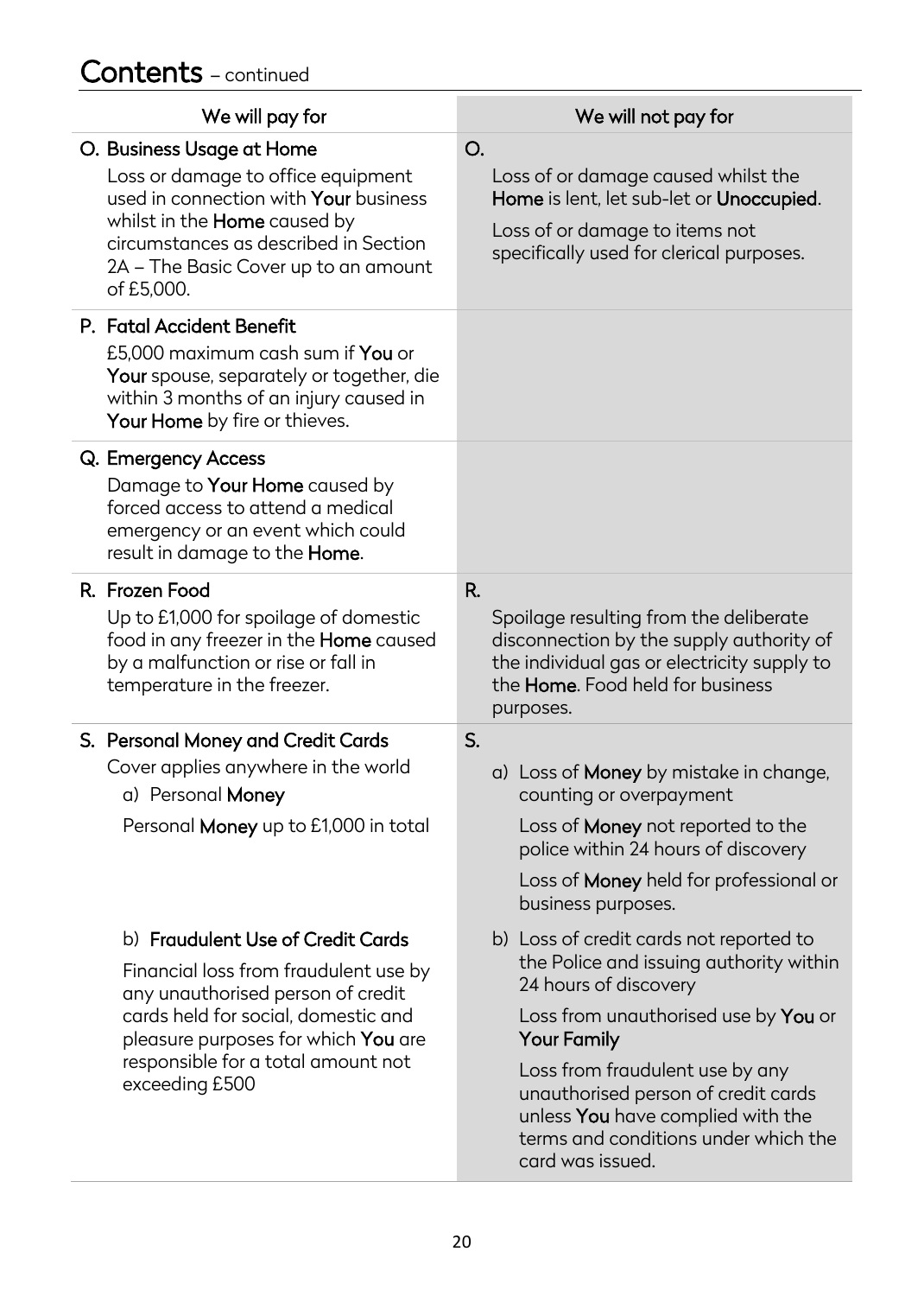| We will pay for                                                                                           | We will not pay for                                                                                                                                                                                                                                      |
|-----------------------------------------------------------------------------------------------------------|----------------------------------------------------------------------------------------------------------------------------------------------------------------------------------------------------------------------------------------------------------|
| T. Pedal Cycles<br>Accidental loss of or damage to pedal<br>cycles up to a maximum sum insured of<br>£500 | T.<br>Loss or damage while being used for<br>racing, pacemaking or trials.<br>Loss or damage to pedal cycle tyres,<br>wheels and accessories unless the pedal<br>cycle is lost or damaged at the same<br>time.<br>Loss or damage unless in a building or |
|                                                                                                           | securely locked to an immovable object.                                                                                                                                                                                                                  |

### Accidental Damage Option

| U. Accidental Damage                                 | U.                                                                                                                                                                                                                                        |
|------------------------------------------------------|-------------------------------------------------------------------------------------------------------------------------------------------------------------------------------------------------------------------------------------------|
| Accidental damage to <b>Contents</b> in the<br>Home. | Damage caused while the <b>Home</b> is lent,<br>let, sub-let, or Unoccupied.                                                                                                                                                              |
|                                                      | Damage which is specifically excluded<br>elsewhere in Section 2 - Contents.                                                                                                                                                               |
|                                                      | Deterioration of food.                                                                                                                                                                                                                    |
|                                                      | Damage caused by wear and tear,<br>depreciation, rot, fungus, beetle, moths,<br>insects, vermin, domestic pets,<br>infestation, rust, mildew, atmospheric or<br>climatic conditions, the effect of light or<br>gradually operating cause. |
|                                                      | Damage caused by any process of<br>dyeing, cleaning, alteration, repair,<br>renovation or restoration.                                                                                                                                    |
|                                                      | Damage caused by mechanical or<br>electrical breakdown                                                                                                                                                                                    |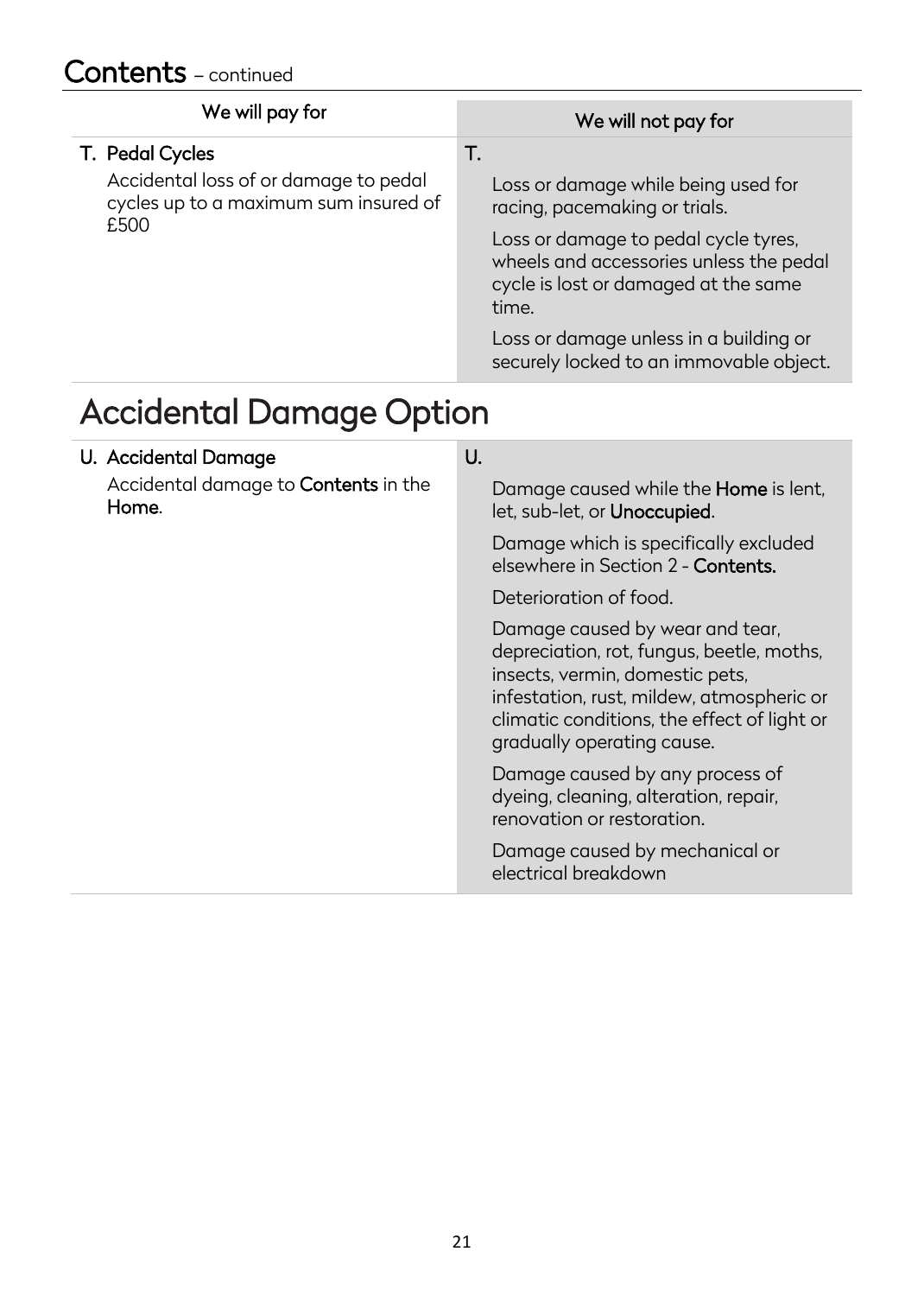# Settlement of Claims<br>Provided that at the time of loss or damage the sum insured is not less than the full

replacement cost We will at Our option:

- a) replace the item(s) as new (except for clothing and household linen where a deduction for wear, tear and depreciation will be made), or
- b) pay the cost of repair for items which can be economically repaired, or
- c) pay the cost of replacement as new (except for clothing and household linen where a deduction for wear, tear and depreciation will be made).

The full replacement cost is the cost of replacing all **Contents** as new less an amount for wear, tear and depreciation on clothing and household linen.

In respect of any one claim We will not pay more than:

- a) 33.33% of the Contents sum insured in total for Valuables.
- b) 5% of the Contents sum insured for any single item of Valuables.

The sum insured will not be reduced by the amount of any claim.

#### Underinsurance

If the sum insured is less than the full replacement cost, We will only pay the same proportion of the loss or damage as the sum insured bears to the full replacement cost.

For example, if the sum insured represents only one half of the full replacement cost We will only pay for one half of the amount lost or damaged.

#### Matching Items

We will not pay the cost of replacing any undamaged item or part of any item solely because it forms part of a set, suite or one of a number of items of similar nature, colour or design.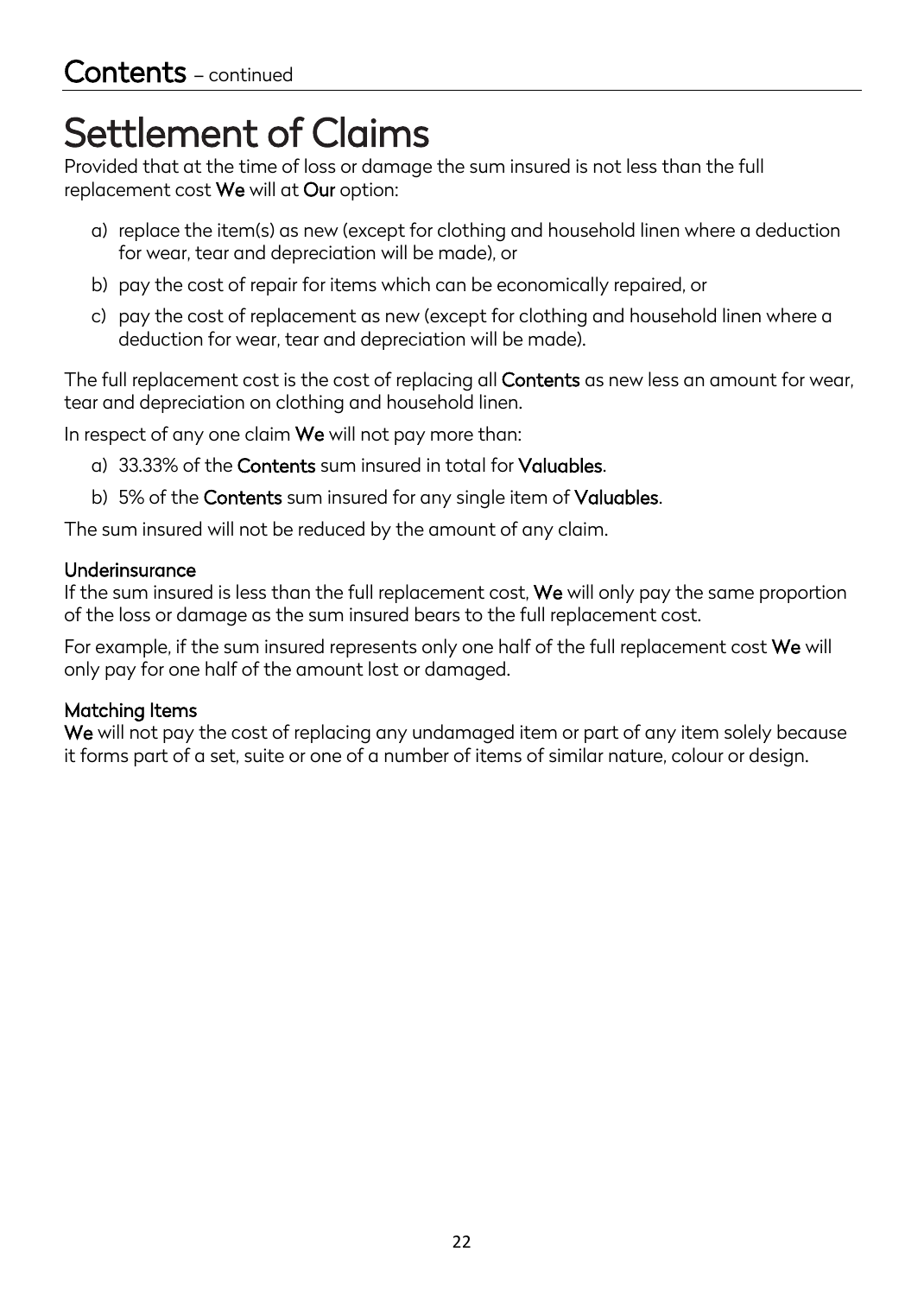## <span id="page-23-0"></span>Section 3 - Property Owners Liability

| We will pay for                                                                                                                                                                                                                                                                                                                                                                                                                                                                                                                                                                                                                                                                                                                                                                                                                                                                                                                                                                                                                                       | We will not pay for                                                                                                                                                                                                                                                                                                                                                                                                                                                                                                           |
|-------------------------------------------------------------------------------------------------------------------------------------------------------------------------------------------------------------------------------------------------------------------------------------------------------------------------------------------------------------------------------------------------------------------------------------------------------------------------------------------------------------------------------------------------------------------------------------------------------------------------------------------------------------------------------------------------------------------------------------------------------------------------------------------------------------------------------------------------------------------------------------------------------------------------------------------------------------------------------------------------------------------------------------------------------|-------------------------------------------------------------------------------------------------------------------------------------------------------------------------------------------------------------------------------------------------------------------------------------------------------------------------------------------------------------------------------------------------------------------------------------------------------------------------------------------------------------------------------|
|                                                                                                                                                                                                                                                                                                                                                                                                                                                                                                                                                                                                                                                                                                                                                                                                                                                                                                                                                                                                                                                       | The amount of any Excess shown in Your<br>Schedule                                                                                                                                                                                                                                                                                                                                                                                                                                                                            |
| A. Property Owners Liability<br>(Only operative if Section 1 - Buildings is<br>in force) Up to £2,000,000 for any one<br>cause, plus defence costs and expenses<br>incurred by You with Our consent to<br>indemnify You against legal liability for:<br>a) accidental death, bodily injury,<br>illness or disease to any person.<br>b) accidental loss or damage to the<br>property occurring whilst Section 1<br>- Buildings of this Policy is in force<br>and incurred:<br>i)<br>as owner (not occupier) of the<br>Home and its Land<br>in connection with any other<br>ii)<br>private residence formerly<br>owned and occupied by You and<br>incurred by reason of Section 3<br>of the Defective Premises Act<br>1972 or the Defective Premises<br>(Northern Ireland) Order 1975,<br>provided that no other insurance<br>covers the liability.<br>If Section 1 – <b>Buildings</b> of this<br>Policy expires or is cancelled,<br>cover under this paragraph A (b)<br>(ii) shall continue for a period of<br>7 years in respect only of the<br>Home. | A.<br>Liability arising from<br>Accidental death, bodily injury, illness<br>or disease to You or Your Family or<br>any domestic employee.<br>Damage to property, business or<br>employment of You or Your Family or<br>any domestic employee<br>Any profession, business or<br>employment of You or Your Family.<br>The ownership or use of motor<br>vehicles (other than gardening<br>machines) or lifts.<br>Any agreement or contract unless<br>liability would have applied anyway.<br>The Third-Party Wall etc. Act 1996. |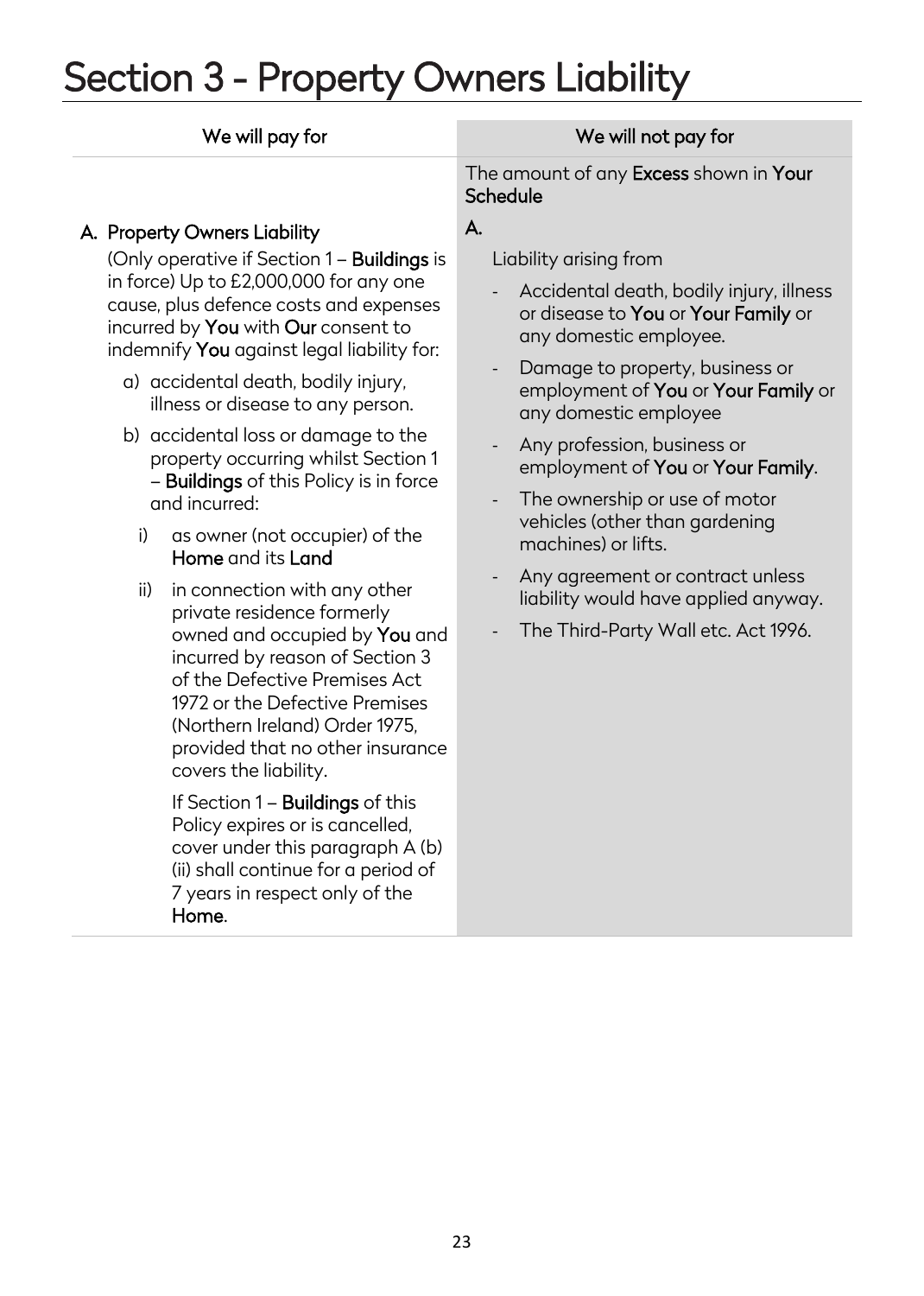# <span id="page-24-0"></span>Section 4 - Occupiers and Personal Liability

| А.<br>A. Occupiers and Personal Liability<br>(Only operative if Section 2 - Contents<br>Liability arising from<br>is in force) Up to £2,000,000 for any one<br>Accidental death, bodily injury, illness<br>cause (other than death, bodily injury or<br>or disease to You or Your Family.<br>disease of any domestic employee<br>Damage to property which belongs to<br>where the amount is £5,000,000) to<br>-<br>You or Your Family, or domestic<br>indemnify You and Your Family against<br>employee, or is in their custody or<br>legal liability for:<br>control.<br>a) accidental death, bodily injury, illness<br>The ownership of the <b>Home</b> and any<br>$\qquad \qquad -$<br>or disease to any person.<br>other buildings or Land.<br>b) accidental damage to property<br>Any profession, business or<br>occurring whilst Section 2 - Contents<br>$\overline{\phantom{0}}$<br>employment of You or Your Family.<br>of this Policy is in force and arising:<br>The ownership, use or possession of<br>$\overline{\phantom{0}}$<br>i) from the occupation (not<br>motor vehicles (other than domestic<br>ownership) of the Home.<br>gardening machines), motor cycles,<br>ii) from the employment of any<br>caravans, trailers or lifts.<br>domestic employee.<br>The ownership or use of aircraft or<br>$\overline{\phantom{0}}$<br>iii) in any other personal capacity<br>watercraft unless they are models or<br>anywhere in the United Kingdom or<br>hand propelled.<br>during a temporary visit world-<br>the transmission directly or indirectly<br>÷,<br>wide.<br>of any communicable disease or virus<br>In addition where a valid claim has been<br>by the insured.<br>accepted We will pay defence costs and<br>The ownership or possession of an<br>$\qquad \qquad -$<br>expenses incurred by Your with Our<br>animal to which any section of the<br>consent.<br>Dangerous Dogs Act 1991 (or any<br>In the event of Your death We will<br>amending legislation) applies.<br>indemnify Your legal representative<br>under the terms of this Section for legal<br>-<br>Court outside the United Kingdom.<br>liability incurred by You and Your<br>Family.<br>Any agreement or contract unless | We will pay for | We will not pay for                                                              |  |
|-------------------------------------------------------------------------------------------------------------------------------------------------------------------------------------------------------------------------------------------------------------------------------------------------------------------------------------------------------------------------------------------------------------------------------------------------------------------------------------------------------------------------------------------------------------------------------------------------------------------------------------------------------------------------------------------------------------------------------------------------------------------------------------------------------------------------------------------------------------------------------------------------------------------------------------------------------------------------------------------------------------------------------------------------------------------------------------------------------------------------------------------------------------------------------------------------------------------------------------------------------------------------------------------------------------------------------------------------------------------------------------------------------------------------------------------------------------------------------------------------------------------------------------------------------------------------------------------------------------------------------------------------------------------------------------------------------------------------------------------------------------------------------------------------------------------------------------------------------------------------------------------------------------------------------------------------------------------------------------------------------------------------------------------------------------------------------------------------------------------------------------------------------------------------------------------------------------------|-----------------|----------------------------------------------------------------------------------|--|
|                                                                                                                                                                                                                                                                                                                                                                                                                                                                                                                                                                                                                                                                                                                                                                                                                                                                                                                                                                                                                                                                                                                                                                                                                                                                                                                                                                                                                                                                                                                                                                                                                                                                                                                                                                                                                                                                                                                                                                                                                                                                                                                                                                                                                   |                 | Any liability arising from an award of a<br>liability would have applied anyway. |  |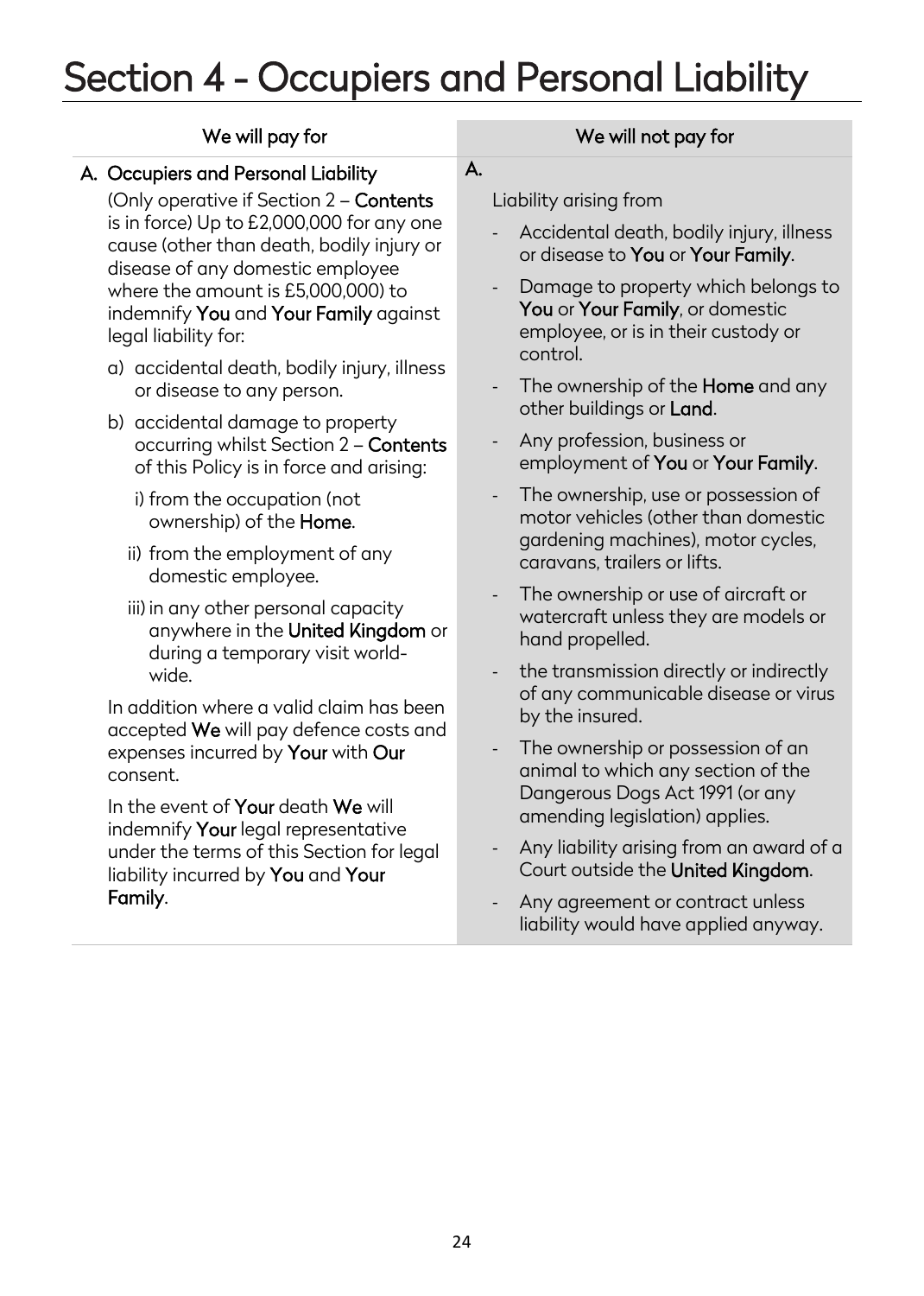## <span id="page-25-0"></span>Section 5 - Valuables and Personal Effects

#### Your Schedule tells You if this Section is in force.

Cover applies anywhere in the United Kingdom and for up to 60 days worldwide in any one period of insurance.

| We will pay for                                                                                                                                                                                                                                  | We will not pay for                                                                                                                                                                                                                                                                                                                                                                                                                                                                                                                                                                                                                                                                                                                                                                                                                                                                                                                                                           |
|--------------------------------------------------------------------------------------------------------------------------------------------------------------------------------------------------------------------------------------------------|-------------------------------------------------------------------------------------------------------------------------------------------------------------------------------------------------------------------------------------------------------------------------------------------------------------------------------------------------------------------------------------------------------------------------------------------------------------------------------------------------------------------------------------------------------------------------------------------------------------------------------------------------------------------------------------------------------------------------------------------------------------------------------------------------------------------------------------------------------------------------------------------------------------------------------------------------------------------------------|
| Loss of or damage to property owned by<br>You and Your Family described in the<br>Schedule as follows:                                                                                                                                           | The amount of any <b>Excess</b> shown in <b>Your</b><br>Schedule.                                                                                                                                                                                                                                                                                                                                                                                                                                                                                                                                                                                                                                                                                                                                                                                                                                                                                                             |
|                                                                                                                                                                                                                                                  | Loss or damage listed under General<br>Exclusions to Section 5.                                                                                                                                                                                                                                                                                                                                                                                                                                                                                                                                                                                                                                                                                                                                                                                                                                                                                                               |
| A. Unspecified Valuables, Personal Effects<br>and Clothing<br>Accidental loss of or damage to<br><b>Unspecified Valuables, Personal Effects</b><br>and Clothing, sports equipment and<br>pedal cycles up to the amount shown in<br>the Schedule. | А.<br>Loss or damage to:<br>compact discs, cassettes, or records<br>worth more than £100 in total.<br>sports equipment in the course of play<br>or use.<br>any amount exceeding £1,000 in<br>respect of any one pedal cycle<br>to pedal cycles in the course of racing,<br>pacemaking or trials.<br>by theft of pedal cycles unless in a<br>$\overline{\phantom{a}}$<br>building or securely locked to an<br>immovable object while unattended<br>away from the Home.<br>to pedal cycle tyres, wheels and<br>$\overline{\phantom{a}}$<br>accessories unless the pedal cycle is<br>lost or damaged at the same time.<br>equipment and accessories for<br>mountaineering, pot holing, snow<br>skiing, snowboarding, water skiing,<br>parachuting, hang gliding, paragliding,<br>windsurfing, sailboarding,<br>surfboarding, skindiving and other<br>watersports.<br>contact or corneal lenses.<br>motor vehicles, motorcycles, trailers,<br>caravans, boats, aircraft and their |
|                                                                                                                                                                                                                                                  | respective parts.<br>Money and credit cards.                                                                                                                                                                                                                                                                                                                                                                                                                                                                                                                                                                                                                                                                                                                                                                                                                                                                                                                                  |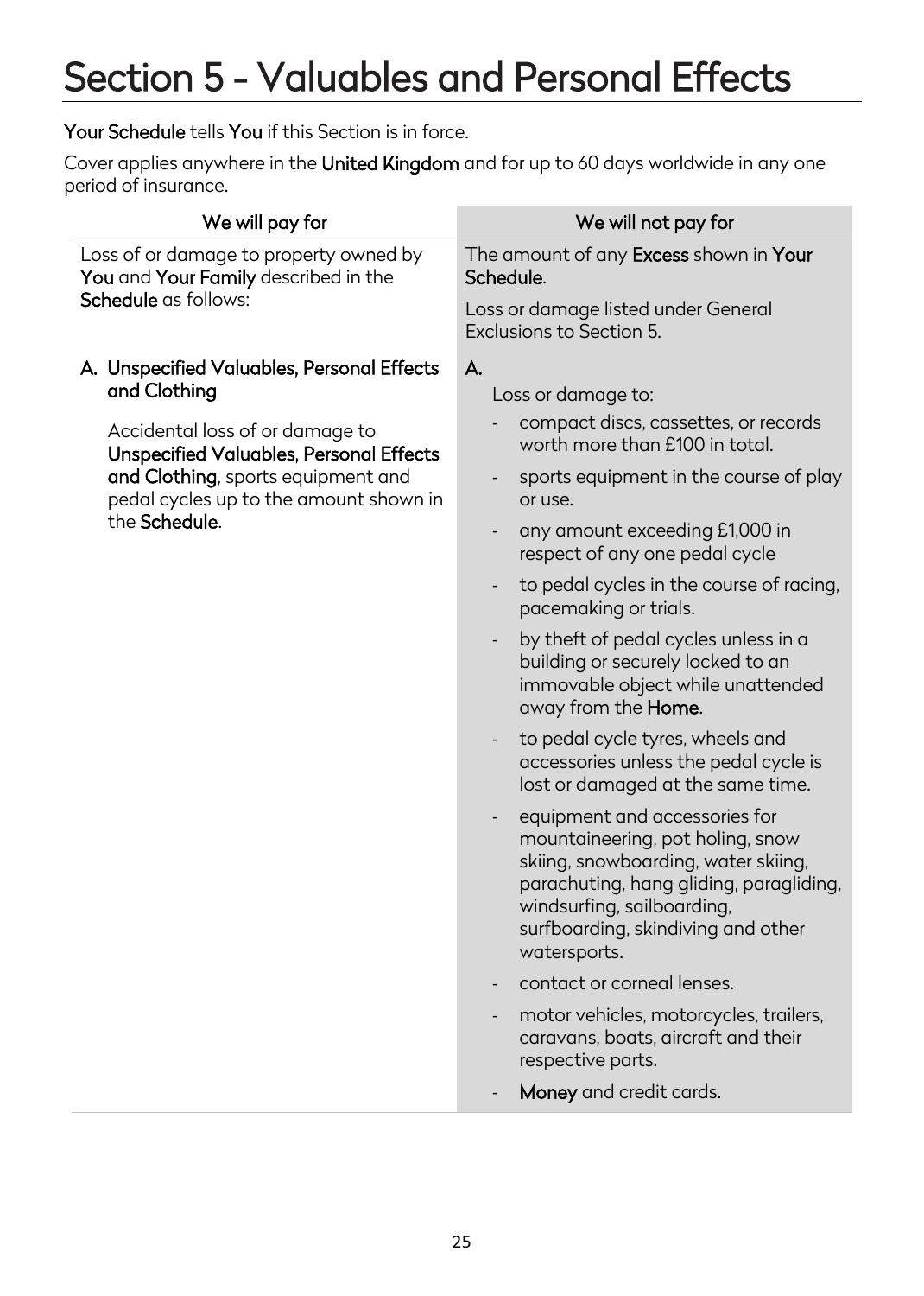### Valuables and Personal Effects – continued

| We will pay for                                                                                   | We will not pay for                                                                                                                                                                                                                                                                |
|---------------------------------------------------------------------------------------------------|------------------------------------------------------------------------------------------------------------------------------------------------------------------------------------------------------------------------------------------------------------------------------------|
| <b>B.</b> Specified Items<br>Accidental loss of or damage to items<br>specified in Your Schedule. | <b>B.</b><br>sports equipment in the course of play<br>or use.<br>- pedal cycles in the course of racing,<br>pacemaking or trials.<br>- theft of pedal cycles unless in a<br>building or securely locked to an<br>immovable object while unattended<br>away from the <b>Home</b> . |
|                                                                                                   | - pedal cycle tyres, wheels and<br>accessories unless the pedal cycle is<br>lost or damaged at the same time.                                                                                                                                                                      |

### General Exclusions to Section 5

#### The amount of any Excess shown in Your Schedule.

Loss or damage caused by:

- Scratching, denting, wear, tear, depreciation, rot, fungus, beetle, moth, insects, vermin, domestic pets, infestation, damp, rust, mildew, atmospheric or climatic conditions, the effect of light or other gradually operating cause.
- Any process of dyeing, cleaning, alteration, repair, renovation or restoration.
- Mechanical or electrical breakdown.
- Detention or confiscation by customs or other officials.

Loss or damage caused to:

- Property or Money held or used for professional or business purposes.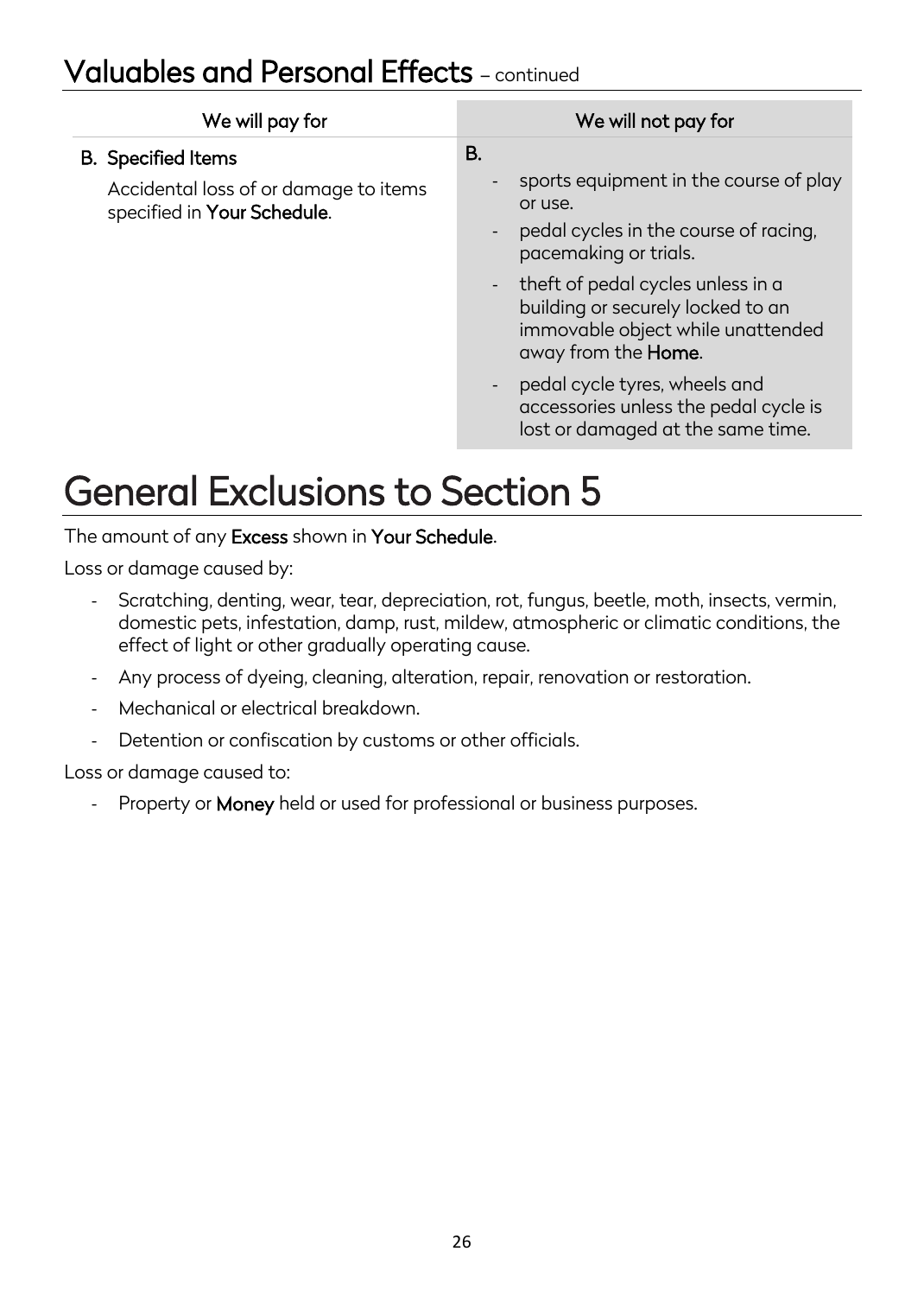# Settlement of Claims<br>We will at Our option:

- a) replace the item(s) as new (except for clothing where a deduction for wear, tear and depreciation will be made), or
- b) pay the cost of repair for items which can be economically repaired, or
- c) pay the cost of replacement as new (except for clothing where a deduction for wear, tear and depreciation will be made).

Where the item(s) are not repaired or replaced We will make a deduction for wear, tear and depreciation.

The sums insured should be the cost of replacing all items covered as new, less an amount for wear, tear and depreciation on clothing.

In respect of any one claim We will not pay more than:

- a) the sum insured as stated on Your Schedule
- b) £1,000 for theft from any unattended motor vehicle. Theft cover from any unattended motor vehicle only applies if Your property is kept in a locked boot or glove compartment and the vehicle is securely locked.
- c) £2,000 any one item for Unspecified Valuables, Personal Effects and Clothing
- d) £1,000 in respect of any one pedal cycle unless specified on the Schedule.

The sums insured will not be reduced by the amount of any claim, except for pedal cycles and specified Items which will be removed from cover after total loss or destruction.

You must tell Us if those items are to be insured again after replacement.

### Matching Items

We will not pay the cost of replacing any undamaged item or part of any item solely because it forms part of a set, suite or one of a number of items of similar nature, colour or design.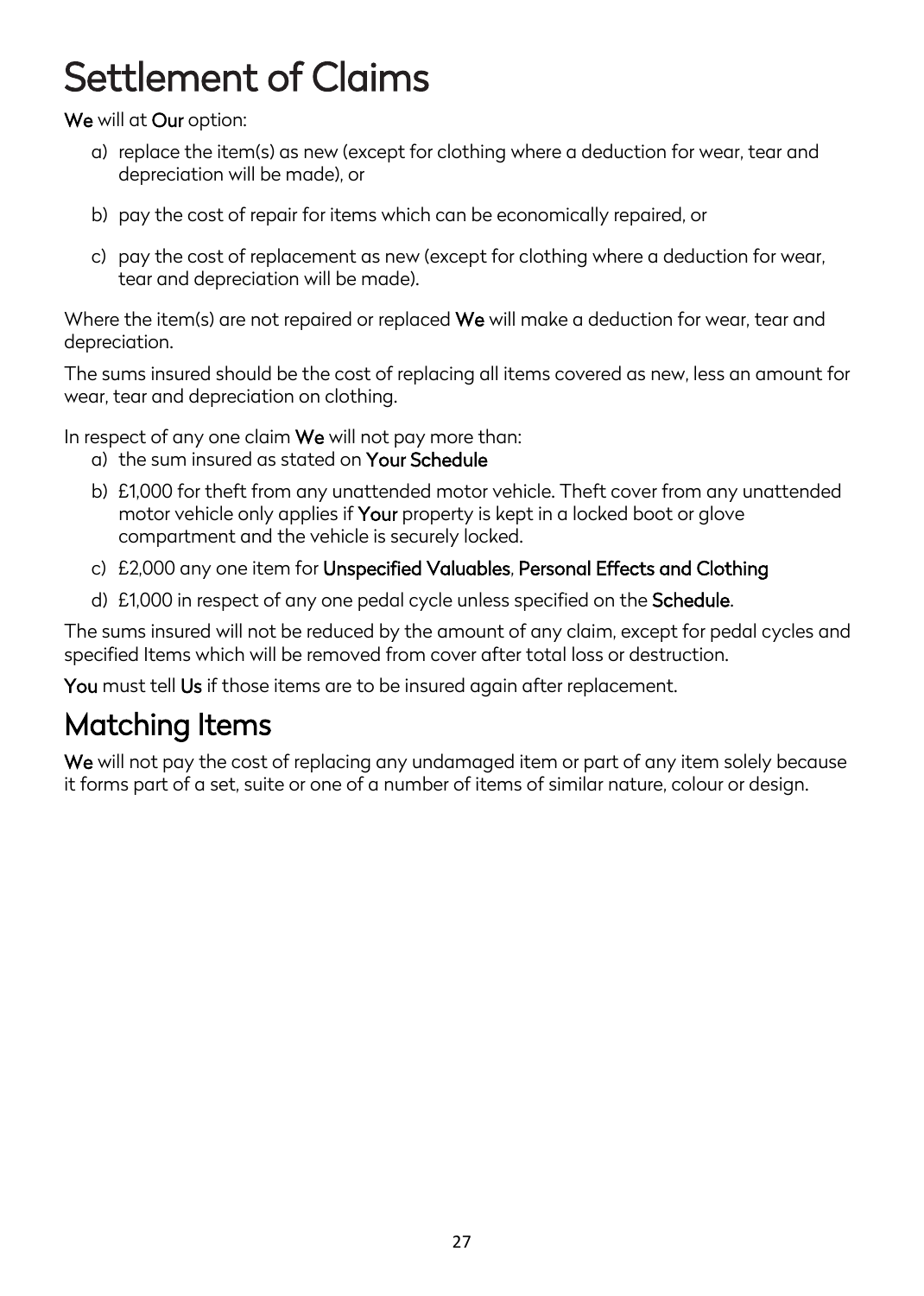## <span id="page-28-0"></span>Section 6 - Family Legal Protection

This insurance is underwritten by DAS Legal Expenses Insurance Company Limited.

Your schedule tells You if this section is in force.

Geo Personal Lines have selected DAS as Your family legal advice and protection insurer.

#### Welcome to DAS

Thank You for purchasing this DAS family section. You are now protected by Europe's leading legal expenses insurer. To make sure You get the most from Your DAS cover, please take time to read this section which explains the contract between You and Us.

#### Online law guide and document drafting

You can find plenty of useful legal advice and guidance for dealing with legal issues on Our website, www.dashouseholdlaw.co.uk.You can also buy legal documents from the site, ranging from simple consumer complaint letters to wills.

#### Helping you with your legal problems

If You wish to speak to Our legal teams about a legal problem, please phone Us on 0117 934 0570 and quote reference TS3/3685436. We will ask You about Your legal issue and if necessary call You back to give You legal advice.

#### When you need to make a claim

If Your issue cannot be dealt with through legal advice and needs to be dealt with as a potential claim under this section, phone Us on 0117 934 0570 and quote reference TS3/3685436. We will give You a reference number. At this point We will not be able to tell You whether You are covered but We will pass the information You have given Us to Our claimshandling teams and explain what to do next.

Please do not ask for help from a lawyer, accountant or anyone else before We have agreed that You should do so. If You do, We will not pay the costs involved even if We accept the claim.

#### Our Head and Registered Office:

DAS Legal Expenses Insurance Company Limited, DAS House, Quay Side, Temple Back, Bristol BS1 6NH

Registered in England and Wales, number 103274. Website: www.das.co.uk

DAS Legal Expenses Insurance Company Limited is authorised by the Prudential Regulation Authority and regulated by the Financial Conduct Authority and the Prudential Regulation Authority.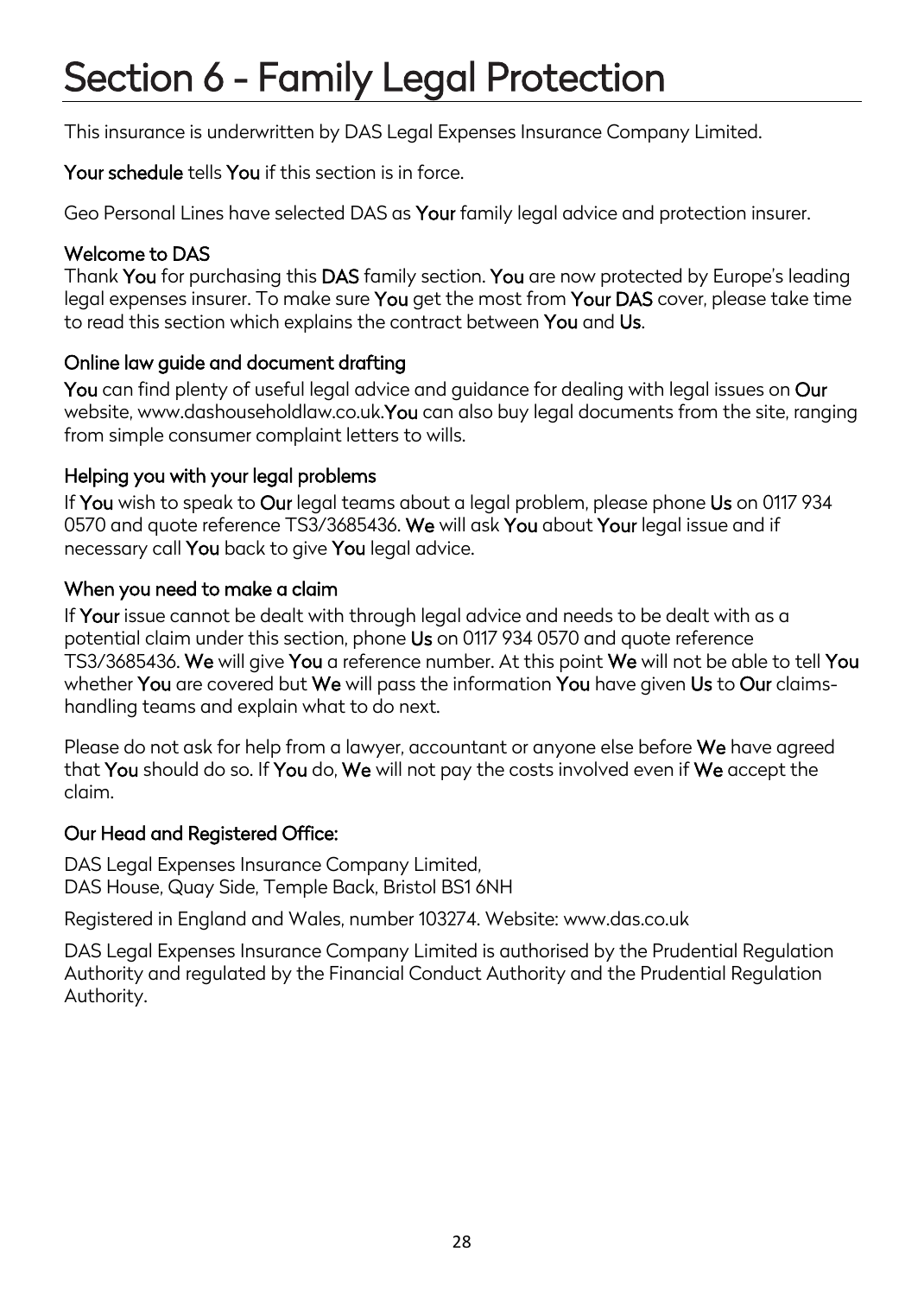### Family Legal Protection - continued

### How to make a complaint

We always aim to give You a high quality service. If You think We have let You down, please write to Our Customer Relations Department at Our Head Office address:

DAS Legal Expenses Insurance Company Limited,

DAS House, Quay Side, Temple Back, Bristol BS1 6NH

Registered in England and Wales, number 103274.

Or You can phone Us on 0844 893 9013 or email Us at [customerrelations@das.co.uk](mailto:customerrelations@das.co.uk)

Details of Our internal complaint-handling procedures are available on request.

If You are still not satisfied, You can contact the Insurance Division of the Financial Ombudsman Service at: Exchange Tower, London E14 9SR.

You can also contact them on: 0800 023 4567 (free from landlines) and 0300 123 9123 (free from most mobile phones).

Website: www.financial-ombudsman.org.uk

Using this service does not affect Your right to take legal action.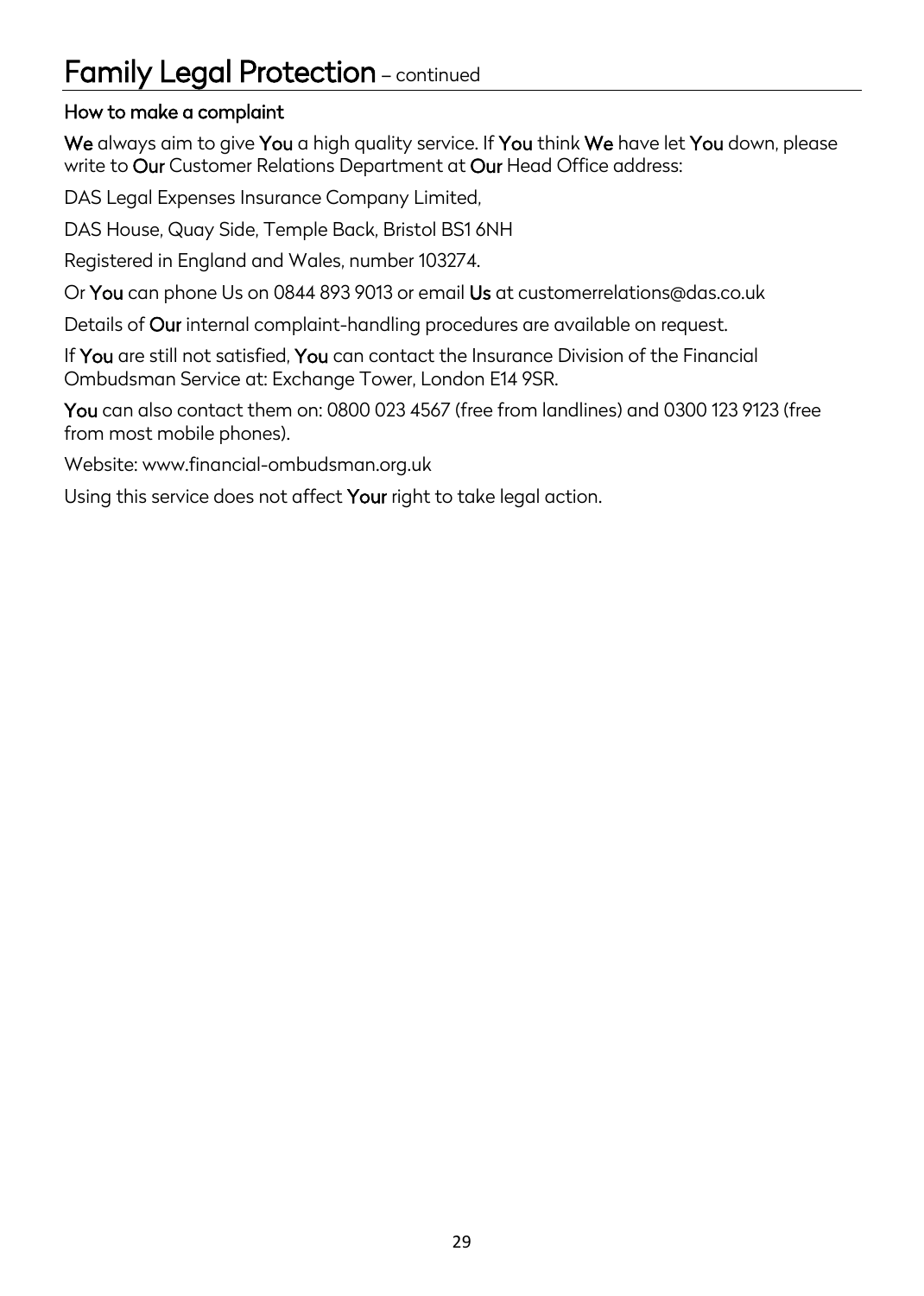### The meaning of words in this section of the Policy

The following words have these meanings wherever they appear in this section in bold:

#### Appointed representative

The preferred law firm, law firm, accountant or other suitably qualified person We will appoint to act on Your behalf.

#### Costs and expenses

- (a) All reasonable and necessary costs chargeable by the appointed representative and agreed by Us in accordance with the DAS Standard Terms of Appointment.
- (b) The costs incurred by opponents in civil cases if You have been ordered to pay them, or You pay them with Our agreement.

#### Countries covered

(a) For insured incidents 2 Contract disputes and 3 Personal injury.

The European Union, the Isle of Man, the Channel Islands, Albania, Andorra, Bosnia Herzegovina, Croatia, Gibraltar, Iceland, Liechtenstein, Macedonia, Monaco, Montenegro, Norway, San Marino, Serbia, Switzerland and Turkey.

(b) For all other insured incidents:

The United Kingdom of Great Britain and Northern Ireland, the Isle of Man and the Channel Islands.

#### DAS Standard Terms of Appointment

The terms and conditions (including the amount We will pay to an appointed representative) that apply to the relevant type of claim, which could include a conditional fee agreement (no win, no fee).

#### Date of occurrence

(a) For civil cases, the date of the event that leads to a claim. If there is more than one event arising at different times from the same originating cause, the **date of occurrence** is the date of the first of these events.

(This is the date the event happened, which may be before the date you first became aware of it.)

(b) For criminal cases, the date You began, or are alleged to have begun, to break the law.

(c) For insured incident 6 Tax protection, the date when HM Revenue and Customs first notifies You in writing of its intention to make an enquiry.

#### Identity theft

The theft or unauthorised use of Your personal identification which has resulted in the unlawful use of Your identity.

#### Period of insurance

The period for which We have agreed to cover You.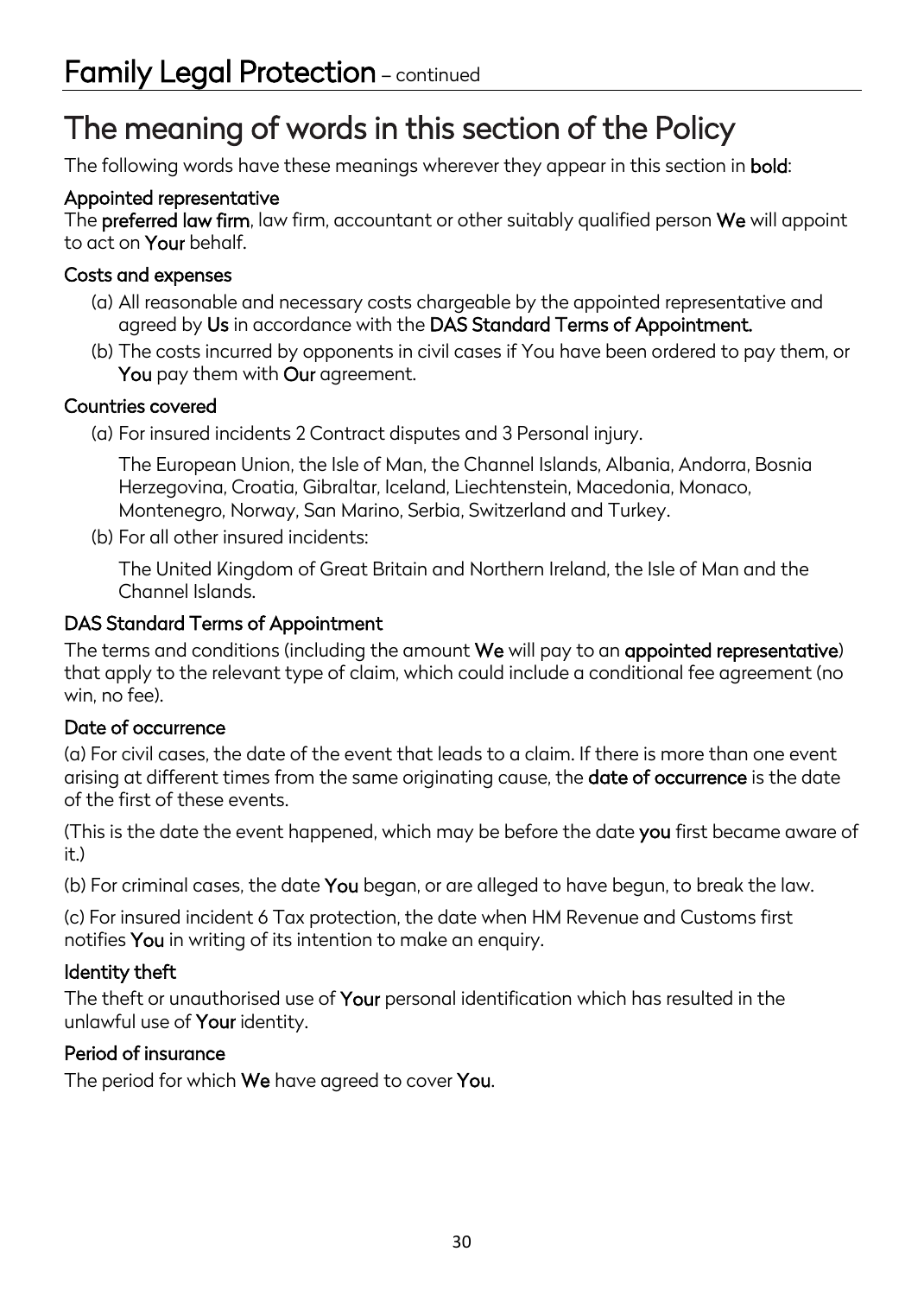### Family Legal Protection – continued

#### Preferred law firm

A law firm or barristers' chambers We choose to provide legal services. These legal specialists are chosen as they have the proven expertise to deal with Your claim and must comply with Our agreed service standard levels, which We audit regularly. They are appointed according to the DAS Standard Terms of Appointment.

#### Reasonable prospects

For civil cases, the prospects that You will recover losses or damages (or obtain any other legal remedy that We have agreed to, including an enforcement of judgment), make a successful defence or make a successful appeal or defence of an appeal, must be at least 51%. We, or a preferred law firm on Our behalf, will assess whether there are reasonable prospects.

#### We, Us, Our, DAS

DAS Legal Expenses Insurance Company Limited.

#### You, Your

The person who has taken out this section of the policy (the policyholder) and any member of their family who always lives with them.

This includes students temporarily living away from home and unmarried partners. Anyone claiming under this section of the policy must have the policyholder's agreement to claim.

#### Our agreement

We agree to provide the insurance described in this section of the policy, in return for payment of the premium and subject to the terms, conditions, exclusions and limitations set out in this section of the policy provided that:

- 1. reasonable prospects exist for the duration of the claim
- 2. the date of occurrence of the insured incident is during the period of insurance
- 3. any legal proceedings will be dealt with by a court, or other body which We agree to, within the countries covered, and
- 4. the insured incident happens within the countries covered.

#### What we will pay

We agree to provide the insurance described in this section of the policy, in return for payment of the premium and subject to the terms, conditions, exclusions and limitations set out in this section of the policy provided that:

- 1. reasonable prospects exist for the duration of the claim
- 2. the date of occurrence of the insured incident is during the period of insurance
- 3. any legal proceedings will be dealt with by a court, or other body which We agree to, within the countries covered, and
- 4. the insured incident happens within the countries covered.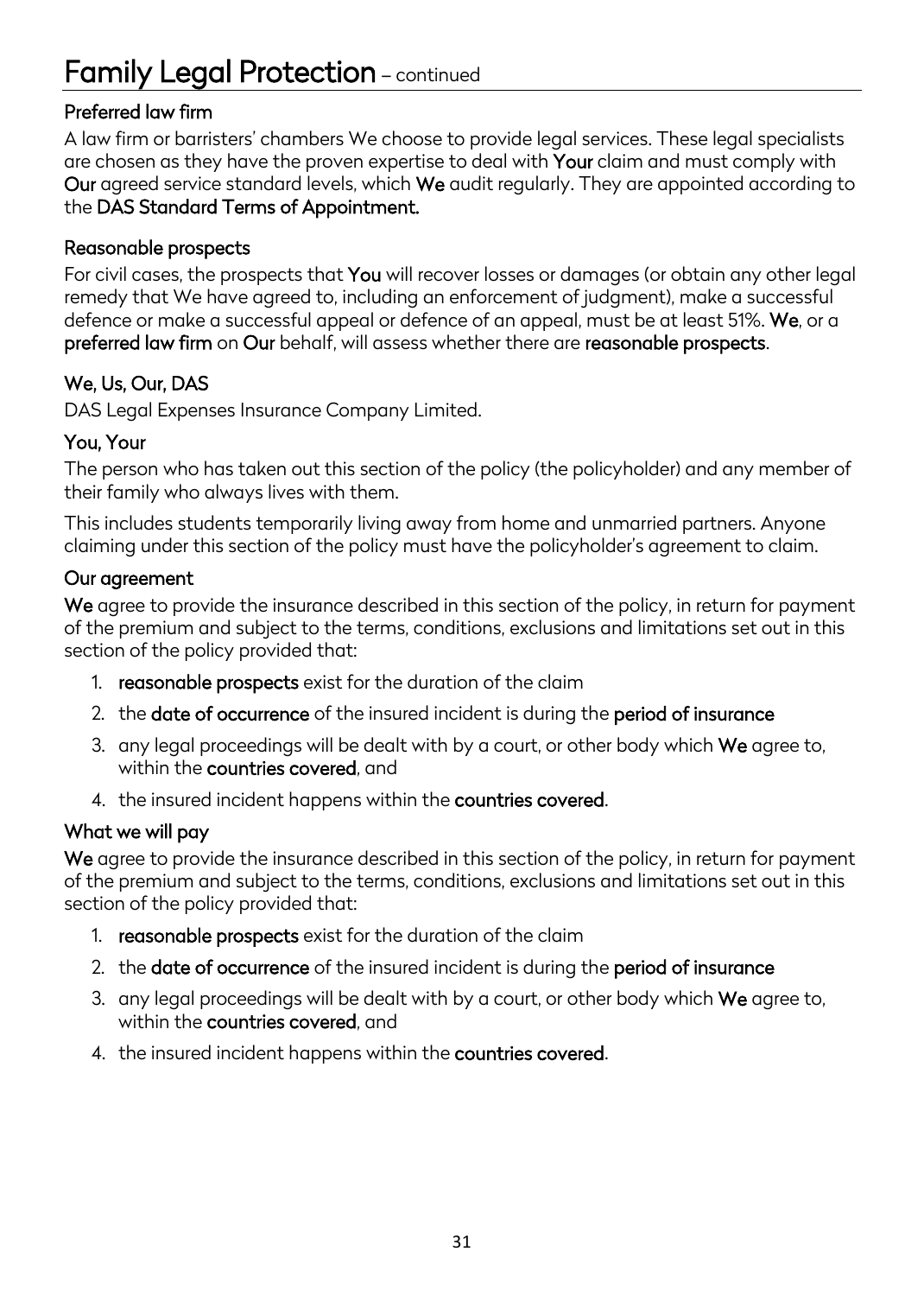#### What we will pay

We will pay an appointed representative, on Your behalf, costs and expenses incurred following an insured incident, provided that:

- (a) the most We will pay for all claims resulting from one or more event arising at the same time or from the same originating cause is £50,000
- (b) the most We will pay in costs and expenses is no more than the amount We would have paid to a preferred law firm
- (c) in respect of an appeal or the defence of an appeal, You must tell Us within the time limits allowed that You want to appeal. Before We pay the costs and expenses for appeals, We must agree that reasonable prospects exist
- (d) for an enforcement of judgment to recover money and interest due to You after a successful claim under this section, We must agree that reasonable prospects exist, and
- (e) where an award of damages is the only legal remedy to a dispute and the cost of pursuing legal action is likely to be more than any award of damages, the most We will pay in costs and expenses is the value of the likely award.

#### What we will not pay

- (a) In the event of a claim, if You decide not to use the services of a preferred law firm, You will be responsible for any costs that fall outside the DAS Standard Terms of Appointment and these will not be paid by Us.
- (b) The first  $£250$  of any claim for legal nuisance or trespass. You must pay this as soon as We accept the claim.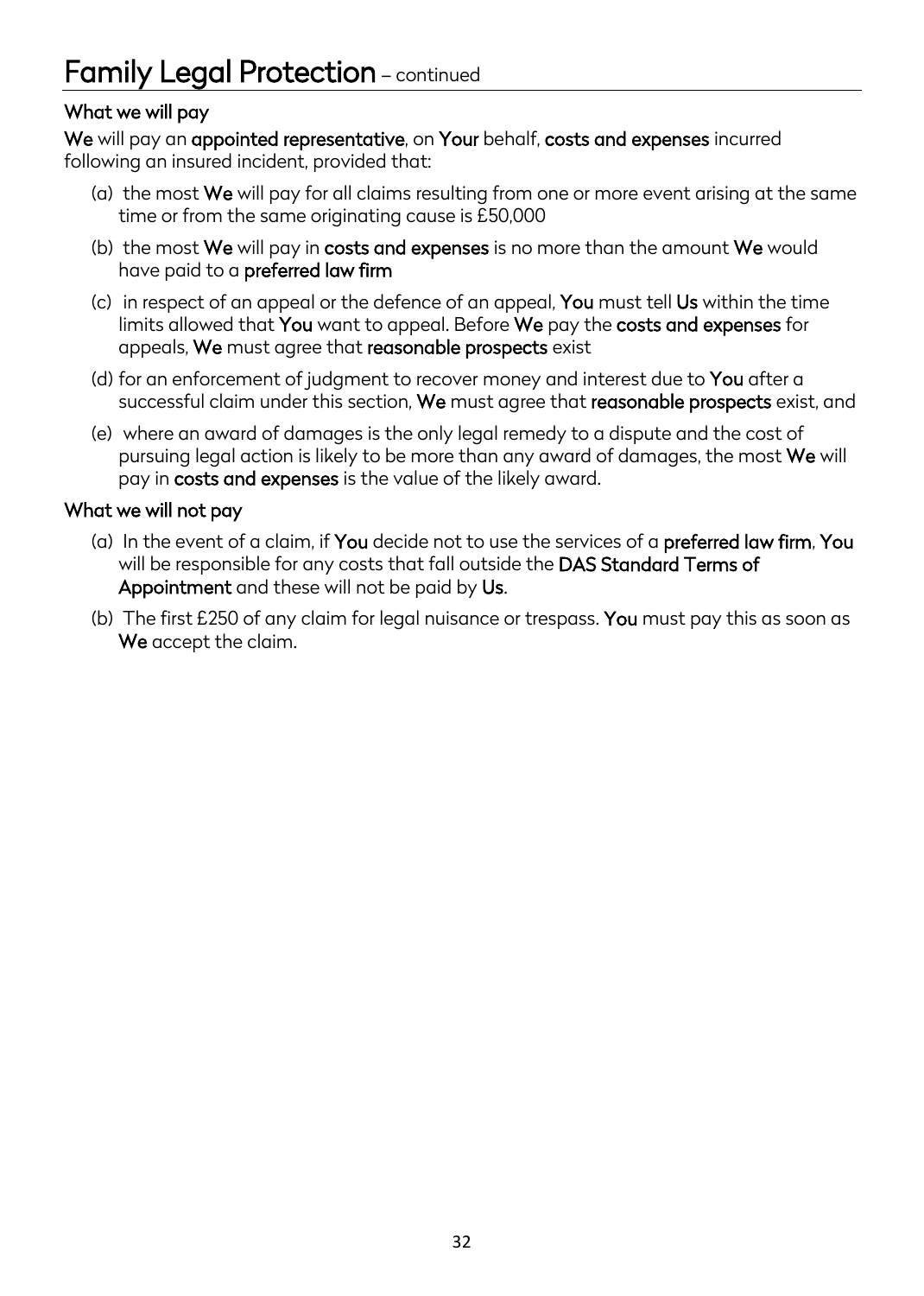# Insured Incidents For advice and to make a claim call 0117 934 0570

| What is covered (Please also refer to our<br>agreement) |                                                                                                                                                                                                    |                                                                                                                                            | What is not covered (Please also refer to the<br>section exclusions)                                                                                                                                            |
|---------------------------------------------------------|----------------------------------------------------------------------------------------------------------------------------------------------------------------------------------------------------|--------------------------------------------------------------------------------------------------------------------------------------------|-----------------------------------------------------------------------------------------------------------------------------------------------------------------------------------------------------------------|
| 1                                                       |                                                                                                                                                                                                    | <b>Employment disputes</b>                                                                                                                 | A claim relating to the following:                                                                                                                                                                              |
|                                                         |                                                                                                                                                                                                    | A dispute relating to Your contract of<br>employment or future employment.                                                                 | (a) employer's disciplinary hearings or<br>internal grievance procedures                                                                                                                                        |
|                                                         |                                                                                                                                                                                                    |                                                                                                                                            | (b) any claim relating solely to personal<br>injury                                                                                                                                                             |
|                                                         |                                                                                                                                                                                                    |                                                                                                                                            | (c) a compromise agreement while You<br>are still employed.                                                                                                                                                     |
| 2 <sup>1</sup>                                          |                                                                                                                                                                                                    | <b>Contract disputes</b>                                                                                                                   | A claim relating to the following:                                                                                                                                                                              |
|                                                         | A dispute arising from an agreement<br>which You have entered into in a<br>personal capacity for:<br>(a) buying or hiring goods or services                                                        |                                                                                                                                            | (a) construction work on any land, or<br>designing, converting or extending<br>any building where the contract value<br>exceeds £5,000 (including VAT)                                                          |
|                                                         |                                                                                                                                                                                                    | (b) selling goods.                                                                                                                         | (b) the settlement payable under an                                                                                                                                                                             |
|                                                         | Please note that:<br>(i)<br>you must have entered into the<br>agreement or alleged agreement<br>during the period of insurance,<br>and<br>(ii)<br>the amount in dispute must be<br>more than £250. | insurance policy (We will cover a<br>dispute if Your insurer refuses Your<br>claim, but not for a dispute over the<br>amount of the claim) |                                                                                                                                                                                                                 |
|                                                         |                                                                                                                                                                                                    | (c) a dispute arising from a loan,<br>Mortgage, pension, investment or<br>borrowing                                                        |                                                                                                                                                                                                                 |
|                                                         |                                                                                                                                                                                                    |                                                                                                                                            | (d) a dispute over the sale, purchase<br>terms of a lease, licence, or tenancy of<br>land or buildings. However, We will<br>cover a dispute with a professional<br>advisor in connection with these<br>matters. |
|                                                         |                                                                                                                                                                                                    |                                                                                                                                            | (e) a motor vehicle owned by or hired or<br>leased to You.                                                                                                                                                      |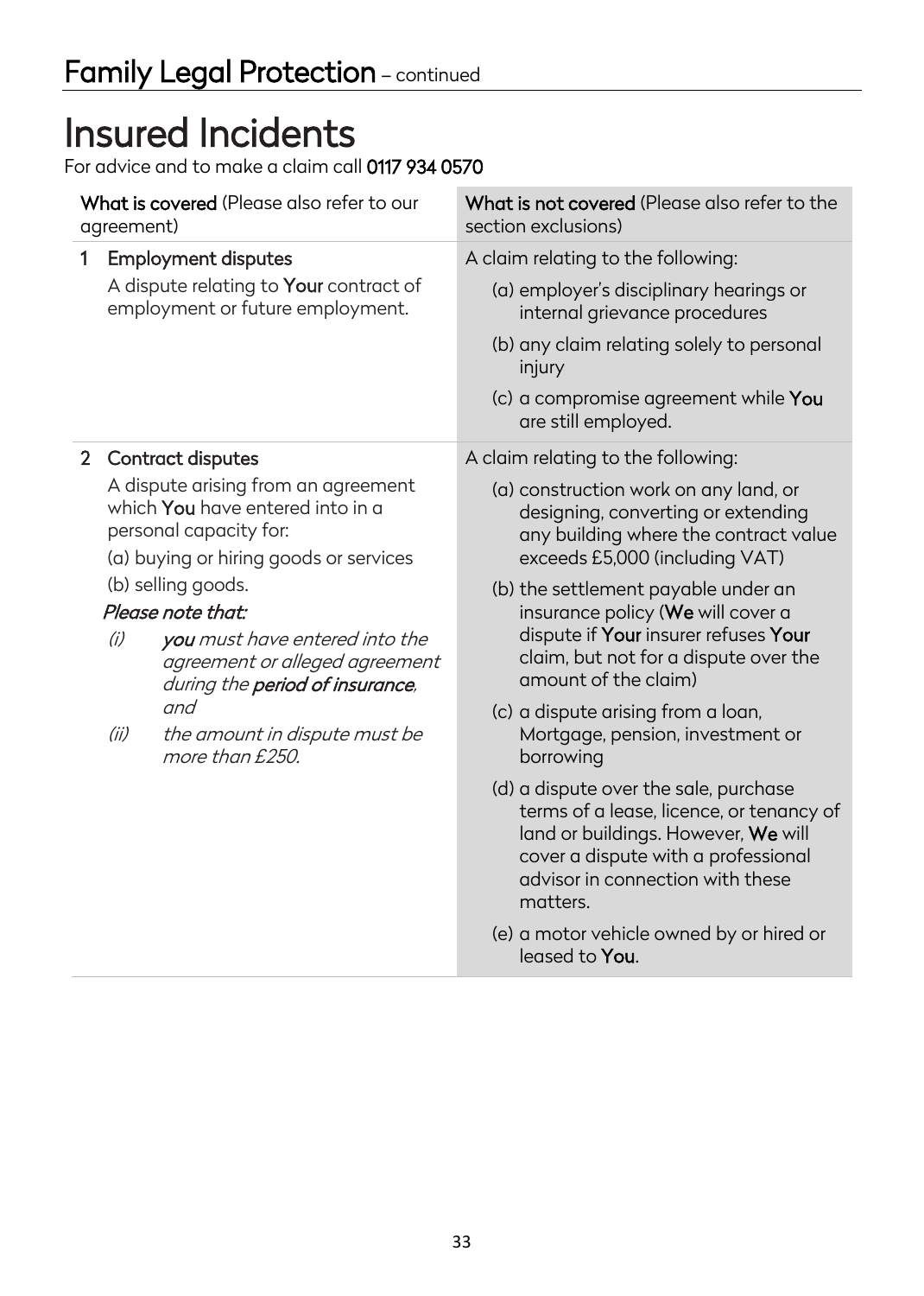### Family Legal Protection – Insured Incidents - continued

| What is covered (Please also refer to our<br>agreement) |                                                                                                                                                                                                                                | What is not covered (Please also refer to the<br>section exclusions) |                                                                                                                                                              |
|---------------------------------------------------------|--------------------------------------------------------------------------------------------------------------------------------------------------------------------------------------------------------------------------------|----------------------------------------------------------------------|--------------------------------------------------------------------------------------------------------------------------------------------------------------|
| 3                                                       | Personal injury                                                                                                                                                                                                                |                                                                      | A claim relating to the following:                                                                                                                           |
|                                                         | A specific or sudden accident that<br>causes Your death or bodily injury to<br>You.                                                                                                                                            | gradually                                                            | (a) illness or bodily injury that happens                                                                                                                    |
|                                                         |                                                                                                                                                                                                                                |                                                                      | (b) psychological injury or mental illness<br>unless the condition follows a specific<br>or sudden accident that has caused<br>physical bodily injury to You |
|                                                         |                                                                                                                                                                                                                                |                                                                      | (c) defending Your legal rights, but We<br>will cover defending a counter-claim                                                                              |
|                                                         |                                                                                                                                                                                                                                |                                                                      | (d) clinical negligence.                                                                                                                                     |
| 4                                                       | <b>Clinical negligence</b>                                                                                                                                                                                                     |                                                                      | A claim relating to the following:                                                                                                                           |
|                                                         | An identified negligent act of surgery or<br>identified negligent clinical or medical<br>procedure, which causes death or bodily<br>injury to <b>You</b> .                                                                     |                                                                      | (a) the failure or alleged failure to<br>correctly diagnose Your condition                                                                                   |
|                                                         |                                                                                                                                                                                                                                |                                                                      | (b) psychological injury or mental illness<br>that is not associated with You having<br>suffered physical bodily injury                                      |
| 5                                                       | Property protection                                                                                                                                                                                                            | (a) A claim relating to the following:                               |                                                                                                                                                              |
|                                                         | A civil dispute relating to Your principal<br>home that you own, or are responsible<br>for, following:<br>(a) an event which causes physical<br>damage to such property but the<br>amount in dispute must be more<br>than £250 | (i)                                                                  | a contract You have entered<br>into                                                                                                                          |
|                                                         |                                                                                                                                                                                                                                | (ii)                                                                 | any building or land except<br>Your main home                                                                                                                |
|                                                         |                                                                                                                                                                                                                                | (iii)                                                                | someone legally taking Your<br>property from You, whether You                                                                                                |
|                                                         | (b) a legal nuisance (meaning any<br>unlawful interference with your use<br>or enjoyment of your land, or some<br>right over, or in connection with it)                                                                        |                                                                      | are offered money or not, or<br>restrictions or controls placed<br>on Your property by any<br>government or public or local<br>authority                     |
|                                                         | (c) a trespass.                                                                                                                                                                                                                | (iv)                                                                 | work done by, or on behalf of,<br>any government or public or<br>local authority unless the claim<br>is for accidental physical<br>damage                    |
|                                                         |                                                                                                                                                                                                                                | (v)                                                                  | mining subsidence                                                                                                                                            |
|                                                         |                                                                                                                                                                                                                                |                                                                      |                                                                                                                                                              |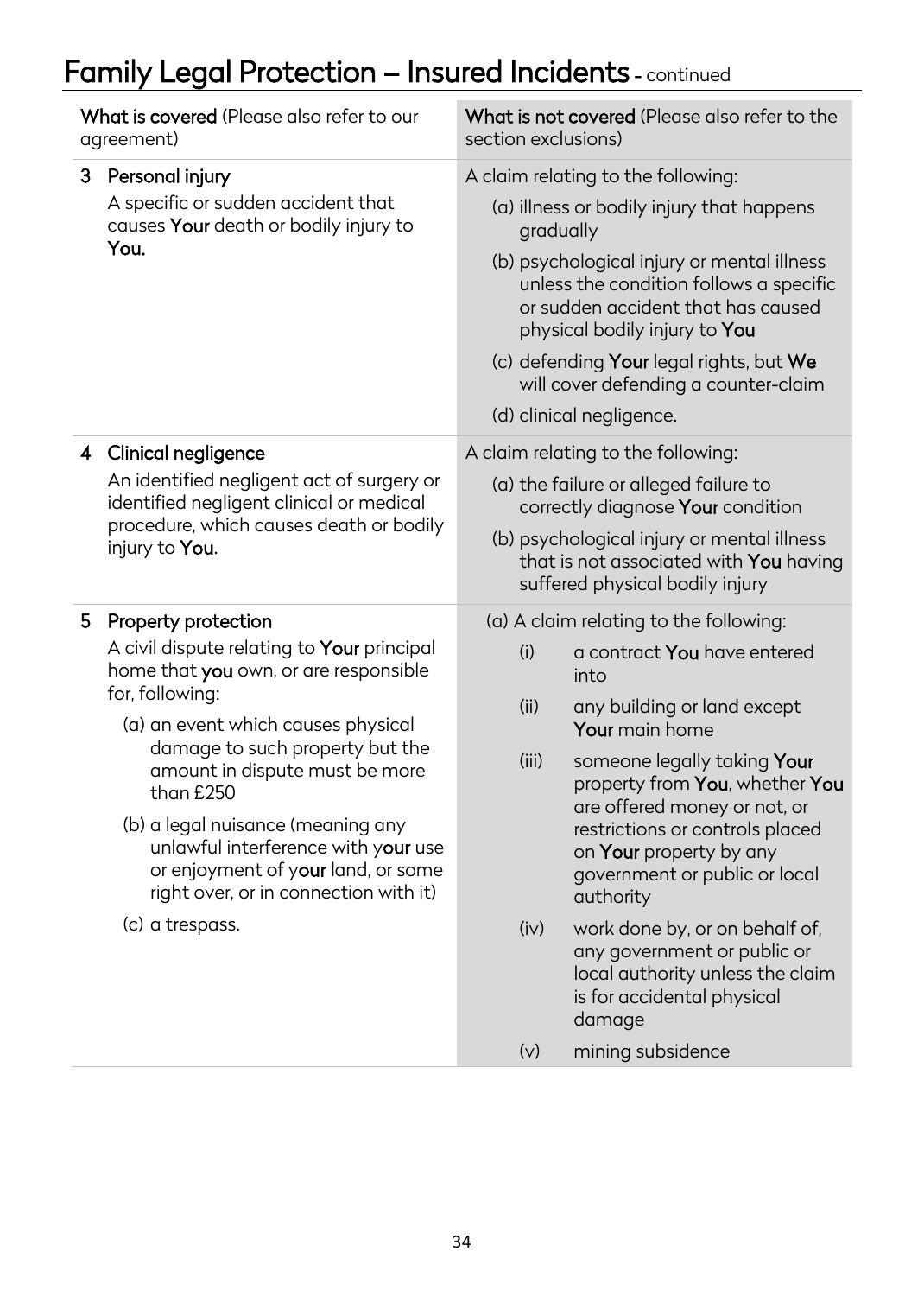### Family Legal Protection – Insured Incidents - continued

| What is covered (Please also refer to our<br>agreement)                                                                              |                                                                                                                                                                                                                                                                                                                                                                                                                                                                    | What is not covered (Please also refer to the<br>section exclusions)                                                                                                                                                                                                                                                                                                                                                                                                                                                                                  |  |
|--------------------------------------------------------------------------------------------------------------------------------------|--------------------------------------------------------------------------------------------------------------------------------------------------------------------------------------------------------------------------------------------------------------------------------------------------------------------------------------------------------------------------------------------------------------------------------------------------------------------|-------------------------------------------------------------------------------------------------------------------------------------------------------------------------------------------------------------------------------------------------------------------------------------------------------------------------------------------------------------------------------------------------------------------------------------------------------------------------------------------------------------------------------------------------------|--|
| Please note that <b>You</b> must have<br>established the legal ownership or right to<br>the land that is the subject of the dispute. |                                                                                                                                                                                                                                                                                                                                                                                                                                                                    | (vi)<br>adverse possession (meaning<br>the occupation of any building<br>or land either by someone<br>trying to take possession from<br>You or of which You are trying<br>to take possession)<br>the enforcement of a covenant<br>(vii)<br>by or against <b>You</b> .<br>(b) Defending a claim relating to an<br>event that causes physical damage<br>to property, but We will cover<br>defending a counter claim.<br>(c) The first £250 of any claim for legal<br>nuisance or trespass. This is payable<br>by You as soon as We accept the<br>claim. |  |
| 6                                                                                                                                    | Tax protection<br>A comprehensive examination by HM<br>Revenue and Customs that considers all<br>areas of Your self assessment tax return,<br>but not enquiries limited to one or more<br>specific area.                                                                                                                                                                                                                                                           | (a) Any claim if You are self employed or<br>a sole trader, or in a business<br>partnership.<br>(b) An investigation or enquiries by HM<br>Revenue and Customs Specialist<br>Investigations or the HM Revenue and<br><b>Customs Prosecution Office.</b>                                                                                                                                                                                                                                                                                               |  |
| $\prime$                                                                                                                             | Jury service and court attendance<br>Your absence from work:<br>(a) to attend any court or tribunal at the<br>request of the appointed<br>representative<br>(b) to perform jury service<br>(c) to carry out activities specified in<br>Your identity theft action plan under<br>Insured incident 9 Identity theft.<br>The maximum We will pay is Your net<br>salary or wages for the time that You<br>are absent from work less any amount<br>the court gives You. | Any claim if You are unable to prove Your<br>loss.                                                                                                                                                                                                                                                                                                                                                                                                                                                                                                    |  |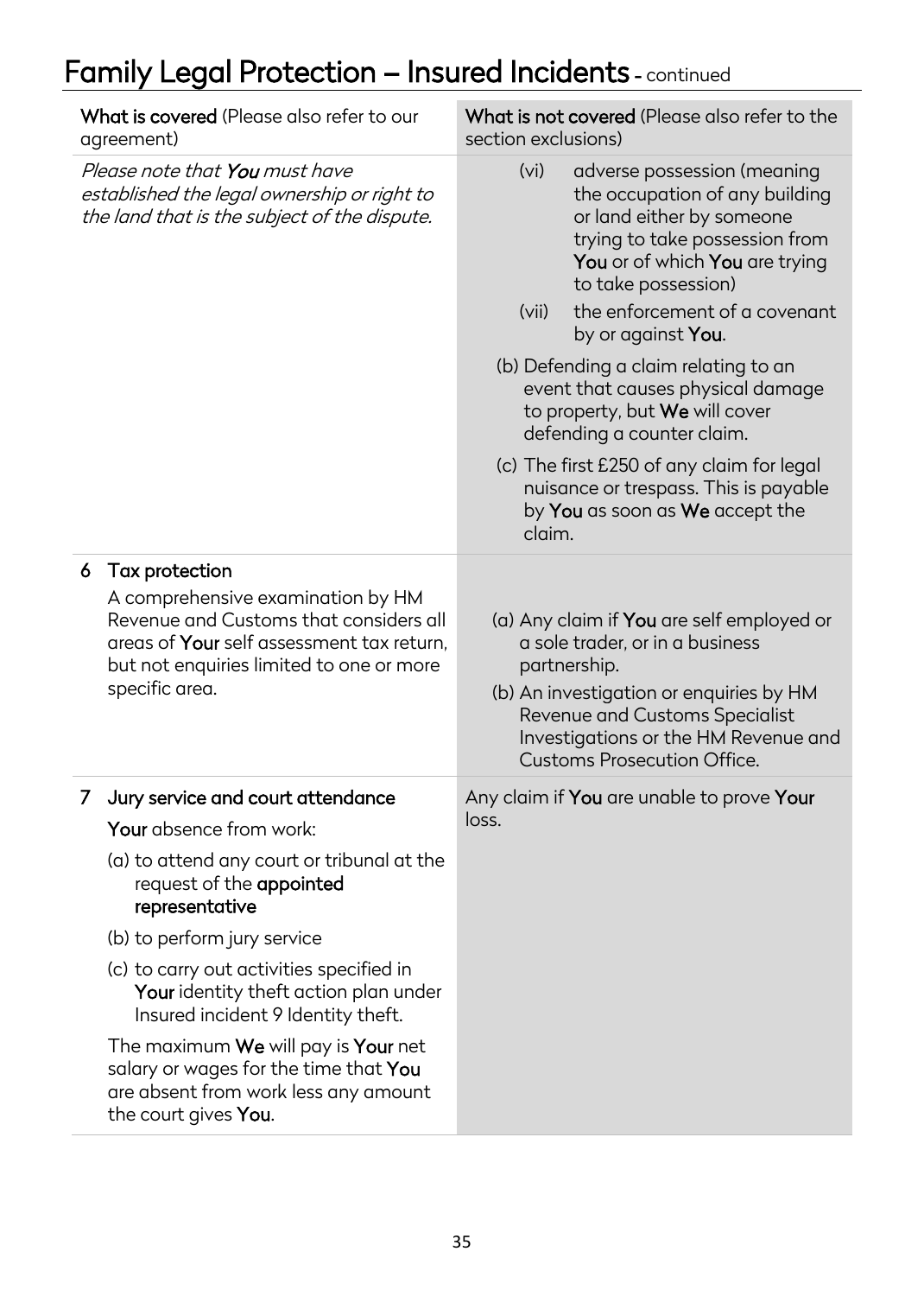### Family Legal Protection - Insured Incidents - continued

| What is covered (Please also refer to our<br>agreement) |                                                                                                                                                                                                                                                                                                                                                                                  | What is not covered (Please also refer to the<br>section exclusions)                                                                                                       |
|---------------------------------------------------------|----------------------------------------------------------------------------------------------------------------------------------------------------------------------------------------------------------------------------------------------------------------------------------------------------------------------------------------------------------------------------------|----------------------------------------------------------------------------------------------------------------------------------------------------------------------------|
| 8                                                       | Legal defence<br>Costs and expenses to defend <b>Your</b><br>legal rights if an event arising from your<br>work as an employee leads to<br>(a) You being prosecuted in a court of<br>criminal jurisdiction<br>(b) civil action being taken against You<br>under:<br>discrimination legislation<br>section 13 of the Data Protection Act                                          | Any claim relating to <b>You</b> driving a motor<br>vehicle.                                                                                                               |
|                                                         | 1998.                                                                                                                                                                                                                                                                                                                                                                            |                                                                                                                                                                            |
| 9                                                       | Identity theft protection<br>(1) Following a call to the identity theft<br>helpline service We will assign a<br>personal caseworker who will provide<br>phone advice and a personal action<br>plan to help regain <b>Your</b> identity.                                                                                                                                          | A claim relating to the following:<br>(a) fraud committed by anyone entitled<br>to make a claim under this section<br>(b) losses arising from Your business<br>activities. |
|                                                         | (2) If <b>You</b> become a victim of identity<br>theft, We will pay the costs You incur<br>for phone calls, faxes or postage to<br>communicate with the police, credit<br>agencies, financial service providers,<br>other creditors or debt-collection<br>agencies. We will also pay the cost<br>of replacement documents to help<br>restore Your identity and credit<br>status. |                                                                                                                                                                            |
|                                                         | (3) Following your identity theft We will<br>pay:                                                                                                                                                                                                                                                                                                                                |                                                                                                                                                                            |
|                                                         | (a) costs and expenses to reinstate<br>Your identity including costs and<br>expenses for the signing of<br>statutory declarations or similar<br>documents                                                                                                                                                                                                                        |                                                                                                                                                                            |
|                                                         | (b) legal costs to defend Your legal<br>rights in a dispute with debt<br>collectors or any party taking legal<br>against You arising from or relating<br>to identity theft                                                                                                                                                                                                       |                                                                                                                                                                            |
|                                                         | (c) loan rejection fees and any re-<br>application administration fee for a<br>loan when Your original application<br>has been rejected.                                                                                                                                                                                                                                         |                                                                                                                                                                            |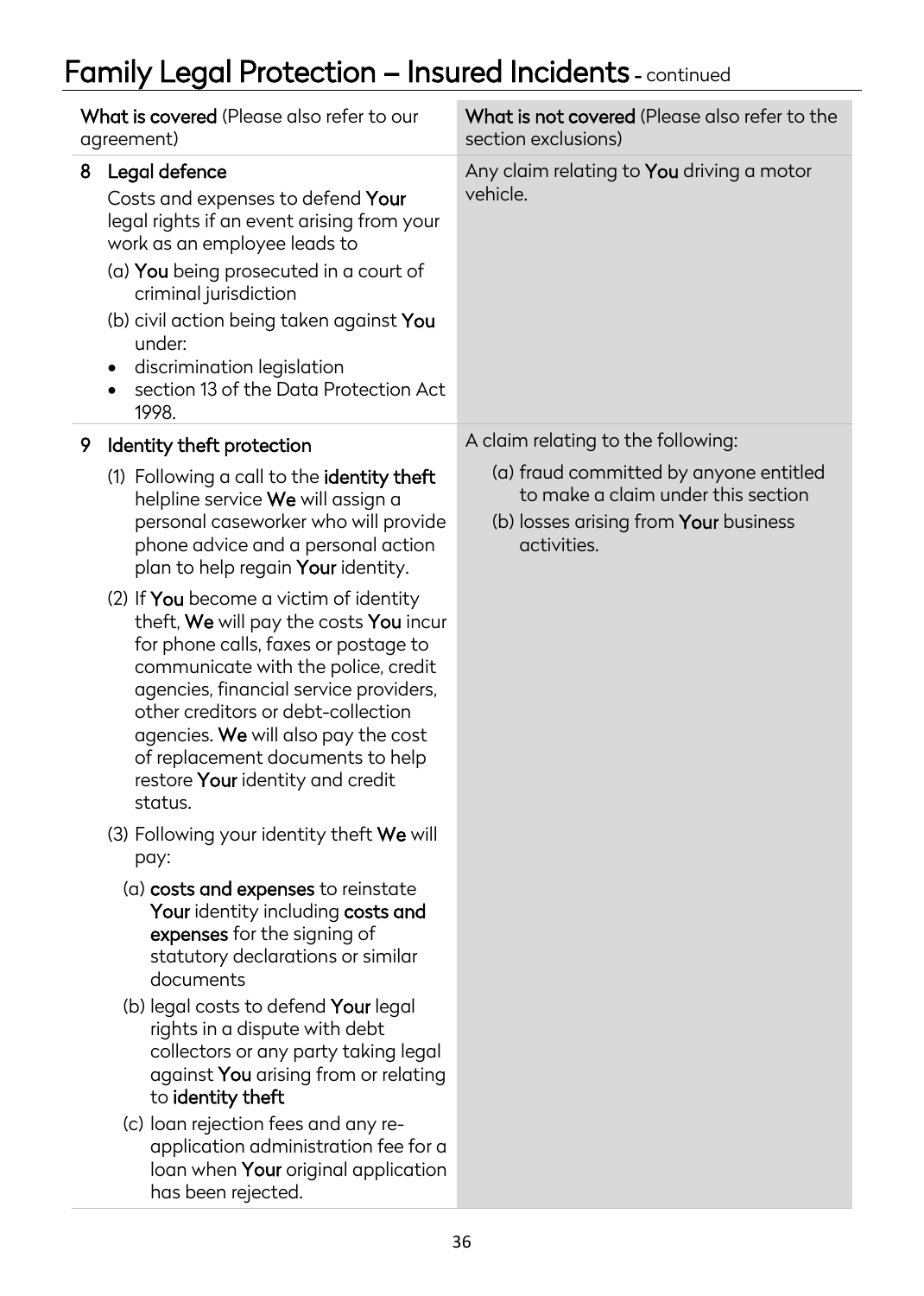### Family Legal Protection - Insured Incidents - continued

| What is covered (Please also refer to our<br>agreement) |                                                                                                          | What is not covered (Please also refer to the<br>section exclusions) |
|---------------------------------------------------------|----------------------------------------------------------------------------------------------------------|----------------------------------------------------------------------|
|                                                         | Please note that:                                                                                        |                                                                      |
| (i)                                                     | <b>You</b> must notify <b>Your</b> bank or<br>building society as soon as<br>possible                    |                                                                      |
| (ii)                                                    | You must tell Us if You have<br>previously suffered identity theft,<br>and                               |                                                                      |
| (iii)                                                   | <b>You</b> must take all reasonable<br>action to prevent continued<br>unauthorised use of Your identity. |                                                                      |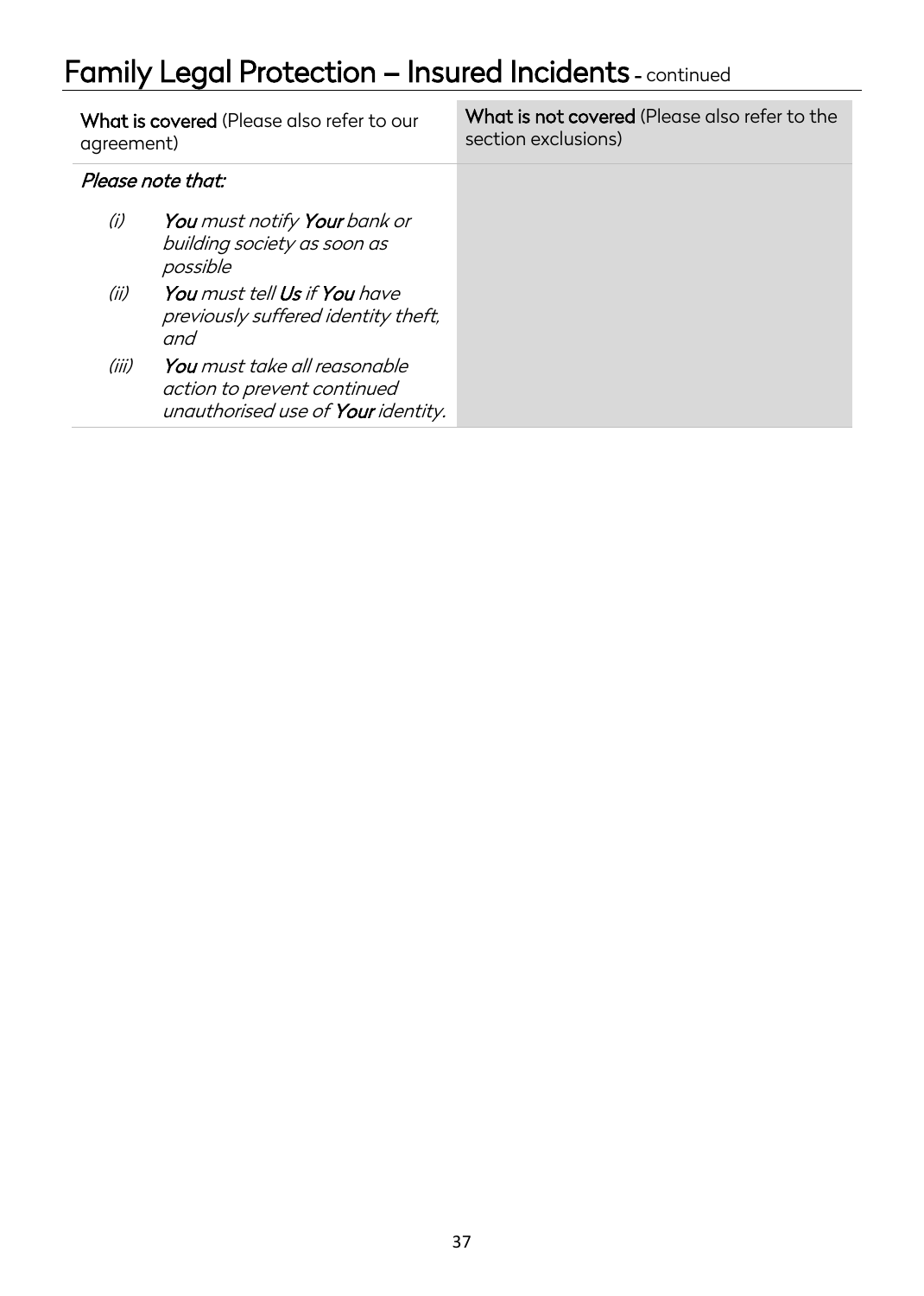# Exclusions applicable to this section of the Policy We will not pay for the following:

#### 1. Late reported claims

A claim where You have failed to notify Us of the insured incident within a reasonable time of it happening and where this failure adversely affects the reasonable prospects of a claim or We consider Our position has been prejudiced.

#### 2. Costs we have not agreed

Costs and expenses incurred before Our written acceptance of a claim.

#### 3. Court awards and fines

Fines, penalties, compensation or damages that a court or other authority orders You to pay.

#### 4. Legal action we have not agreed

Any legal action You take that We or the appointed representative have not agreed to, or where You do anything that hinders Us or the appointed representative.

#### 5. Group Litigation Order

Any claim where You may be one of a number of people involved in a legal action resulting from one or more events arising at the same time or from the same originating cause which could result in the court making a Group Litigation Order.

#### 6. Defamation

Any claim relating to written or verbal remarks that damage Your reputation.

#### 7. A dispute with DAS

A dispute with Us not otherwise dealt with under section condition 8

#### 8. Judicial review

Costs and expenses arising from or relating to judicial review, coroner's inquest or fatal accident inquiry.

#### 9. Nuclear, war and terrorism risks

A claim caused by, contributed to by or arising from:

- (a) ionising radiation or contamination by radioactivity from any nuclear fuel or from any nuclear waste from burning nuclear fuel
- (b) the radioactive, toxic, explosive or other hazardous properties of any explosive nuclear assembly or nuclear part of it
- (c) war, invasion, foreign enemy hostilities (whether war is declared or not), civil war, rebellion, revolution, military force or coup
- (d) pressure waves caused by aircraft or any other airborne devices travelling at sonic or supersonic speeds.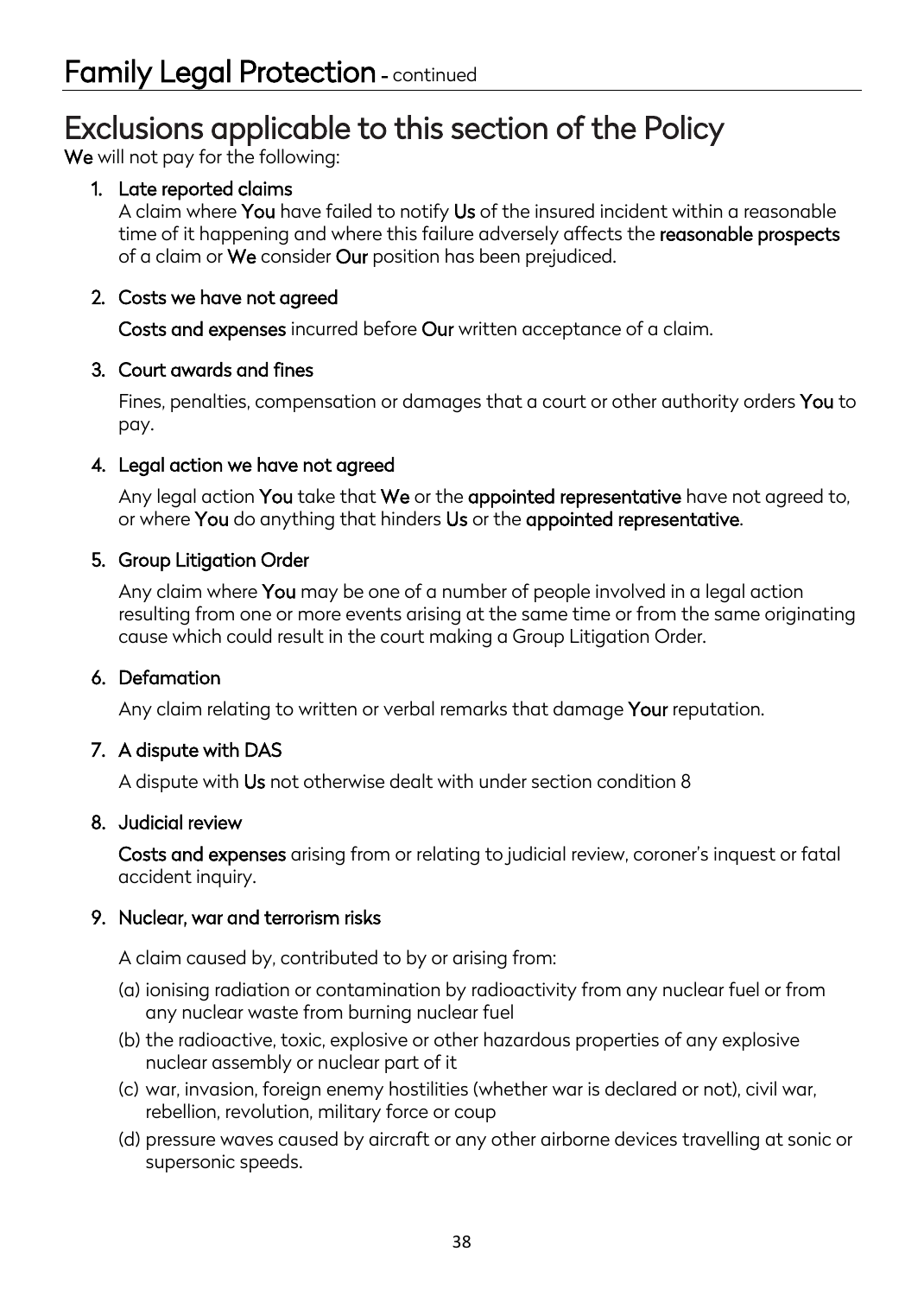### Conditions applicable to this section of the Policy

#### 1. Your legal representation

- (a) On receiving a claim, if legal representation is necessary, We will appoint a preferred law firm or in-house lawyer as Your appointed representative to deal with Your claim. They will try to settle Your claim by negotiation without having to go to court.
- (b) If the appointed preferred law firm or Our in-house lawyer cannot negotiate settlement of Our claim and it is necessary to go to court and legal proceedings are issued or there is a conflict of interest, then You may choose a law firm to act as the appointed representative.
- (c) If You choose a law firm as Your appointed representative who is not a preferred law firm, We will give Your choice of law firm the opportunity to act on the same terms as a preferred law firm. However if they refuse to act on this basis, the most We will pay is the amount We would have paid if they had agreed to the DAS Standard Terms of Appointment.
- (d) The appointed representative must co-operate with Us at all times and must keep Us up to date with the progress of the claim.

#### 2. Your responsibilities

- (a) You must co-operate fully with Us and the appointed representative.
- (b) You must give the appointed representative any instruction that We ask You to.

#### 3. Offers to settle a claim

- (a) You must tell Us if anyone offers to settle a claim. You must not negotiate or agree to a settlement without Our written consent.
- (b) If You do not accept a reasonable offer to settle a claim, We may refuse to pay further costs and expenses.
- (c) We may decide to pay You the reasonable value of Your claim, instead of starting or continuing legal action. In these circumstances You must allow Us to take over and pursue or settle any claim in Your name. You must also allow Us to pursue at Our own expense and for Our own benefit, any claim for compensation against any other person and You must give Us all the information and help We need to do so.
- (d) Where a settlement is made on a without-costs basis We will decide what proportion of that settlement will be regarded as costs and expenses and payable to Us.

### 4. Assessing and recovering costs

- (a) You must instruct the appointed representative to have costs and expenses taxed, assessed or audited if We ask for this.
- (b) You must take every step to recover costs and expenses and court attendance and jury service expenses that We have to pay and must pay Us any amounts that are recovered.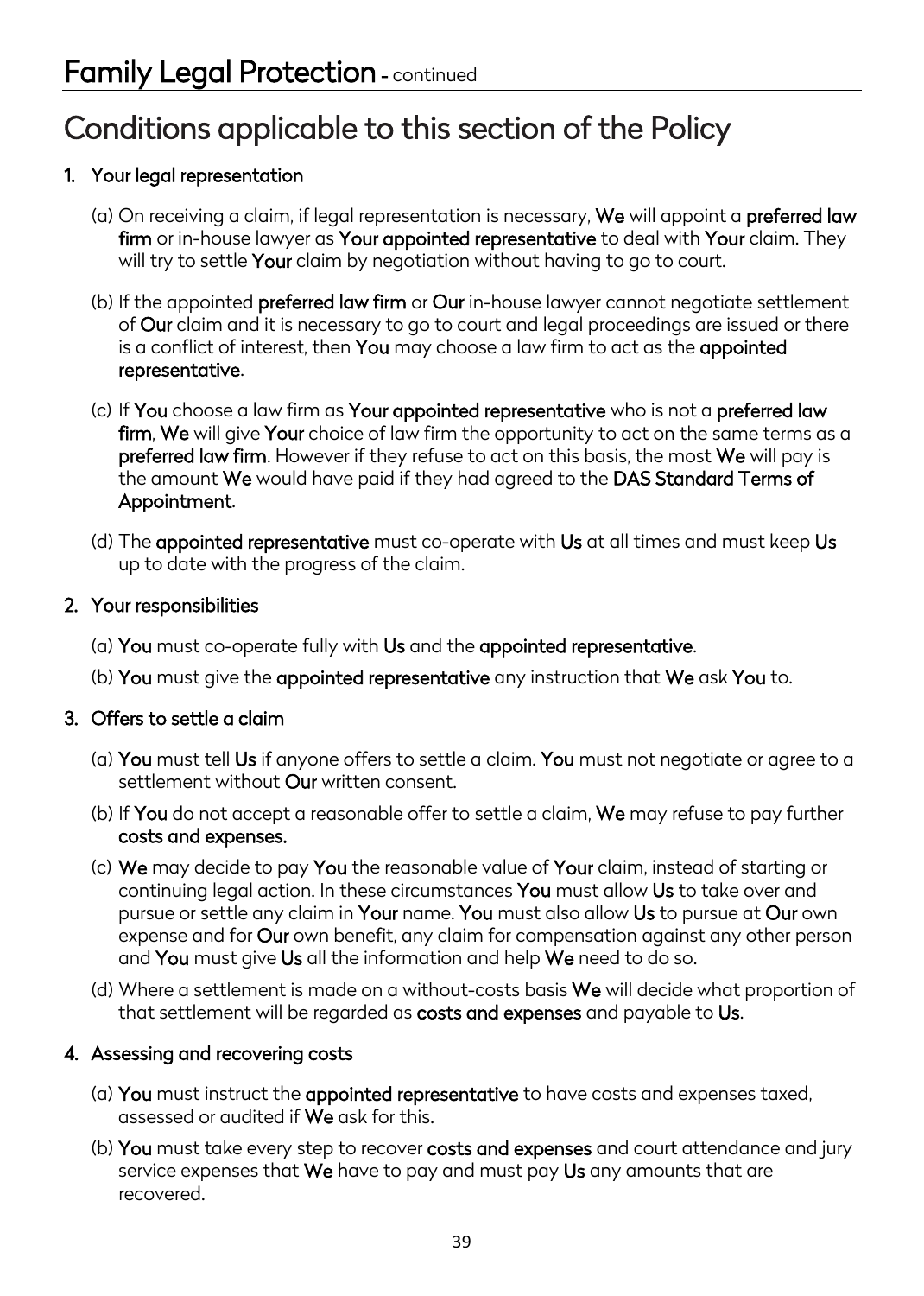#### 5. Cancelling an appointed representative's appointment

If the appointed representative refuses to continue acting for You with good reason, or if You dismiss the appointed representative without good reason, the cover We provide will end immediately, unless We agree to appoint another appointed representative.

#### 6. Withdrawing cover

If You settle or withdraw a claim without Our agreement, or do not give suitable instructions to the appointed representative, We can withdraw cover and will be entitled to reclaim from you any costs and expenses We have paid.

#### 7. Expert opinion

We may require You to get, at Your own expense, an opinion from an expert that We consider appropriate, on the merits of the claim or proceedings, or on a legal principle. The expert must be approved in advance by Us and the cost agreed in writing between You and Us. Subject to this, We will pay the cost of getting the opinion if the expert's opinion indicates that is more likely than not that You will recover damages (or obtain any other legal remedy that We have agreed to) or make a successful defence.

#### 8. Arbitration

If there is a disagreement between **You** and Us about the handling of a claim and it is not resolved through Our internal complaints procedure, You can contact the Financial Ombudsman Service for help. Alternatively there is a separate arbitration process. The arbitrator will be a barrister chosen jointly by Us and You. If there is a disagreement over the choice of arbitrator, We will ask the Chartered Institute of Arbitrators to decide.

#### 9. Keeping to the terms of this section of the Policy.

#### You must:

- (a) keep to the terms and conditions of this section of the policy
- (b) take reasonable steps to avoid and prevent claims
- (c) take reasonable steps to avoid incurring unnecessary costs
- (d) send everything We ask for, in writing, and
- (e) report to Us full and factual details of any claim as soon as possible and give Us any information We need.

#### 10. Cancelling this section of the Policy.

You can cancel this section of this policy by telling Us within 14 days of taking it out or at any time afterwards as long as You tell Us at least 14 days beforehand. We can cancel this section of the policy at any time as long as We tell You at least 14 days beforehand.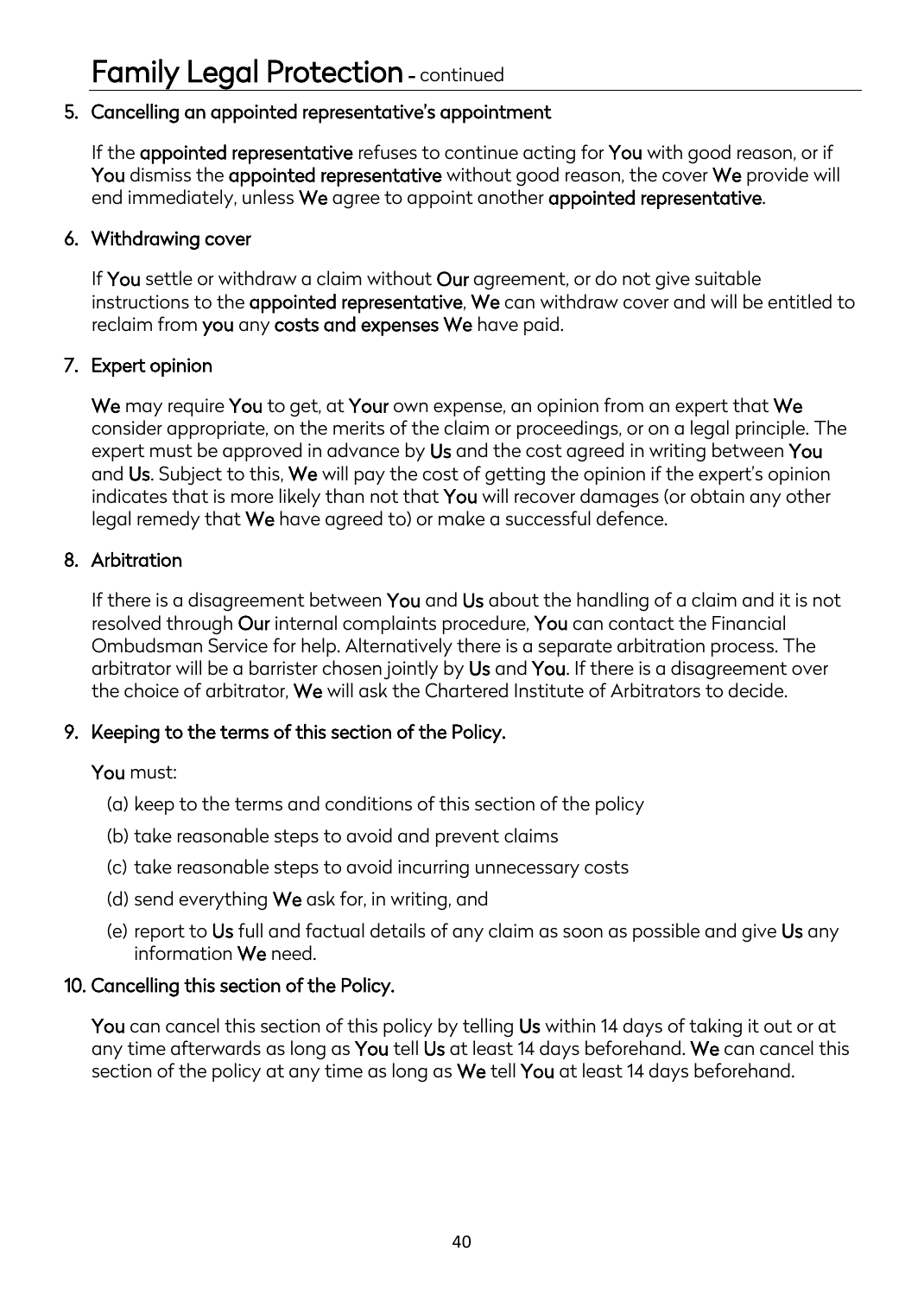### Family Legal Protection - continued

#### 11. Fraudulent claims

We will, at Our discretion, void this section (make it invalid) from its start date or from the date of claim, or alleged claim, or We will not pay the claim if:

- (a) a claim You have made to obtain benefit under this section of the policy is fraudulent or intentionally exaggerated, or
- (b) a false declaration or statement is made in support of a claim.

#### 12. Claims under this section by a third party

Apart from Us, You are the only person who may enforce all or any part of this section and the rights and interests arising from or connected with it. This means that the Contracts (Rights of Third Parties) Act 1999 does not apply to the section in relation to any third-party rights or interest.

#### 13. Other insurances

If any claim covered under this section is also covered by another policy, or would have been covered if this section did not exist, We will only pay Our share of the claim even if the other insurer refuses the claim.

#### 14. Law that applies

This section of the policy is governed by the law that applies in the part of the United Kingdom, Channel Islands or Isle of Man where **You** normally live. Otherwise, the law of England and Wales applies.

All Acts of Parliament mentioned in this section include equivalent laws in Scotland, Northern Ireland, the Isle of Man and the Channel Islands as appropriate.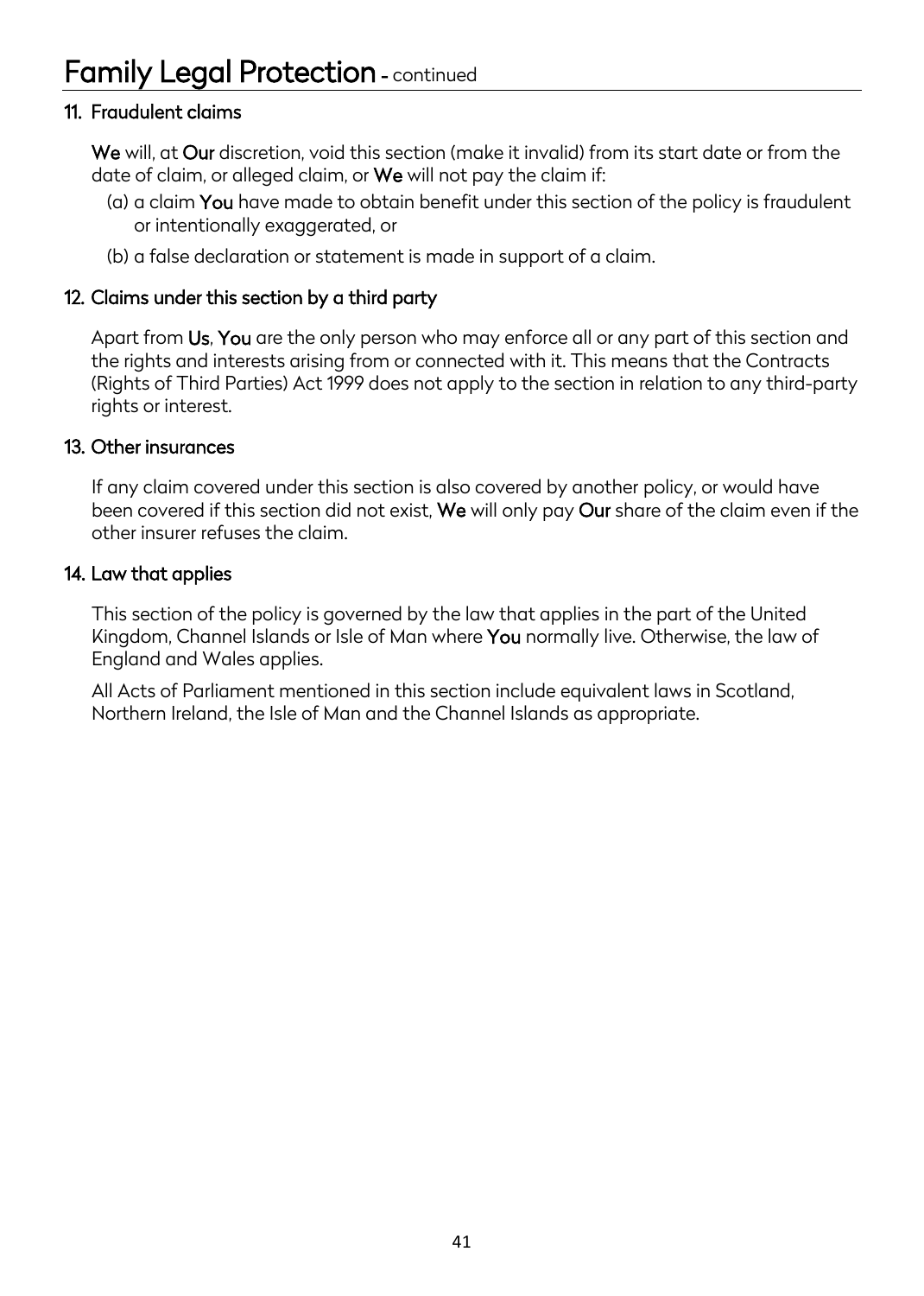Helpline Services<br>You can contact our UK-based call centres 24 hours a day, seven days a week. However, We may need to arrange to call You back depending on Your enquiry.

To help Us check and improve Our service standards, We record all inbound and outbound calls, except those to the counselling service. When phoning, please quote reference TS3/3685436. Please do not phone Us to report a general insurance claim.

### Legal advice service Call 0117 934 0570

We provide confidential advice over the phone on any personal legal issue, under the laws of any European Union country, the Isle of Man, Channel Islands, Switzerland and Norway.

Advice about the law in England and Wales is available 24 hours a day, seven days a week. Legal advice for the other countries is available 9am – 5pm, Monday to Friday, excluding public and bank holidays. If You call outside these times, a message will be taken and a return call arranged within the operating hours.

### Tax advice service Call 0117 934 0570

We offer confidential advice over the phone on personal tax matters in the UK.

Tax advice is provided by tax advisors 9am – 5pm, Monday to Friday, excluding public and bank holidays. If You call outside these times a message will be taken and a return call arranged within the operating hours.

#### Health and medical information service Call 0117 934 0570

We will give you information over the phone on general health issues and advice on a wide variety of medical matters. We can give You information on all health services including hospital waiting lists.

Health and medical information is provided by qualified nurses 9am – 5pm, Monday to Friday, excluding public and bank holidays. If you call outside these times, a message will be taken and a return call arranged within the operating hours.

### Counselling service Counselling Service

We will provide You with a confidential counselling service over the phone. This includes, where appropriate, referral to relevant voluntary or professional services. You will pay any costs for using the services to which We refer You.

This helpline is open 24 hours a day, seven days a week.

### Identity theft service Call 0844 848 7071

If You are a resident in the UK or the Channel Islands, We will provide You with detailed guidance and advice over the phone about being or becoming a victim of identity theft. This helpline is open 8am – 8pm, seven days a week.

We cannot accept responsibility if the helpline services are unavailable for reasons We cannot control.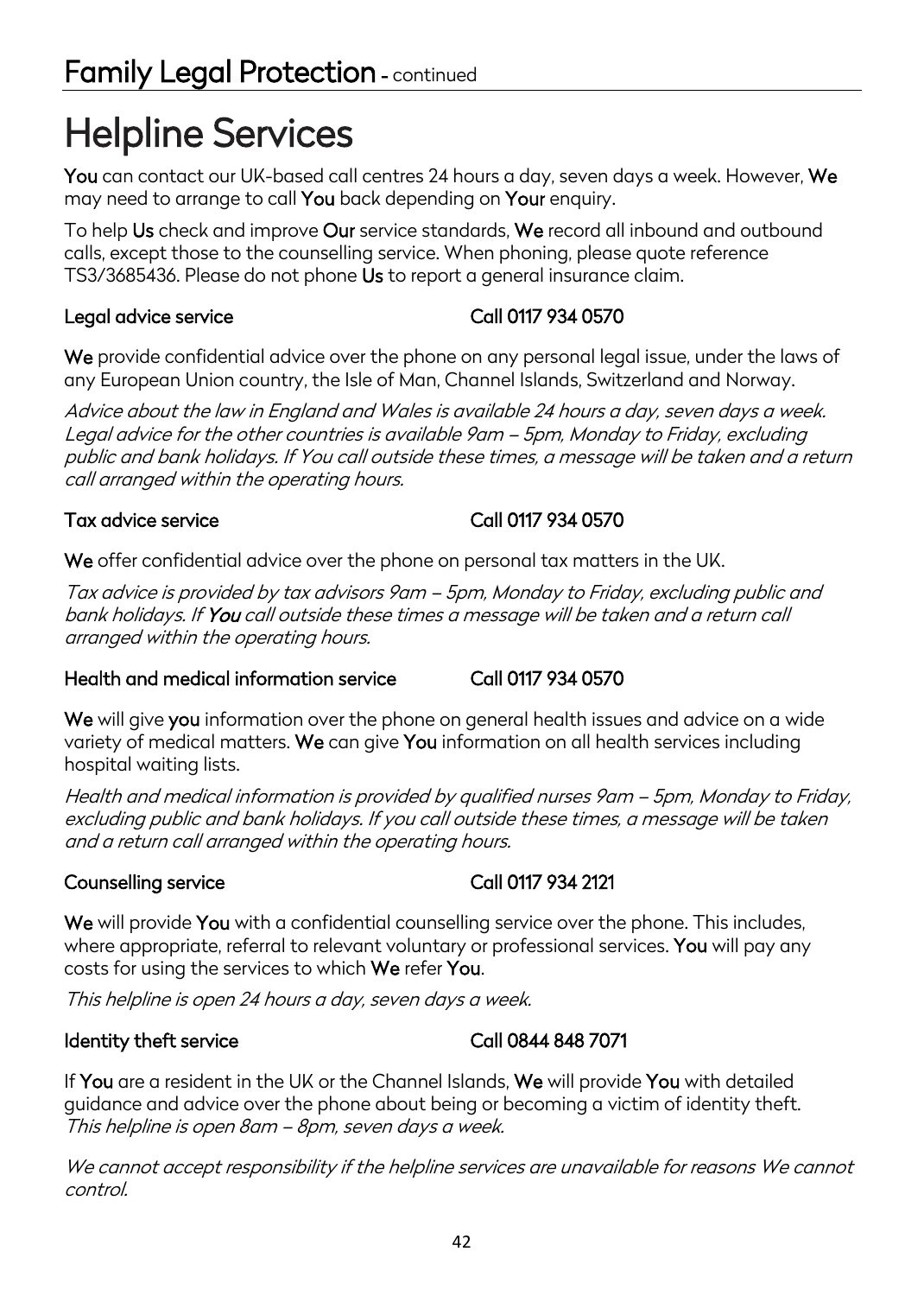## <span id="page-43-0"></span>Section 7 - Emergency Home Assistance

This insurance is underwritten by DAS Legal Expenses Insurance Company Limited.

Your Schedule tells You if this Section is in force.

#### Reference Number: TS3/4147340

#### Important information

#### 24 hour Emergency Assistance

This is your Home Assistance wording – it includes everything you need to know about the emergency cover available under this section.

This policy is designed to offer 24 hour assistance within your home for emergencies associated with:

- Plumbing and Drainage
- the Main Heating System
- your Domestic Power Supply
- the Toilet Unit
- Home Security
- Lost Keys

#### Act quickly in the event of an emergency and call the assistance helpline on 0800 783 1246

To make sure you get the most from your DAS cover, please take the time to read this section, which explains the contract between you and us. If you have any questions or would like more information, please contact your insurance adviser.

#### How we can help

Once you have given us details of your claim and we have accepted it, we will arrange for one of our approved contractors to assist you as quickly as possible.

#### To make a claim under this section, please telephone us on 0800 783 1246 straight away and provide the following information:

- your name and the home address including postcode;
- the nature of the home emergency.

We will tell you what to do next. The telephone line is available 24 hours a day. Before requesting assistance please check that the circumstances are covered by this section.

It is important that you contact our assistance operation centre as soon as possible after the home emergency and within 48 hours of becoming aware of the problem. Please note that remote locations and unforeseeable adverse weather conditions may affect normal standards of service.

All telephone calls to us are monitored and recorded as part of our training and quality assurance programmes. By using this service, you are agreeing to us recording your call.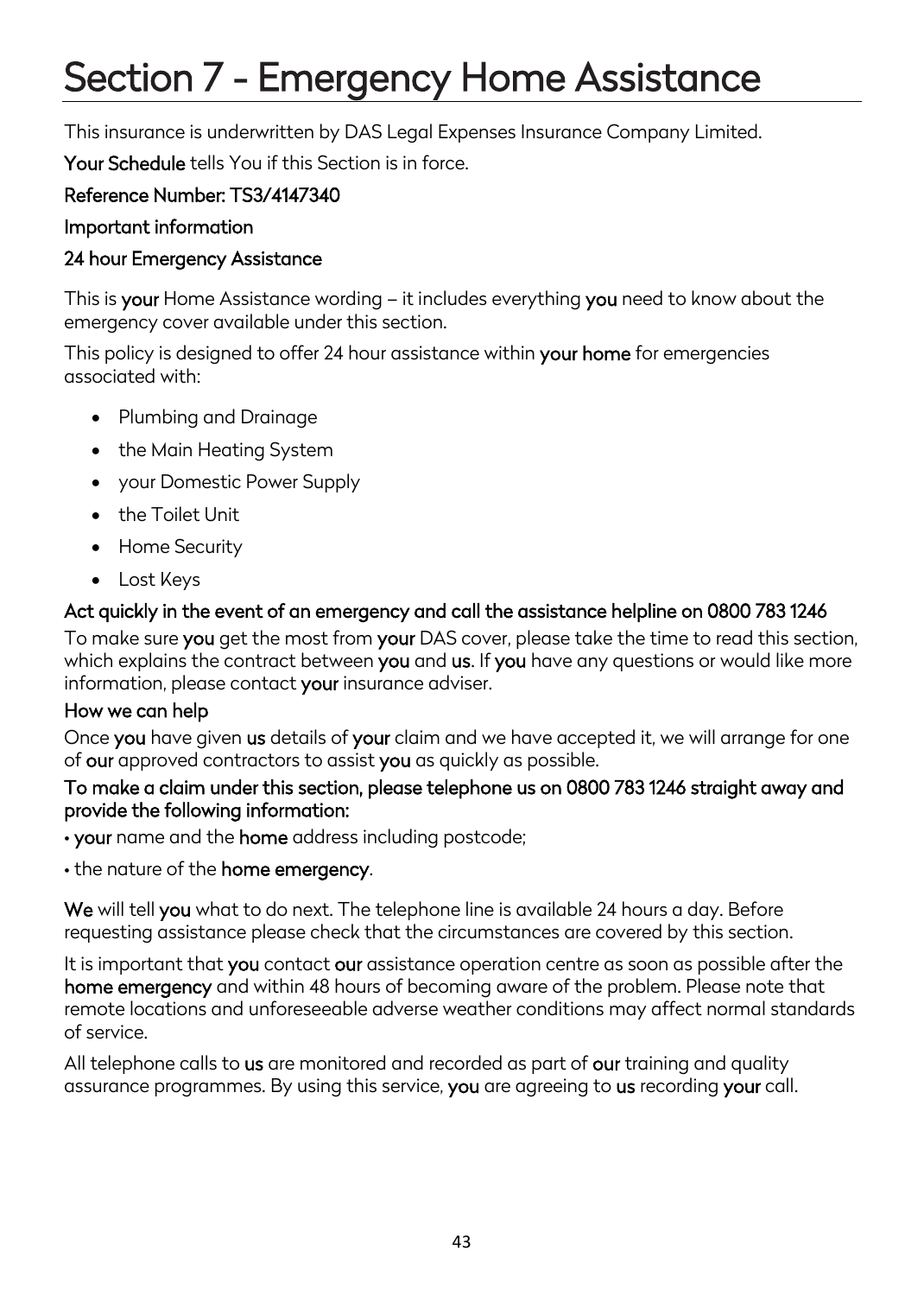### Emergency Home Assistance - continued

#### When we cannot help

We cannot help in any major emergency which could result in serious risk to you or substantial damage to your home. In this situation, you should immediately contact the Emergency Services and any company that supplied the service.

We will not pay any claim unless we have given our agreement, or if there is no one at home when our approved contractor arrives.

#### Problems

We will always try to give you a quality service. If you think we have let you down, please write to our Customer Relations Department at our Head Office address shown below. Or you can phone us on 0117 934 0066 or email us at customerrelations@das.co.uk. Details of our internal complaint handling procedures are available on request.

#### Our Head and Registered Office is:

DAS Legal Expenses Insurance Company Limited, DAS House,

Quay Side,

Temple Back,

Bristol BS1 6NH.

Registered in England and Wales. Company number: 103274.

Website: www.das.co.uk

DAS Legal Expenses Insurance Company Limited is authorised by the Prudential Regulation Authority and regulated by the Financial Conduct Authority and the Prudential Regulation Authority.

If you are still not happy, you can contact the Insurance Division of the

Financial Ombudsman Service at:

Exchange Tower, London E14 9SR.

0800 023 4567(free from landlines) and 0300 123 9123 (free from most mobile phones).

Website: www.financial-ombudsman.org.uk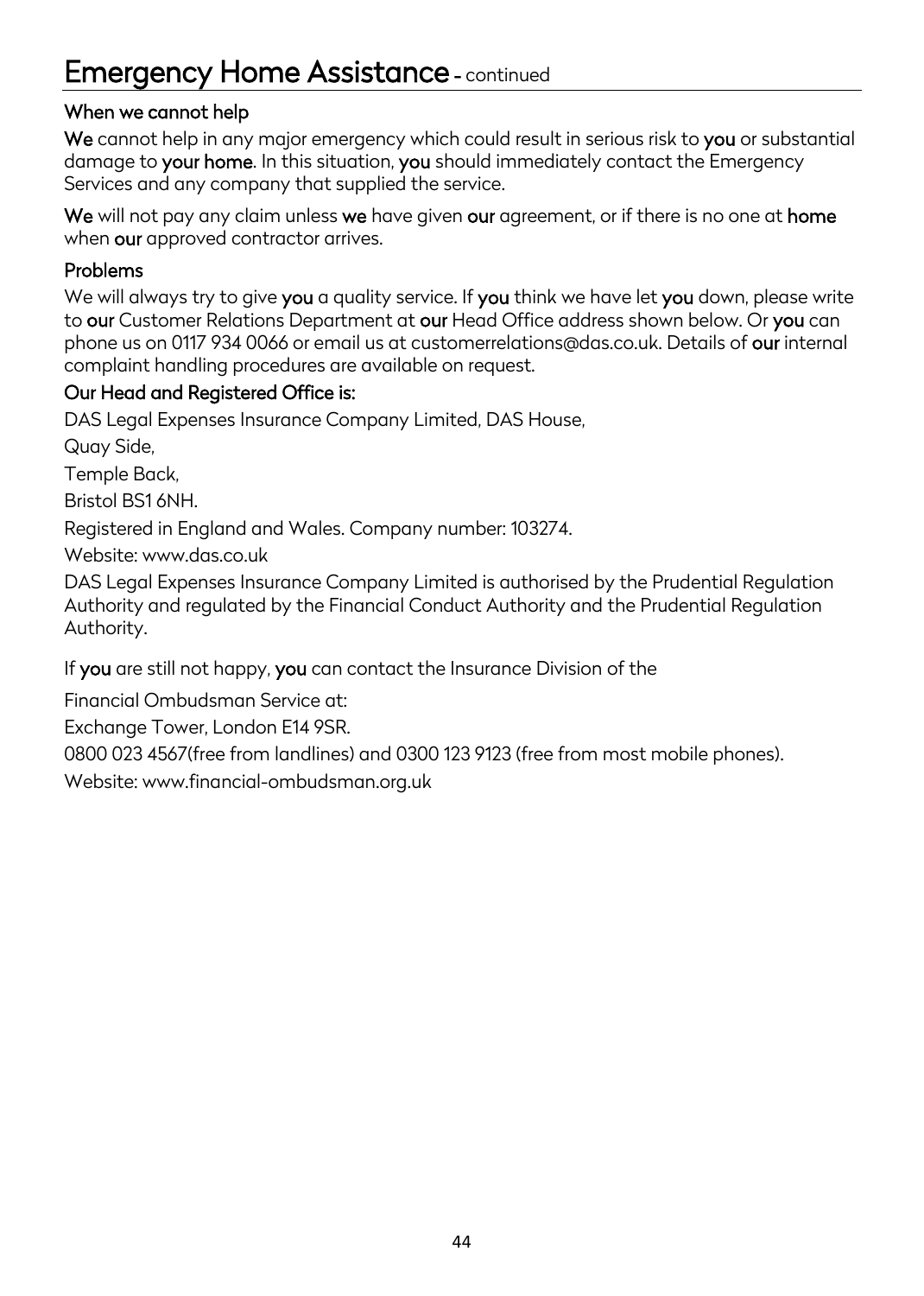### The Meaning of Words in This Section

#### 1. We, us, our

DAS Legal Expenses Insurance Company Limited.

#### 2. You, your

The person who has taken out this section.

#### 3. Insured person

You and any person who lives in or is staying at your home.

#### 4. Home

Your principal home situated within the United Kingdom of Great Britain and Northern Ireland, the Isle of Man and the Channel Islands.

#### 5. Home emergency

A sudden unforeseen event which requires immediate corrective action to:

- a) prevent damage or further damage to your home; or
- b) to make your home safe or secure; or
- c) alleviate unreasonable discomfort, risk or difficulty to any insured person.

#### 6. Period of cover

The period for which we have agreed to cover you.

#### 7. Main heating system

The main hot water or central heating system in your home. This includes pipes which connect components of the system but not cold water supply or drainage pipes. This does not include any non-domestic heating or hot water systems or any form of solar heating.

#### 8. Plumbing and drainage

The cold water supply and drainage system within the boundary of your home and for which you are legally responsible. This does not include pipes:

- a) which connect components of the heating system; or
- b) for which your water supply or sewerage company are responsible.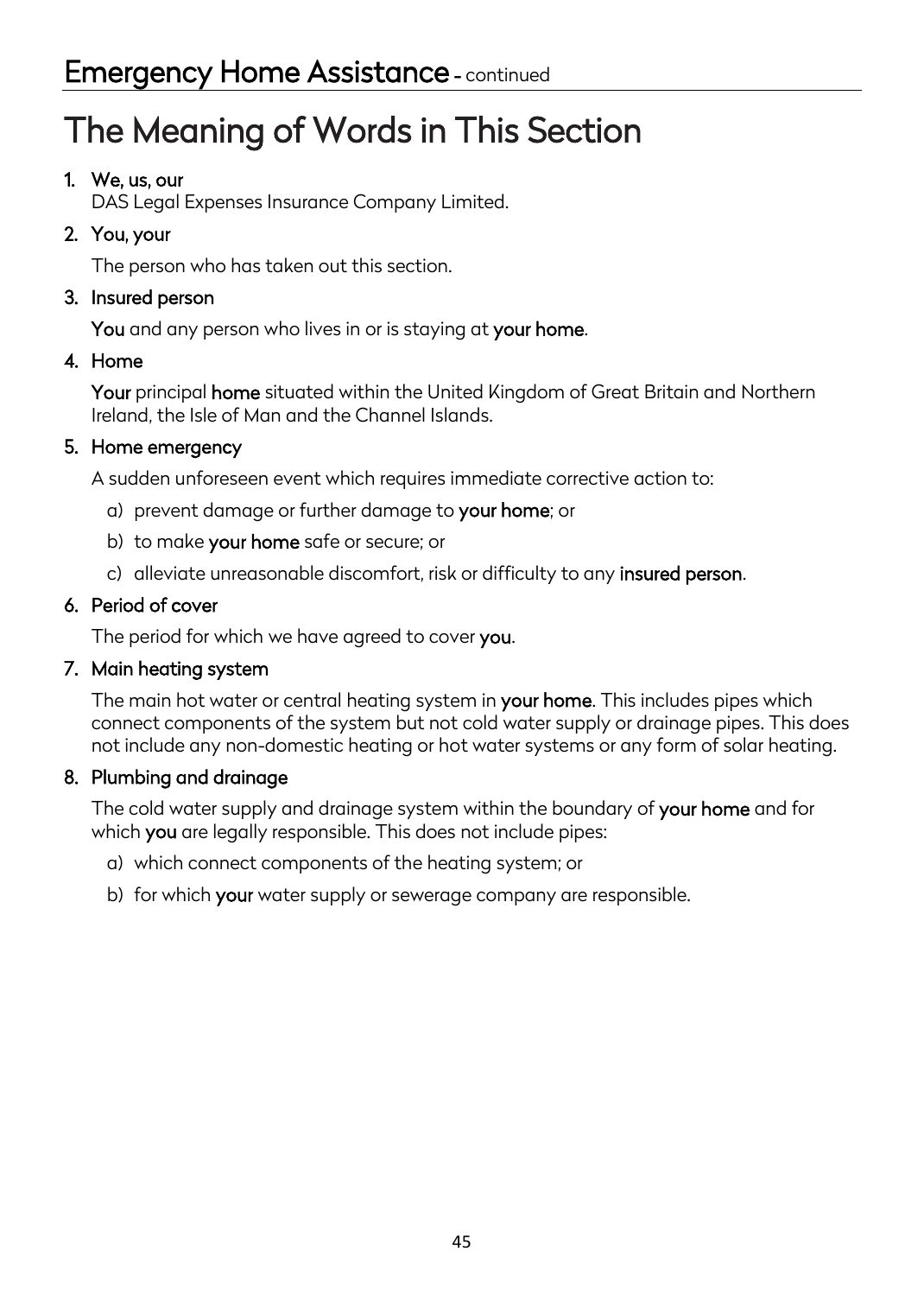### Cover

- 1 This section only covers you if you have paid your premium. We agree to provide the insurance in this section, keeping to the terms, conditions and exclusions as long as the home emergency happens during the period of cover.
- 2 If the service you need is not provided under these terms, we will try (if you wish) to arrange it at your expense. The terms of such service are a matter for you and your supplier.
- 3 We will pay up to £500 (including VAT) for the call out charge, labour, parts and materials in providing assistance for a home emergency which arises from an insured incident.

### Insured Incidents

#### (a) Plumbing and drainage

The sudden damage to, or blockage, breakage or flooding of, the drains or plumbing system in your home.

#### (b) Main Heating System

The sudden failure to function of the main heating system in your home.

#### (c) Domestic power supply

The failure of the domestic electricity, or domestic gas supply, but not the failure of the mains supply.

#### (d) Toilet unit

Impact damage to, or mechanical failure of, the toilet bowl or cistern in your home which results in complete loss of function.

#### (e) Home security

Damage to, or the failure of, external doors, windows or locks which compromises the security of your home.

#### (f) Lost keys

The loss of the only available set of keys to your home if you cannot replace them, or gain normal access.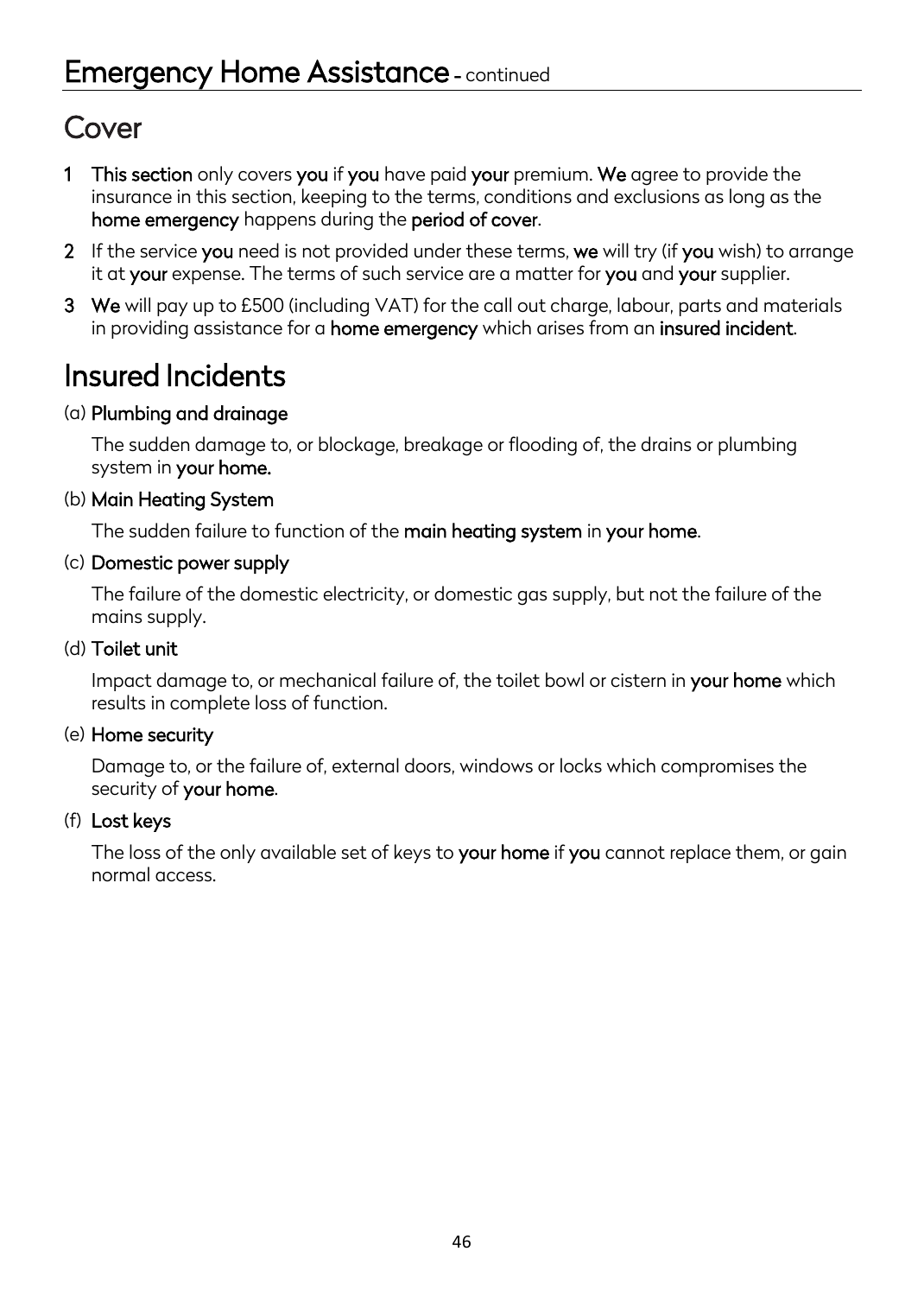### What is Not Covered by This Section

- 1. Any claim following an insured incident which happens during the first 48 hours from the start of your period of cover if you take out this section at a different time from the main policy of which this section is a part.
- 2. Any incident or matter arising before the start of this section.
- 3. Any normal day-to-day home maintenance which an insured person should carry out or pay for (such as servicing of heating and hot water systems) and the replacement of parts that tend to gradually wear out over a period of time or need regular attention.
- 4. The cost of redecorating, or cosmetic repairs to parts or equipment in your home.
- 5. Any claim where your home has been left unoccupied for 30 consecutive days.
- 6. Any claim arising from an insured person's failure to comply with our instructions in respect of the assistance being provided.
- 7. Any costs incurred before an insured person has notified us of a home emergency.
- 8. Any costs incurred where our approved contractor has not been used.
- 9. Claims arising from any wilful or negligent act or omission by an insured person.
- 10. Any claim relating to the interruption, failure or disconnection of the mains electricity, mains gas or mains water supply.
- 11. Any claim relating to the failure of equipment or facilities which is a result of them being incorrectly installed, repaired or modified, or which is caused by a design fault which makes them inadequate or unfit for use.
- 12. Claims for parts or labour if the equipment or facility is still under guarantee or warranty from the manufacturer, supplier or installer.
- 13. The malfunction or blockage of septic tanks, cesspits or fuel tanks.
- 14. Damage incurred in gaining necessary access to, or in reinstating the fabric of, your home.
- 15. Any claims arising out of subsidence, landslip or heave.
- 16. Any properties that you own that are not your main residence or that you rent or let.
- 17. Damage to boundary walls, gates, hedges or fences and any damage to garages or outbuildings.
- 18. Any claim related to an insured person's failure to purchase or provide sufficient gas, electricity or other fuel source.
- 19. Any costs incurred where our approved contractor has attended but your home was unoccupied.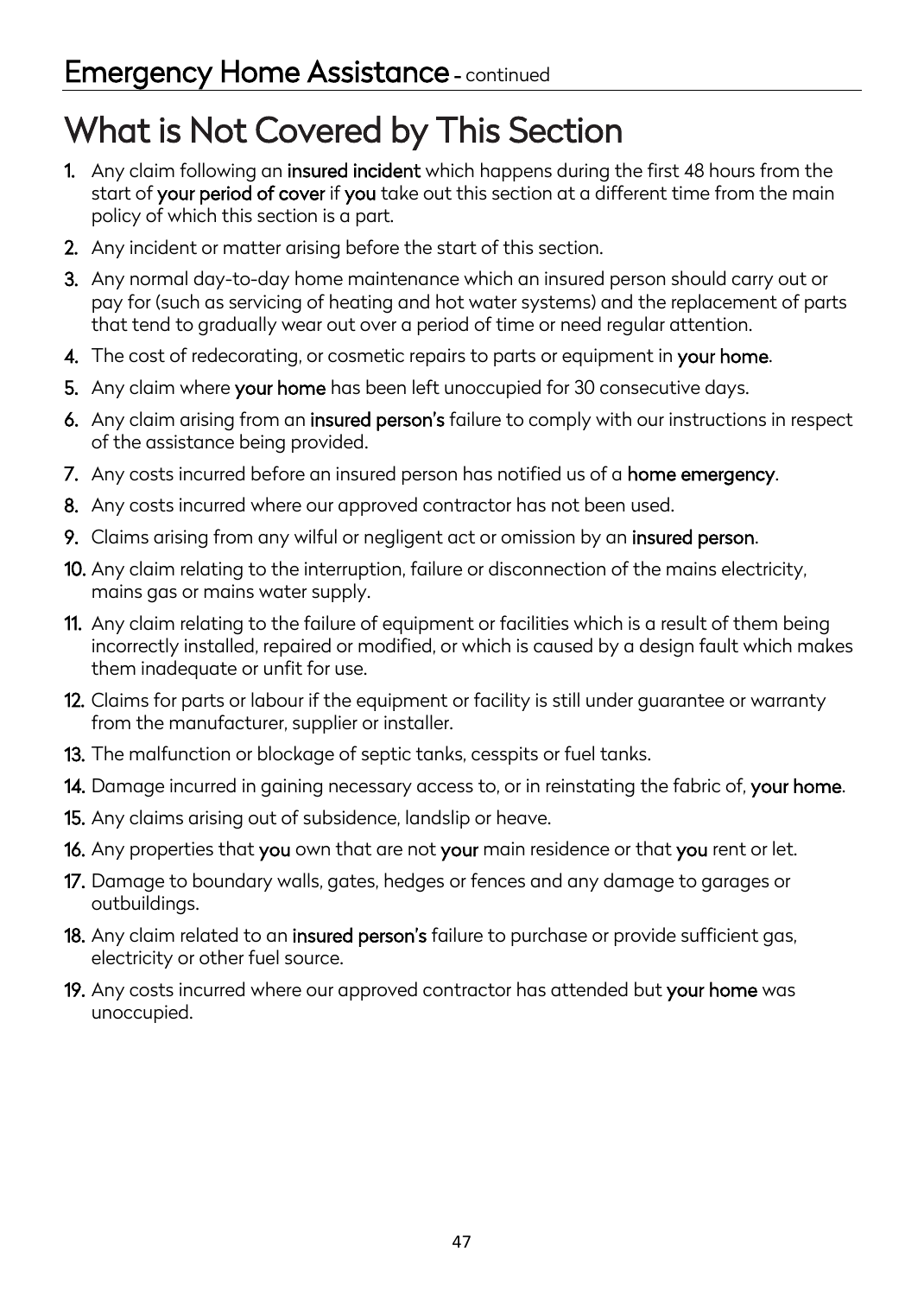### **Emergency Home Assistance - continued**

20.Home emergencies caused by, contributed to by or arising from:

- ionising radiation or contamination by radioactivity from any nuclear fuel or from any nuclear waste from burning nuclear fuel;
- the radioactive, toxic, explosive or other hazardous properties of any explosive nuclear assembly or nuclear part of it;
- war, invasion, foreign enemy hostilities (whether war is declared or not), civil war, rebellion, revolution, military force or coup;
- pressure waves caused by aircraft or any other airborne devices travelling at sonic or supersonic speeds;
- pollution or contamination of any kind.
- 21. Apart from us, the insured person is the only person who may enforce all or any part of this section and the rights and interests arising from or connected with it. This means that the Contract (Rights of Third Parties) Act 1999 does not apply to this section in relation to any third party rights or interest.

### **Conditions**

- 1. Claims must be reported to us as soon as possible and no later than 48 hours after you first become aware of the home emergency.
- 2. An insured person must:
	- a) keep to the terms and conditions of this section;
	- b) maintain the home and all domestic equipment in good condition, and carry out or arrange regular inspections and preventative maintenance to the fabric and structure of the home;
	- c) try to prevent anything happening that may cause a claim;
	- d) take reasonable steps to keep any amount we have to pay as low as possible.
- 3. We can cancel this section at any time as long as we tell you at least 21 days beforehand. You can cancel this section at any time as long as you tell us at least 21 days beforehand.
- 4. We will make every effort to provide the service at all times, but we will not be responsible for any liability arising from a breakdown of the service for reasons we cannot control.
- 5. We will not pay for any loss that is not directly covered by the terms and conditions of this section. For example, we will not pay to replace a carpet damaged by a leak or for time taken off work because of a home emergency.
- 6. We will not pay any claim covered under any other policy, or any claim that would have been covered by any other policy if this section did not exist.
- 7. This section will be governed by English law.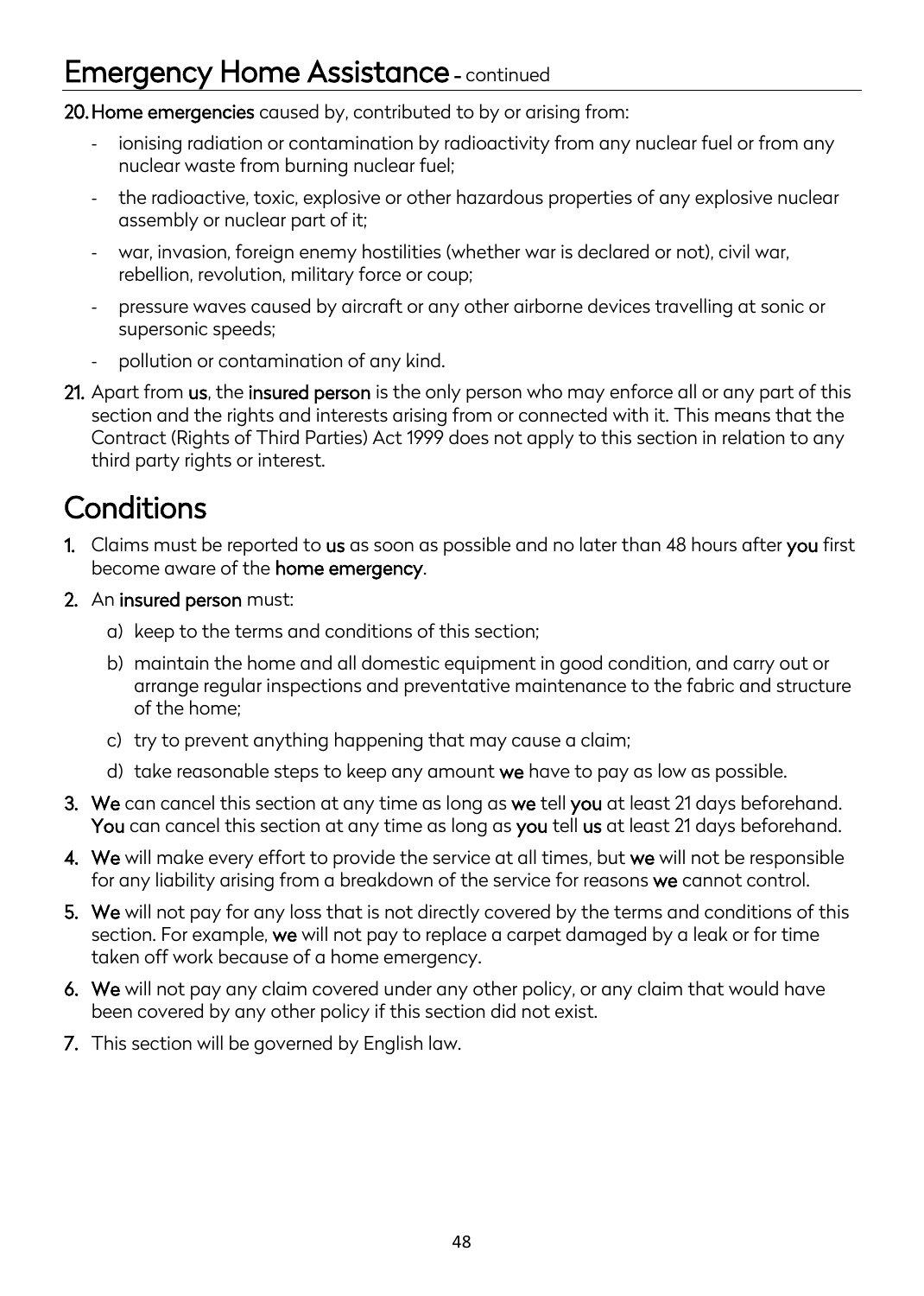### <span id="page-49-1"></span><span id="page-49-0"></span>Notification and Conduct of Claims

### 1. Loss of or Damage to Property

In the event of loss of or damage to property likely to result in a claim You must:

- a) Immediately report to the police any theft, malicious damage, vandalism or loss of property.
- b) Notify Us by telephone or letter without unnecessary delay.
- c) At Your expense provide full details of the claim within thirty days.
- d) Take all reasonable steps to minimise loss or damage and take all practical steps to recover lost property and discover any guilty person.
- e) Provide any documentation We ask for in support of any claim.

### 2. Legal Liability

In the event of any accident or incident likely to result in a legal liability claim You must:

- a) Advise Us immediately and as soon as possible provide full written details and assistance as requested by Us.
- b) Immediately send to Us any letter, writ, summons or other legal document issued against You and Your family.
- c) Not negotiate, pay, settle, admit or deny any claim without Our written consent.

### 3. Our Rights

In the event of a claim We may:

- a) Enter into and inspect any building where loss or damage has occurred and take charge of any damaged property. No property may be abandoned to Us.
- b) exercise sole conduct and control over the defence or settlement of any claim made upon You or any other insured person by any other party and no negotiation shall be entered into nor any admission of liability or any promise, offer or payment made without Our consent.
- c) Take over and control any proceedings in Your name for Our benefit to recover compensation from any source or defend proceedings against You.

### 4. Recovery of Lost or Stolen Property

If any lost or stolen property is recovered, **You** must let **Us** know as soon as reasonably possible by recorded delivery.

If the property is recovered before payment of the claim, You must retain ownership of all damaged and undamaged property at all times and We will then pay for any damage.

If the property is recovered after payment of the claim it will belong to Us, but You will have the option to retain it and refund any claim payment to Us.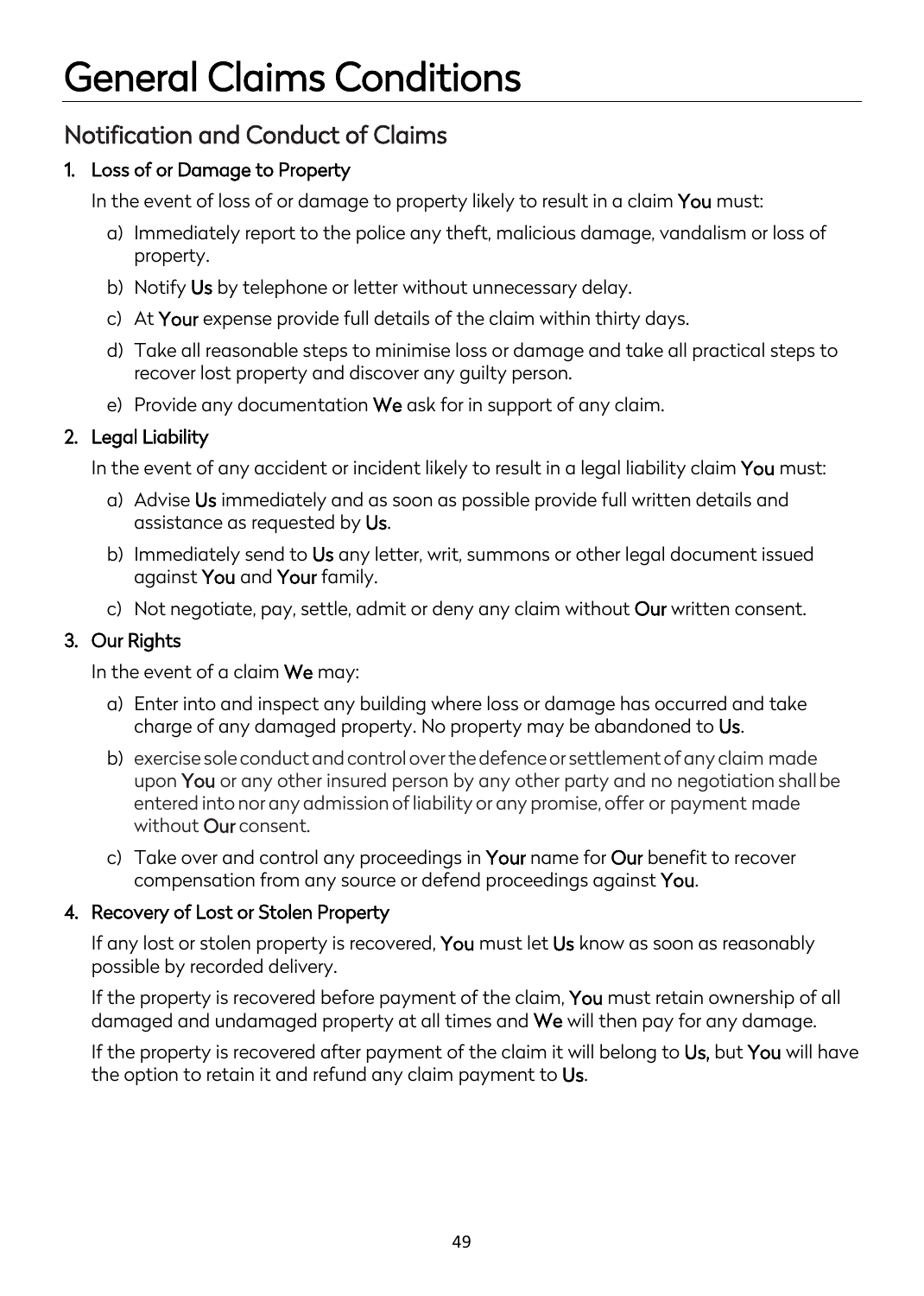### <span id="page-50-0"></span>1. REASONABLE CARE

You must take all reasonable steps to prevent accidents, loss or damage and must maintain the property insured in sound condition and good repair.

#### <span id="page-50-1"></span>2. CANCELLATION

We may cancel this Policy by sending 14 days notice by recorded delivery to You or Your last known address.

Where a claim has been made during the current period of insurance no refund or credit of premium will be due.

You have the right to cancel Your Policy during a period of 14 days after the later of the day of purchase of the contract or the day on which You receive Your Policy documentation.

If You wish to do so and the insurance cover has already commenced, whether within the first 14 days or not, You will be entitled to a refund of the premium paid subject to a deduction for the time for which You have been covered. This will be calculated on a prorata basis for the period in which You received cover and will include an additional charge to cover the administrative cost of providing the Policy.

#### 3. INSTALMENTS/DIRECT DEBIT

If You pay Your premium by direct debit and there is any default in payment We may cancel the Policy by giving notice in accordance with Condition 2 – Cancellation. However, no refund or credit of premium will be due when cancellation takes place in these circumstances.

Where a claim has been made during the current period of insurance the full annual premium will still be payable despite cancellation of cover and We reserve the right to deduct this from any claim payment. In any event a due proportion of the premium and administration charge shall be payable for the period of cover provided.

#### 4. OTHER INSURANCES

If any accidental loss or damage covered by this Policy is insured elsewhere We will only pay Our rateable proportion of any claim.

### 5. FRAUD

All benefit under this Policy will be forfeited if any claim is in any respect fraudulent or if any fraudulent means are used by You or anyone acting on Your behalf to obtain any benefit under this Policy.

#### 6. GOVERNING LAW

There is a choice of law for this Insurance, but unless We agree otherwise English law applies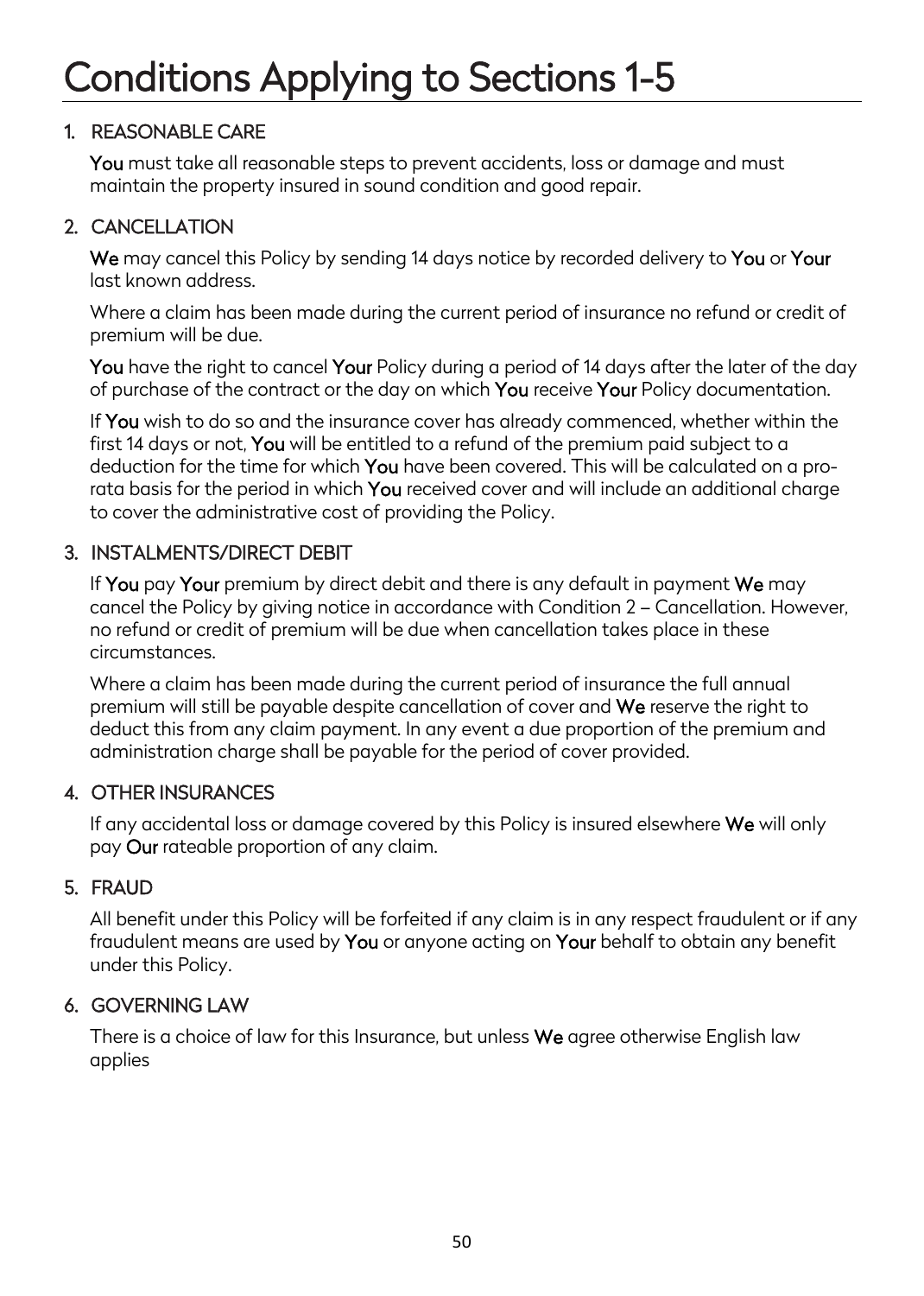# <span id="page-51-0"></span>Exclusions Applying to Sections 1-5<br>This Policy does not cover:

Any loss, damage, liability or injury nor any consequential loss, damage, liability or injury directly or indirectly caused by, or contributed to, or arising from:

#### 1. WAR RISKS AND TERRORISM

#### A) War

any consequence whatsoever resulting directly or indirectly from or in connection with any of the following regardless of any other contributing cause or event war, invasion, act of foreign enemy hostilities or a warlike operation or operations (whether war be declared or not) civil war rebellion revolution insurrection civil commotion assuming the proportions of or amounting to an uprising military or usurped power

#### B) Terrorism

harm or damage to life or to property (or the threat of such harm or damage) by nuclear and/or chemical and/or biological and/or radiological means resulting directly or indirectly from or in connection with Terrorism regardless of any other contributing cause or event.

Terrorism is defined as any act or acts including but not limited to

(a) the use or threat of force and/or violence

and/or

- (b) harm or damage to life or to property (or the threat of such harm or damage including but not limited to harm or damage by nuclear and/or chemical and/or biological and/ or radiological means caused or occasioned by any person(s) or group(s) of persons or so claimed in whole or in part for political religious ideological or similar purposes
- C) any action taken in controlling preventing suppressing or in any way relating to (A) or (B) above.

### 2. SONIC BANGS

Pressure waves created by aircraft or other aerial devices travelling at sonic or supersonic speeds.

#### 3. RADIOACTIVE CONTAMINATION

- (a) Ionising radiations or contamination by radioactivity from any nuclear fuel or from any nuclear waste from the combustion of nuclear fuel.
- (b) The radioactive, toxic, explosive or other hazardous properties of any explosive nuclear assembly or component.

### 4. LOSS IN VALUE

Loss in value of any property following repair or replacement.

#### 5. POLLUTION OR CONTAMINATION

Any claim or expense of any kind directly or indirectly caused by or arising out of pollution or contamination unless caused by:

- a sudden unexpected incident, or
- oil or water escaping from a fixed oil or fixed water installation, and which was not the result of an intentional act, and, which occurs during any insurance period.

All pollution or contamination which arises out of one incident shall be deemed to have occurred at the time such incident takes place.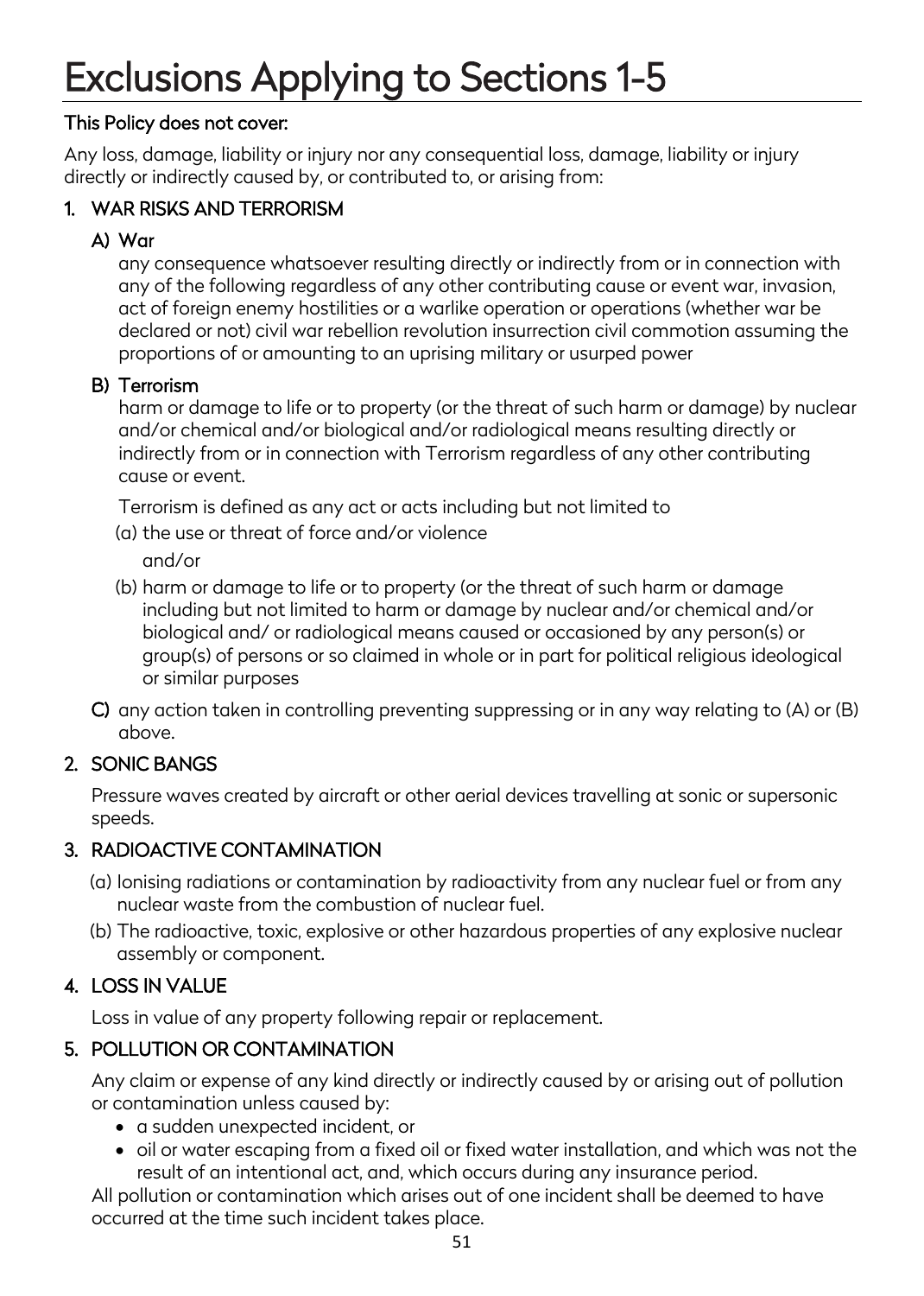## <span id="page-52-0"></span>Regulatory Notices and Information

#### Rights of Third Parties

A person who is not a party to this policy has no right under the Contracts (Rights of Third Parties) Act 1999 to enforce any term of this contract, but this does not affect any right or remedy of a third party which exists or is available apart from that Act.

#### Financial Services Compensation Scheme

Geo Personal Lines and the insurers of this Policy are covered by the Financial Services Compensation Scheme (FSCS). If We are unable to meet Our obligations, You may be entitled to compensation from the scheme, depending on the type of insurance and the circumstances of the claim.

Further information is available from the FSCS at [www.fscs.org.uk.](http://www.fscs.org.uk/)

#### Fair Processing Notice

The privacy and security of Your information is important to Us. This notice explains who We are, the types of information We hold, how We use it, who We share it with and how long We keep it. It also informs You of certain rights You have regarding Your personal information under current data protection law. The terms used in this Fair Processing Notice relate to the Information Commissioner's Office guidance.

#### Who Are We?

Geo Underwriting Services Limited (part of the Ardonagh Group of companies) is the Data Controller of the information You provide Us and is registered with the Information Commissioner's Office for the products and services We provide to You.

You can contact Us for general data protection queries by email to [dataProtection@ardonagh.com](mailto:dataProtection@ardonagh.com) or in writing to The Data Protection Officer, care of the office of the Chief Information Officer, The Ardonagh Group, 2 Minster Court, Mincing Lane, London, EC3R 7PD. Please advise Us of as much detail as possible to comply with Your request.

For further information about the Ardonagh Group of companies please visit [http://www.ardonagh.com/.](http://www.ardonagh.com/)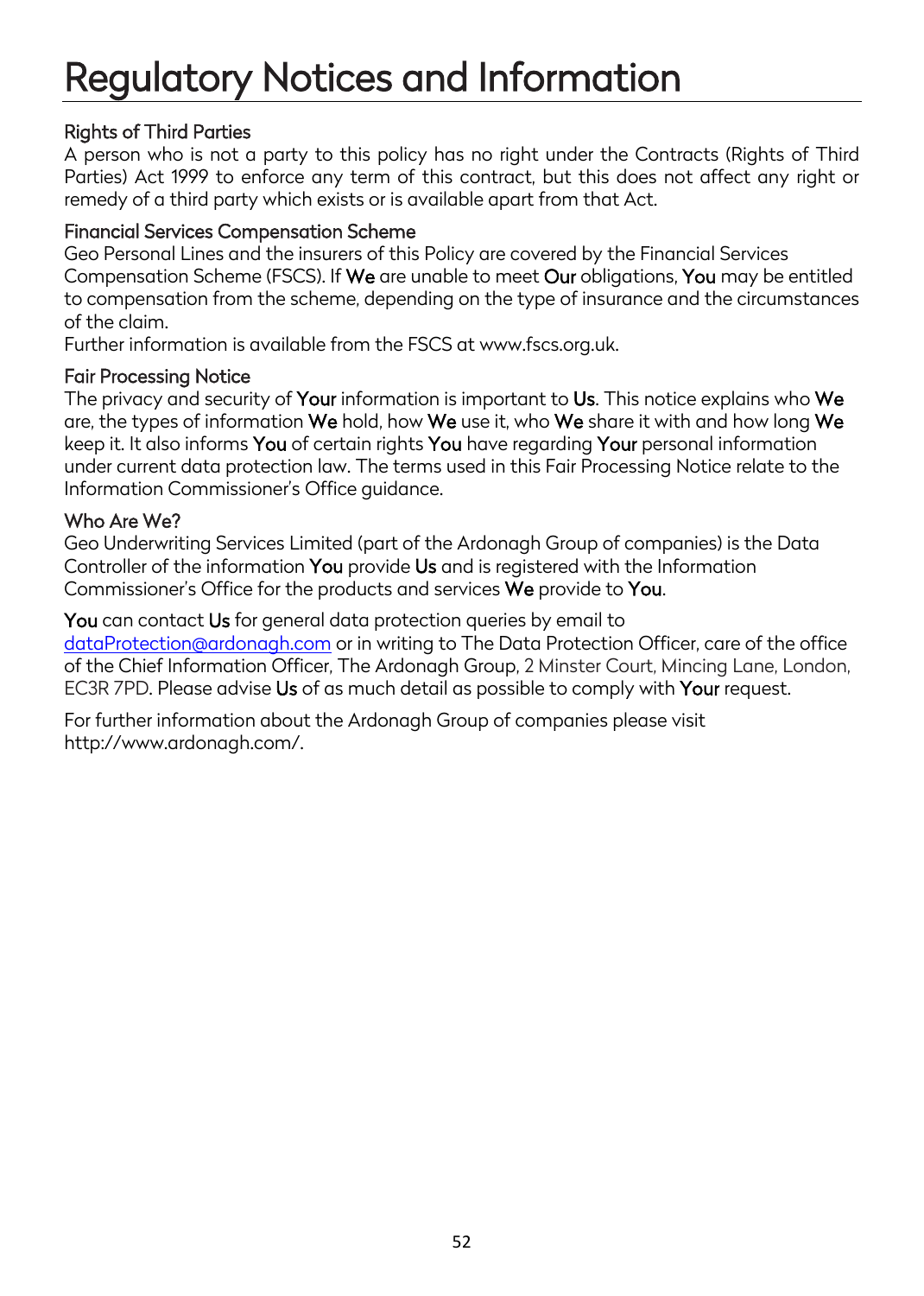### Regulatory Notices and Information - continued

#### What Information do we Collect?

We will collect personal information which may include Your name, telephone number, email address, postal address, occupation, date of birth, additional details of risks related to Your enquiry or product and payment details (including bank account number and sort code) which We need to offer and provide the service or product or deal with a claim.

We may need to request and collect sensitive personal information such as details of convictions or medical history that are necessary for providing You with the product, service or for processing a claim.

We only collect and process sensitive personal data where is it critical for the delivery of a product or service and without which the product or service cannot be provided. We will therefore not seek explicit consent to process this information as the processing is legitimised by its criticality to the service provision. If You object to use of this information, then We will be unable to offer You the product or service requested.

#### How do we use your personal information?

We will use Your personal information to

- assess and provide the products or services that You have requested
- communicate with You
- develop new products and services
- undertake statistical analysis

We may also take the opportunity to

- contact You about products that are closely related to those You already hold with Us
- provide additional assistance or tips about these products or services
- notify You of important functionality changes to Our websites

We make outbound phone calls for a variety of reasons relating to many of Our products or services (for example, to update You on the progress of a claim or to discuss renewal of Your insurance contract).

We are fully committed to the regulations set out by Ofcom and follow strict processes to ensure We comply with them.

To ensure confidentiality and security of the information We hold, We may need to request personal information and ask security questions to satisfy ourselves that You are who You say You are.

We may aggregate information and statistics on website usage or for developing new and existing products and services, and We may also provide this information to third parties. These statistics will not include information that can be used to identify any individual.

#### Securing Your Personal Information

We follow strict security procedures in the storage and disclosure of Your personal information in line with industry practices, including storage in electronic and paper formats.

We store all the information You provide to Us, including information provided via forms You may complete on Our websites, and information which We may collect from Your browsing (such as clicks and page views on Our websites). Any new information You provide Us may be used to update an existing record We hold for You.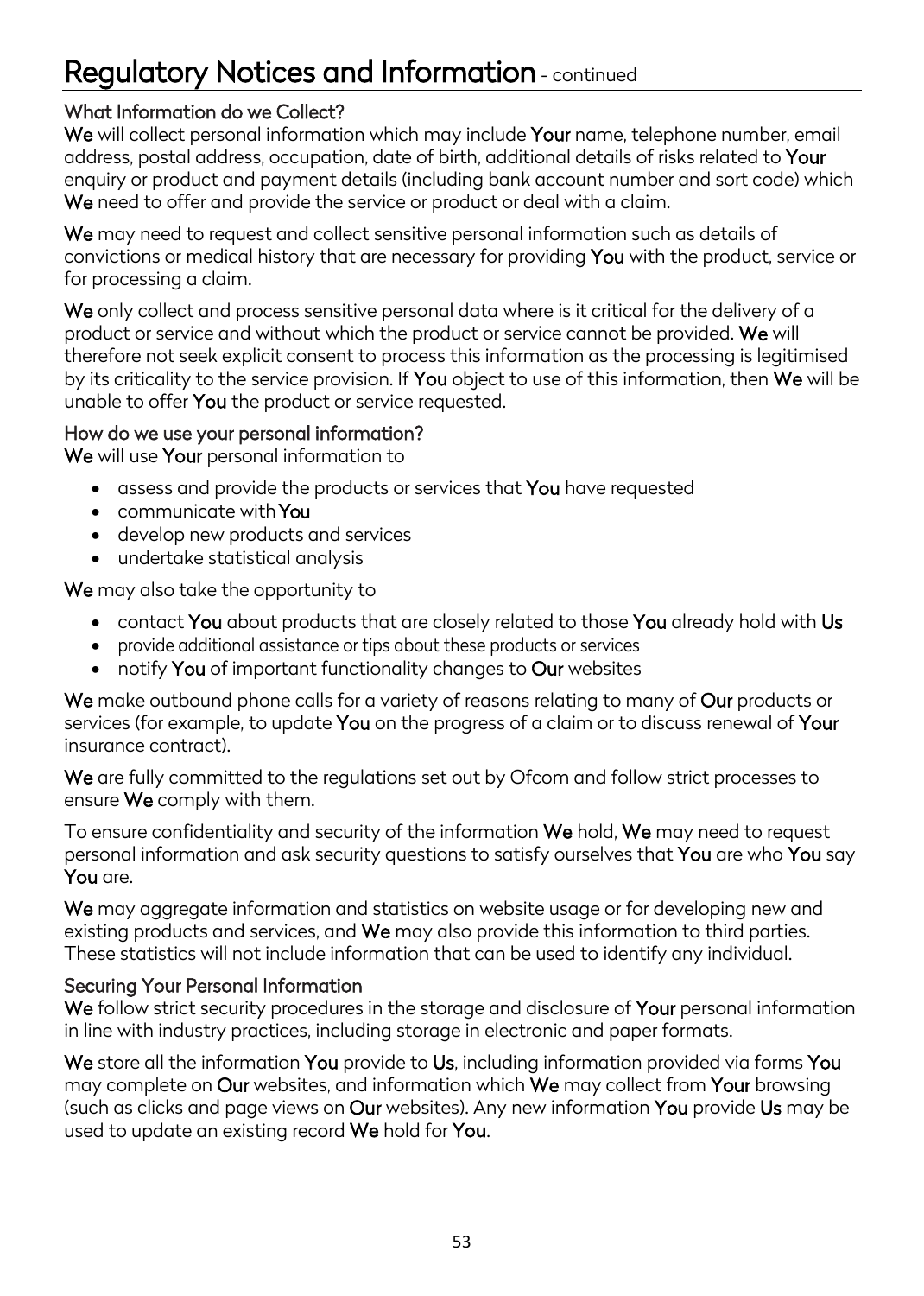### Regulatory Notices and Information - continued

#### When do we share your information?

To help Us prevent financial crime, Your details may be submitted to fraud prevention agencies and other organisations where Your records may be searched, including the Claims and Underwriting Exchange (CUE) and the Motor Insurers Anti-Fraud and Theft Register (MIAFTR).

In addition to companies within the Ardonagh Group, third parties (for example insurers or loss adjustors) deliver some of Our products or provide all or part of the service requested by You. In these instances, while the information You provide will be disclosed to these companies, it will only be used for the provision and administration of the service provided (for example verification of any quote given to You or claims processing, underwriting and pricing purposes or to maintain management information for analysis).

This may also include conducting a search with a credit reference bureau or contacting other firms involved in financial management.

The data We collect about You may be transferred to, and stored at, a destination outside of the European Economic Area ("EEA"). It may also be processed by staff operating outside of the EEA who work for Us or for one of Our suppliers. Such staff may be engaged in, amongst other things, the provision of information You have requested.

If We provide information to a third party, We will require it and any of its agents and/or suppliers to take all steps reasonably necessary to ensure that Your data is treated securely and in accordance with this fair processing notice.

We may of course be obliged by law to pass on Your information to the police or other law enforcement body, statutory or regulatory authority including but not limited to the Employer's Liability Tracing Office (ELTO) and the Motor Insurance Bureau (MIB).

We may also share Your information with anyone You have authorised to deal with Us on Your behalf.

#### How Long Do We Keep Your Information For?

We will not keep Your personal information longer than is necessary for the purpose for which it was provided unless We are required by law or have other legitimate reasons to keep it for longer (for example if necessary for any legal proceedings).

We will normally keep information for no more than 6 years after termination or cancellation of a product, contract or service We provide. In certain cases, We will keep Your information for longer, particularly where a product includes liability insurances or types of insurance for which a claim could potentially be made by You or a third party at a future date, even after Your contract with Us has ended.

#### Your rights

Under data protection law You have the right to change or withdraw Your consent and to request details of any personal data that We hold about You. This may result in the products and services which We supply, no longer being available to You.

Where We have no legitimate reason to continue to hold Your information, You have the right to be forgotten.

We may use automated decision making in processing Your personal information for some services and products. You can request a manual review of the accuracy of an automated decision that You are unhappy with.

Further details of Your rights can be obtained by visiting the Information Commissioner's Office website at<https://ico.org.uk/>